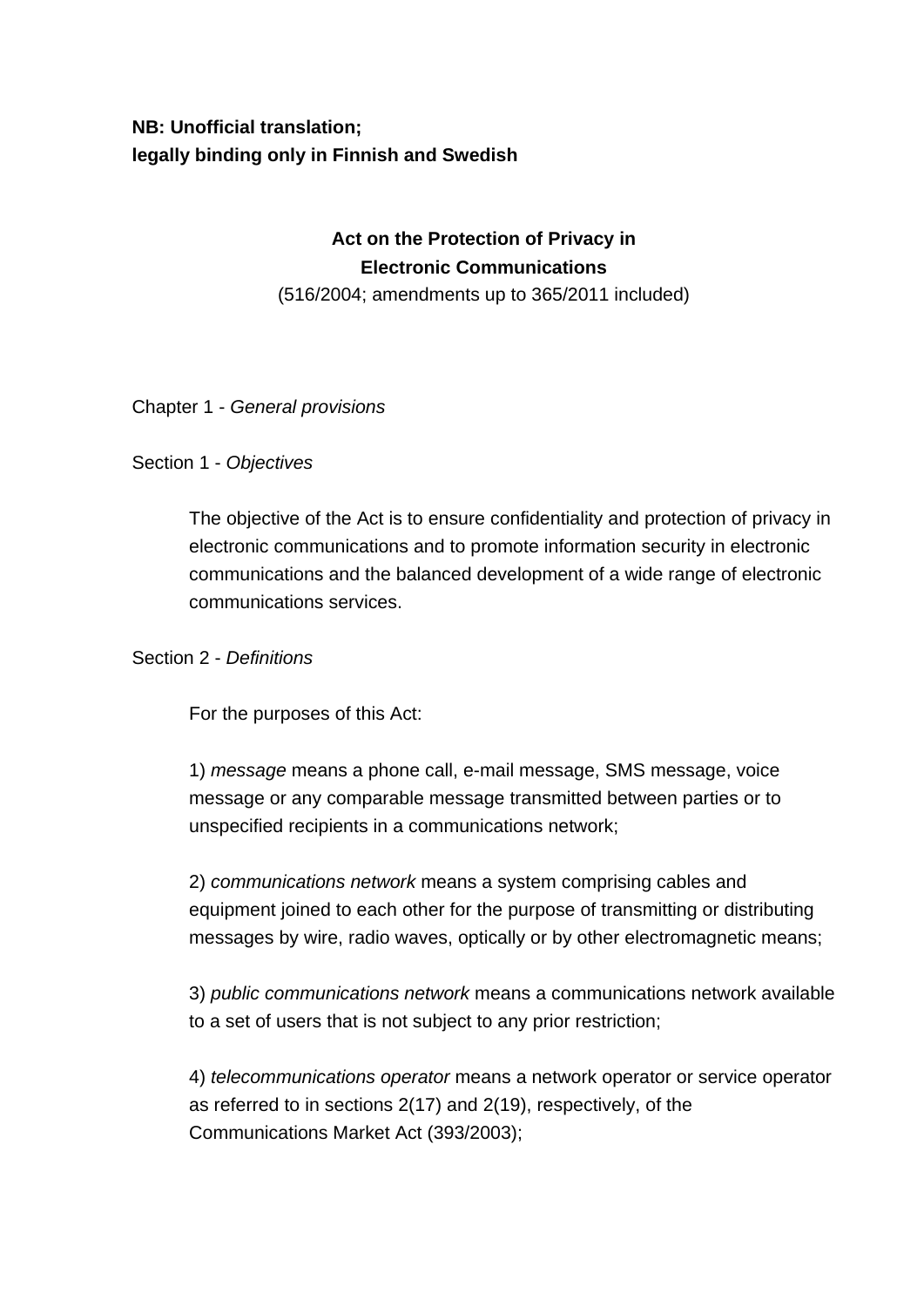5) *network service* means the provision of a communications network by a telecommunications operator for the purposes of transmitting, distributing or providing messages to a set of users that is not subject to any prior restriction;

6) *communications service* means the transmission, distribution or provision of messages by a telecommunications operator in a communications network to a set of users that is not subject to any prior restriction;

7) *value added service* means a service based on the processing of identification data or location data for a purpose other than the provision of a network service or communications service;

8) *identification data* means data which can be associated with a subscriber or user and which is processed in communications networks for the purposes of transmitting, distributing or providing messages;

9) *location data* means data which shows the geographic location of a subscriber connection or terminal device and which is used for a purpose other than the provision of a network service or communications service;

10) *subscriber* means a legal person or a natural person who has entered into an agreement concerning the provision of a communications service or a value added service;

11) *corporate or association subscriber* means a company or organization which subscribes to a communications service or a value added service and which processes users' confidential messages, identification data or location data in its communications network;

12) *user* means a natural person who uses a communications service or a value added service without necessarily being a subscriber to the service;

13) *information security* means the administrative and technical measures taken to ensure that data is only accessible by those who are entitled to use it, that data can only be modified by those who are entitled to do so, and that data systems can be used by those who are entitled to use them; (198/2006)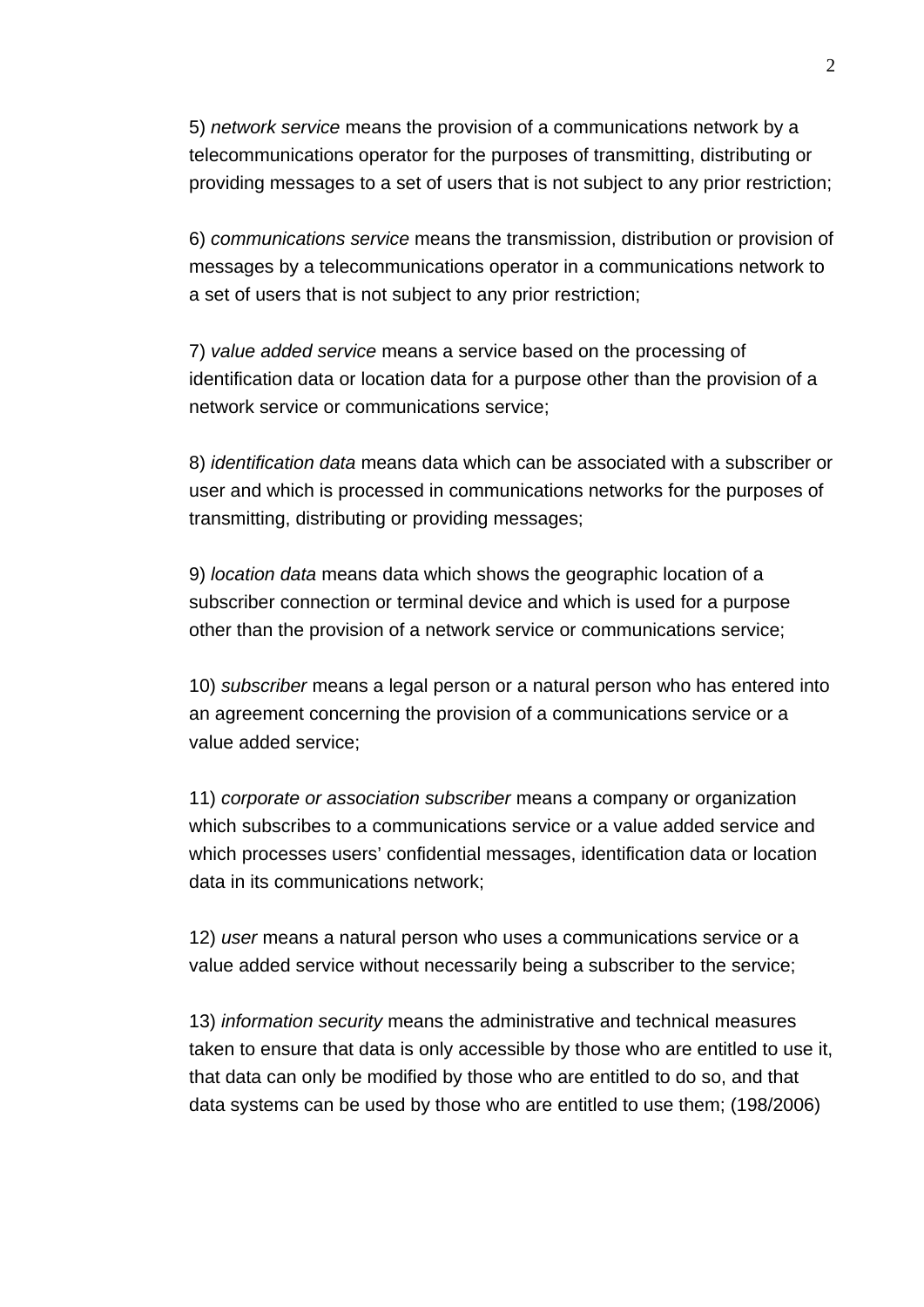14) *processing* means collecting, saving, organizing, using, transferring, disclosing, storing, modifying, combining, protecting, removing, destroying and other similar actions; (198/2006)

14 a) *service operator* means an operator referred to in section 2(19) of the Communications Market Act; (343/2008)

14 b) *Internet phone service* means service provided by telecommunications operators enabling calls that are based on Internet protocol through to the end customer; (343/2008)

15) *targeted emergency message* means a message to prevent an imminent threat to human lives, health, property or an imminent threat of considerable damage to property or the environment that will be communicated in mobile network by means of an SMS, for example, to terminals or subscriber connections within a certain area or areas; (198/2006)

16) *other targeted message from the authorities* means a message to protect people and property that will be communicated in mobile network by means of an SMS, for example, to terminals or subscriber connections within a certain area or areas when the threat to human lives, health or property is not imminent; (198/2006)

17) *targeted message from the authorities* means a targeted message in the event of an emergency and any other targeted message from the authorities; (1328/2007)

18) *telecommunications contractor* means a natural or legal person that for the purposes of practising a livelihood constructs, installs or maintains an internal communications network in a property or building that is intended for connection to a public communications network. (1328/2007)

## Section 3 - *Scope of application*

(1) This Act applies to network services, communications services, value added services and services where data describing the use of the service is processed, which are provided in public communications networks. This Act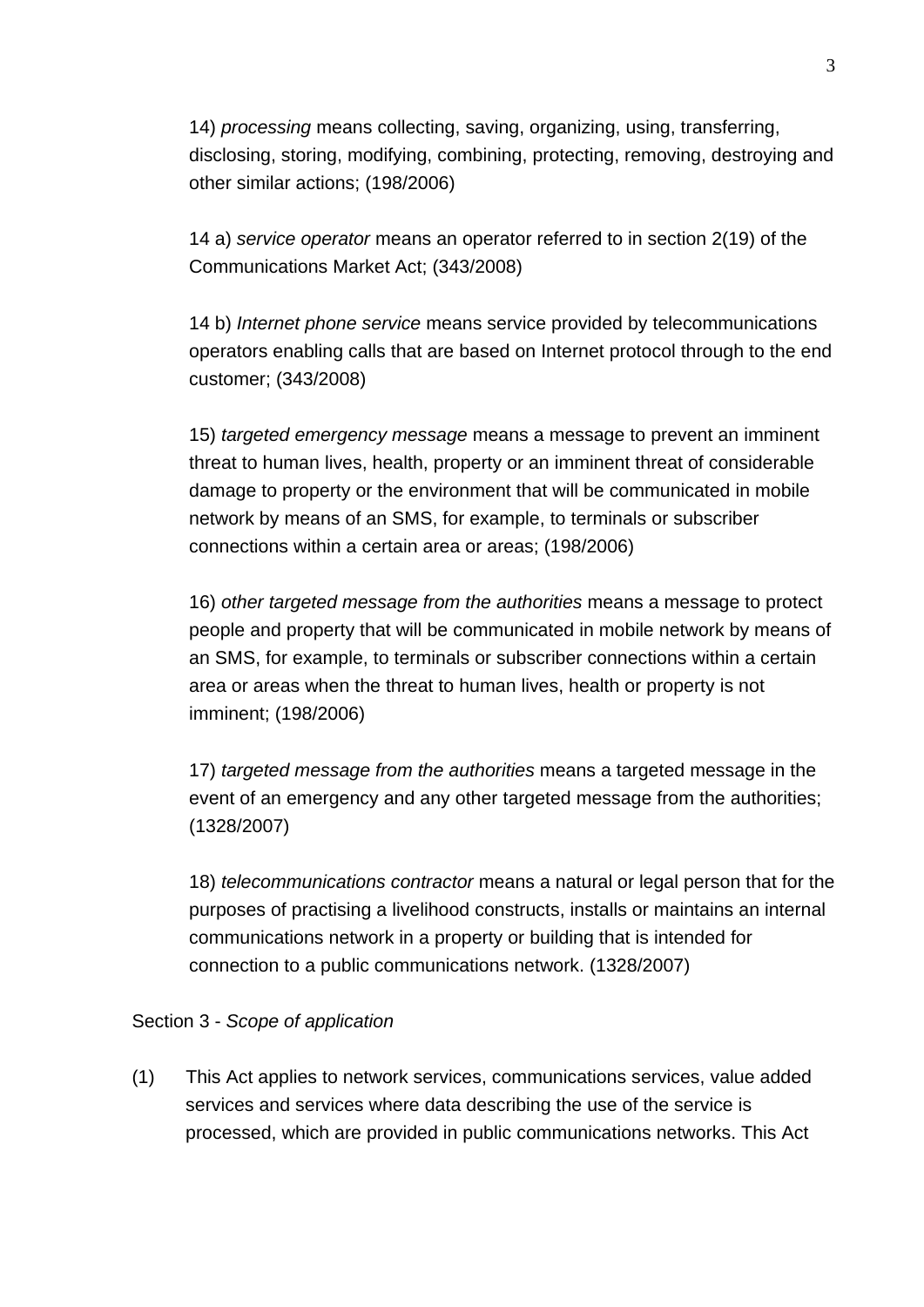also applies to direct marketing in public communications networks and to subscriber directory services and telephone directory services.

- (2) This Act does not apply to internal communications networks and other communications networks accessible to a restricted set of users, unless such networks are connected to a public communications network referred to in subsection 1.
- (3) Notwithstanding the above, sections 4 and 5 of this Act apply to internal communications networks and other communications networks accessible to a restricted set of users, even if such networks are not connected to a public communications network referred to in subsection 1.
- (4) If not otherwise provided in this Act, the Personal Data Act (523/1999) applies to the processing of personal data.
- (5) The relationship between an employer and an employee is also subject to the provisions of the Act on the Protection of Privacy in Working Life (477/2001).
- (6) This Act does not apply to messages transmitted over a mass communications network if the message cannot be associated with an individual case of a subscriber or user receiving it.
- (7) This Act does not apply to the actions of public authorities in public authority networks as defined in the Communications Market Act or in any other communications network built for the needs of public order and security, national defence, rescue operations, civil defence or the safety of land, sea, rail or air transport.
- (8) This Act does not apply in cases where the Act on Preventing and Clearing Money Laundering (68/1998) provides otherwise.
- (9) Act on the Protection of Privacy in Working Life (477/2001) has been repealed by the Act of 13 August 2004 (759/2004). Act on Preventing and Clearing Money Laundering (68/1998) has been repealed by the Act of 18 February 2008 on Preventing and Clearing Money Laundering and Financing of Terrorism (503/2008).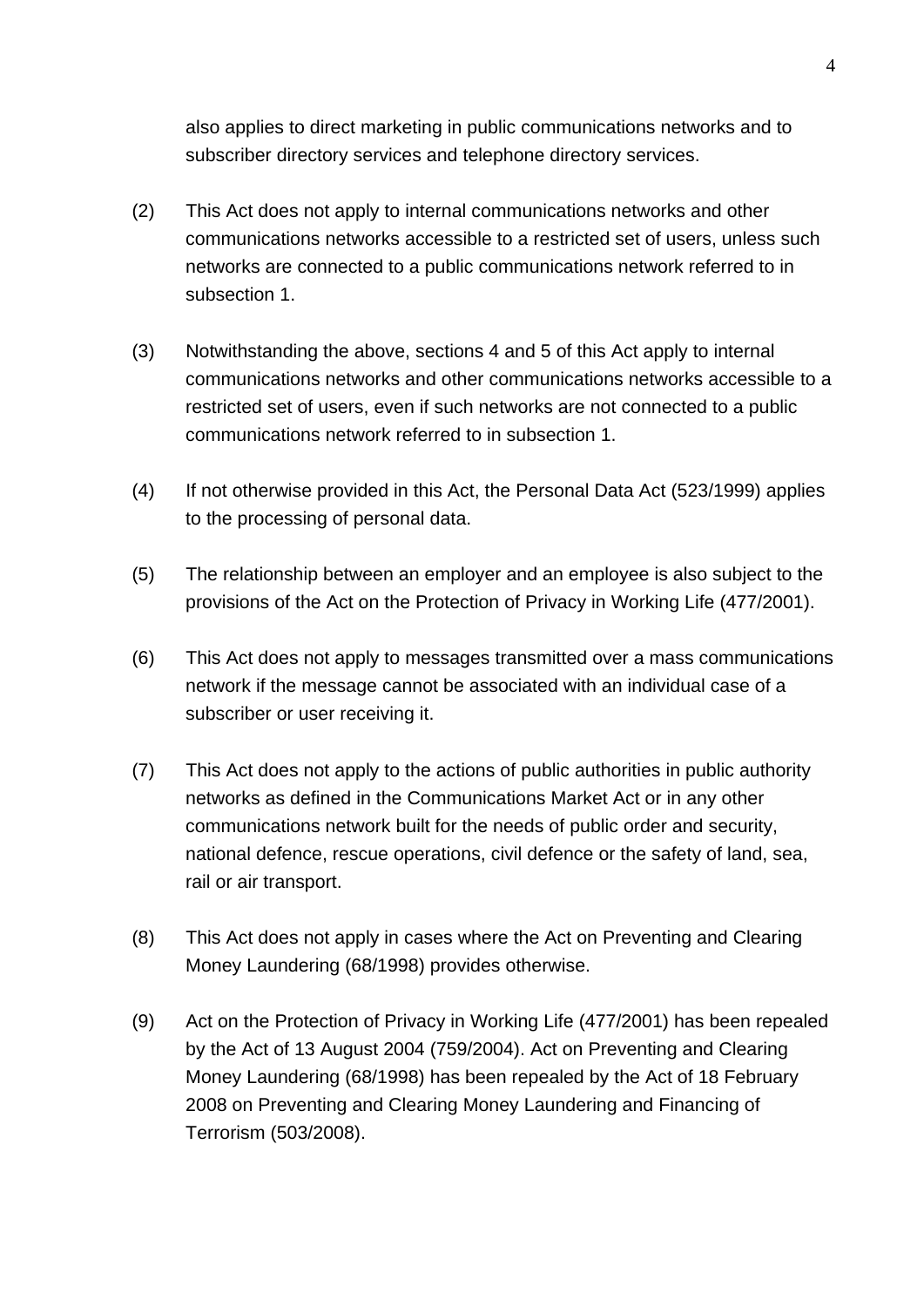#### Chapter 2 - *Protection of privacy and confidentiality of messages*

#### Section 4 - *Confidentiality of messages, identification data and location data*

- (1) All messages, identification data and location data are confidential unless this Act or another Act provides otherwise.
- (2) When a message has been transmitted to be universally received, it is not confidential. The identification data associated with such a message is, however, confidential. Provisions on disclosing identification data of a network message are laid down in section 17 of the Act on the Exercise of Freedom of Expression in Mass Media (460/2003).
- (3) Subsection 1 above also applies to identification data generated through the browsing of websites.

#### Section 5 - *Obligation of secrecy and non-exploitation*

- (1) Whoever receives or obtains in any other way knowledge of a confidential message or identification data not intended for him or her shall not disclose or make use of the content or identification data of such a message, or the knowledge of its existence, without the consent of a party to the communication, unless otherwise provided by law.
- (2) Whoever receives or obtains in any other way knowledge of location data not intended for him or her shall not disclose or make use of the data, or the knowledge of its existence, without the consent of the party to whom the data applies, unless otherwise provided by law.
- (3) Current and former employees of a telecommunications operator, value added service provider, corporate or association subscriber or telecommunications contractor shall not disclose knowledge obtained through their employment about messages, identification data or location data without the consent of a party to the communication or the party to whom the location data applies, unless otherwise provided by law. (1328/2007)
- (4) The obligation of secrecy referred to in subsection 3 above also covers all persons who are or have been acting on behalf of a telecommunications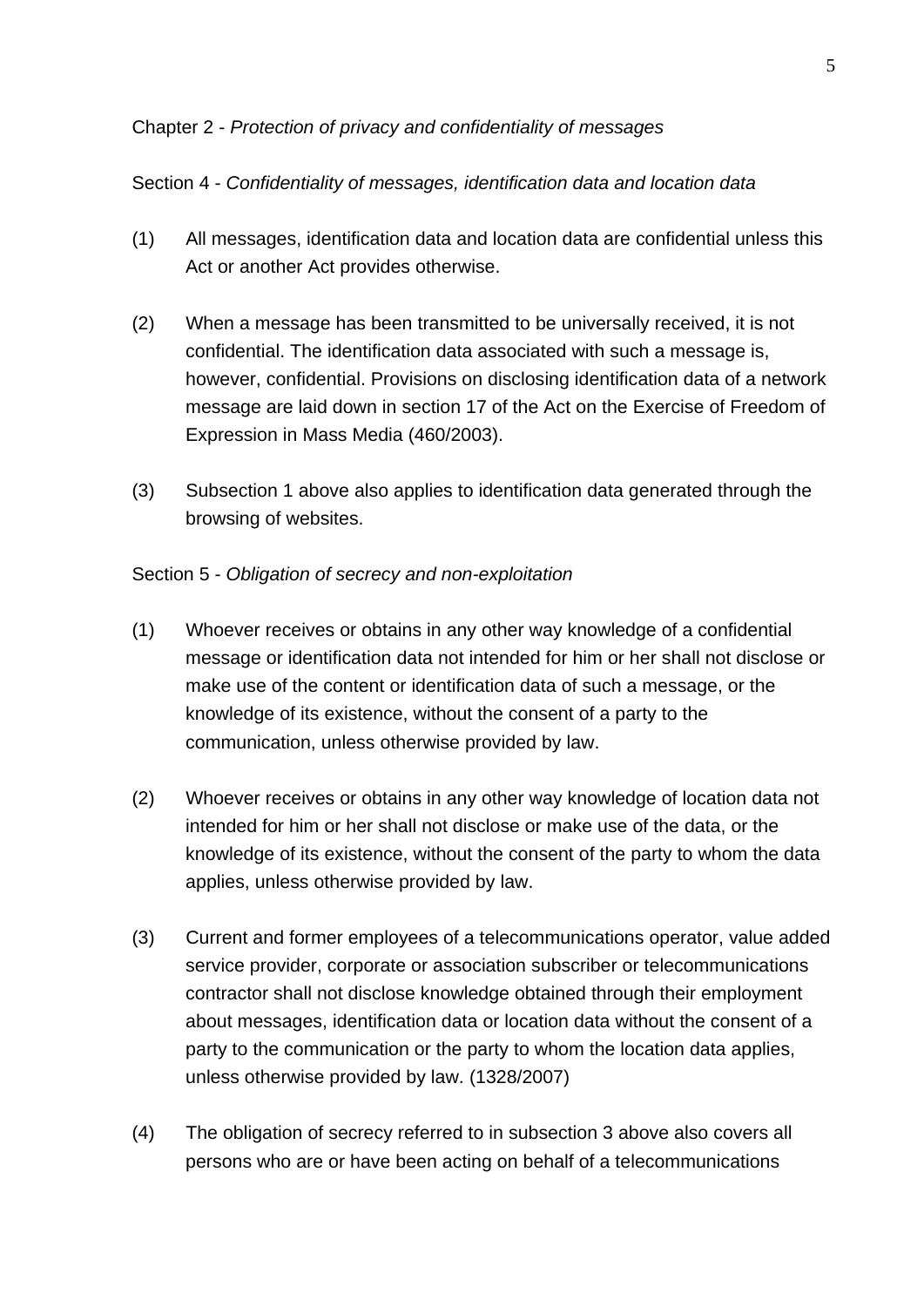operator, value added service provider, corporate or association subscriber or telecommunications contractor.

# Section 6 - *Protecting messages and identification data*

- (1) Subscribers and users may protect their messages and identification data in any way they wish, using any technical means available for the purpose, unless otherwise provided by law. Implementation of such protection must not interfere with the provision or use of any network service or communications service.
- (2) The possession, importing, manufacture and distribution of any system or part of a system for decoding the technical protection of electronic communications is prohibited in cases where such a system or part of a system is primarily intended for unlawful decoding of technical protection.
- (3) The Finnish Communications Regulatory Authority may, if there is an acceptable reason, grant an exception to the provision of subsection 2.

Section 7 (365/2011) - *Saving data on the use of a service in the user's terminal device and the use of such data*

- (1) The service provider may save cookies or other data concerning the use of the service in the user's terminal device, and use such data, if the user has given his or her consent thereto and the service provider gives the user comprehensible and complete information on the purposes of saving or using such data.
- (2) Provisions of subsection 1 above do not apply to any saving or use of data which is intended solely for the purpose of enabling the transmission of messages in communications networks or which is necessary for the service provider for the purpose of providing a service that the subscriber or user has specifically requested.
- (3) The saving and use of data referred to above in this section is allowed only to the extent required for the service, and it may not limit the protection or privacy any more than is necessary.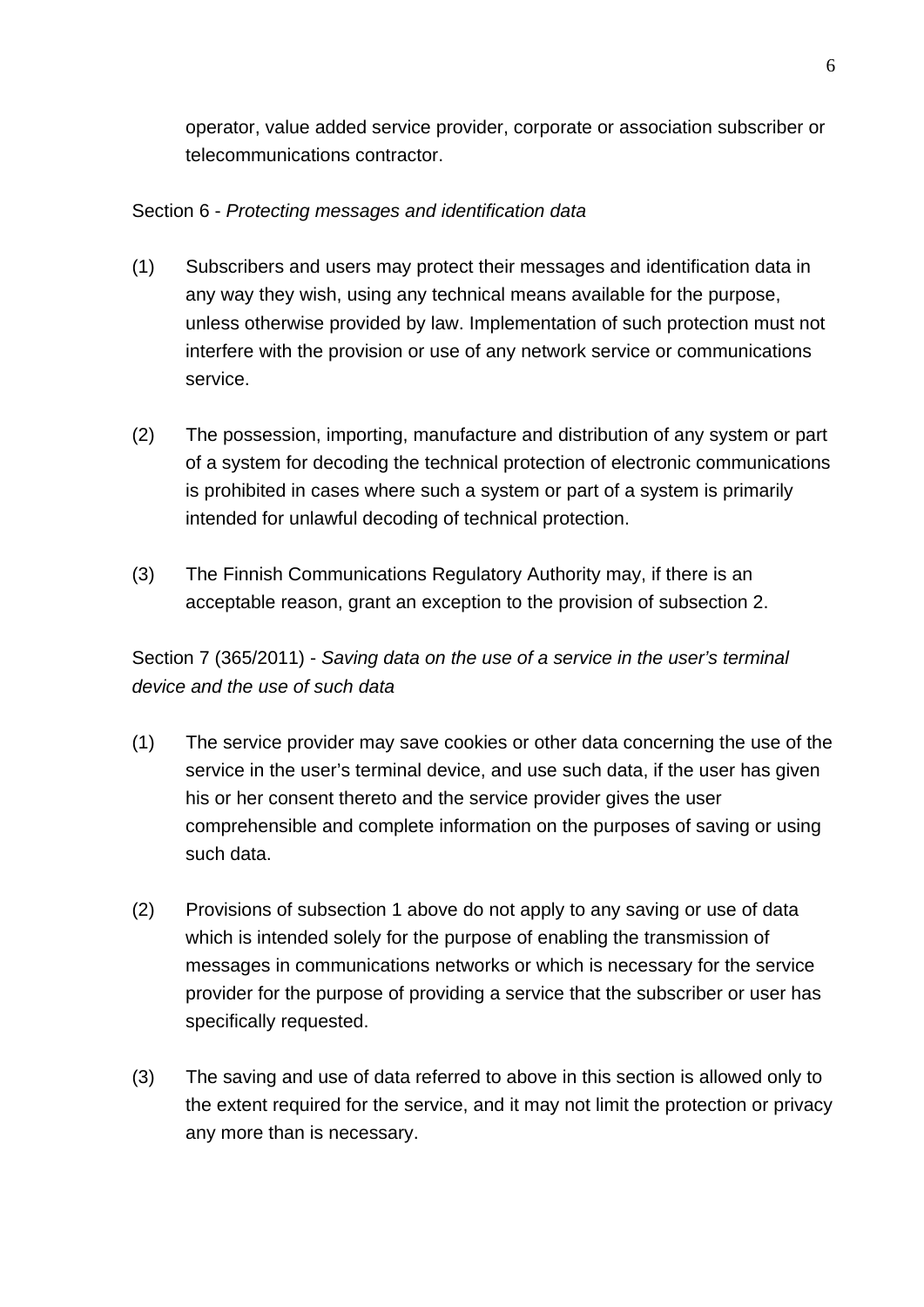#### Chapter 3 - *Processing messages and identification data*

#### Section 8 - *General processing provisions*

- (1) The sender and intended recipient of a message are entitled to process their own messages and the identification data associated with these messages unless otherwise provided below in this Act or in any other Act.
- (2) Confidential messages and identification data may be processed with the consent of the sender or intended recipient of such a message or if so provided by law.
- (3) Processing as referred to in sections below is only allowed to the extent necessary for the purpose of such processing, and it may not limit the confidentiality of messages or the protection of privacy any more than is necessary. Identification data may only be disclosed to those parties entitled to process it in the given situation. After processing, messages and identification data must be destroyed or rendered such that they cannot be associated with the subscriber or user involved, unless otherwise provided by law. (343/2008)

Section 9 (125/2009) - *Processing identification data for the purpose of providing and using services*

- (1) Identification data may only be processed to the extent necessary for providing and using a network service, communications service or value added service and for the purpose of ensuring information security as provided below.
- (2) Identification data may only be processed by a natural person employed by or acting on behalf of a telecommunications operator, value added service provider, corporate or association subscriber, or a subscribing legal person for the purpose of processing data to perform the functions referred to separately in this Chapter.

#### Section 10 - *Processing for billing purposes*

(1) Telecommunications operators and value added service providers may process identification data necessary for defining fees between themselves and for billing purposes.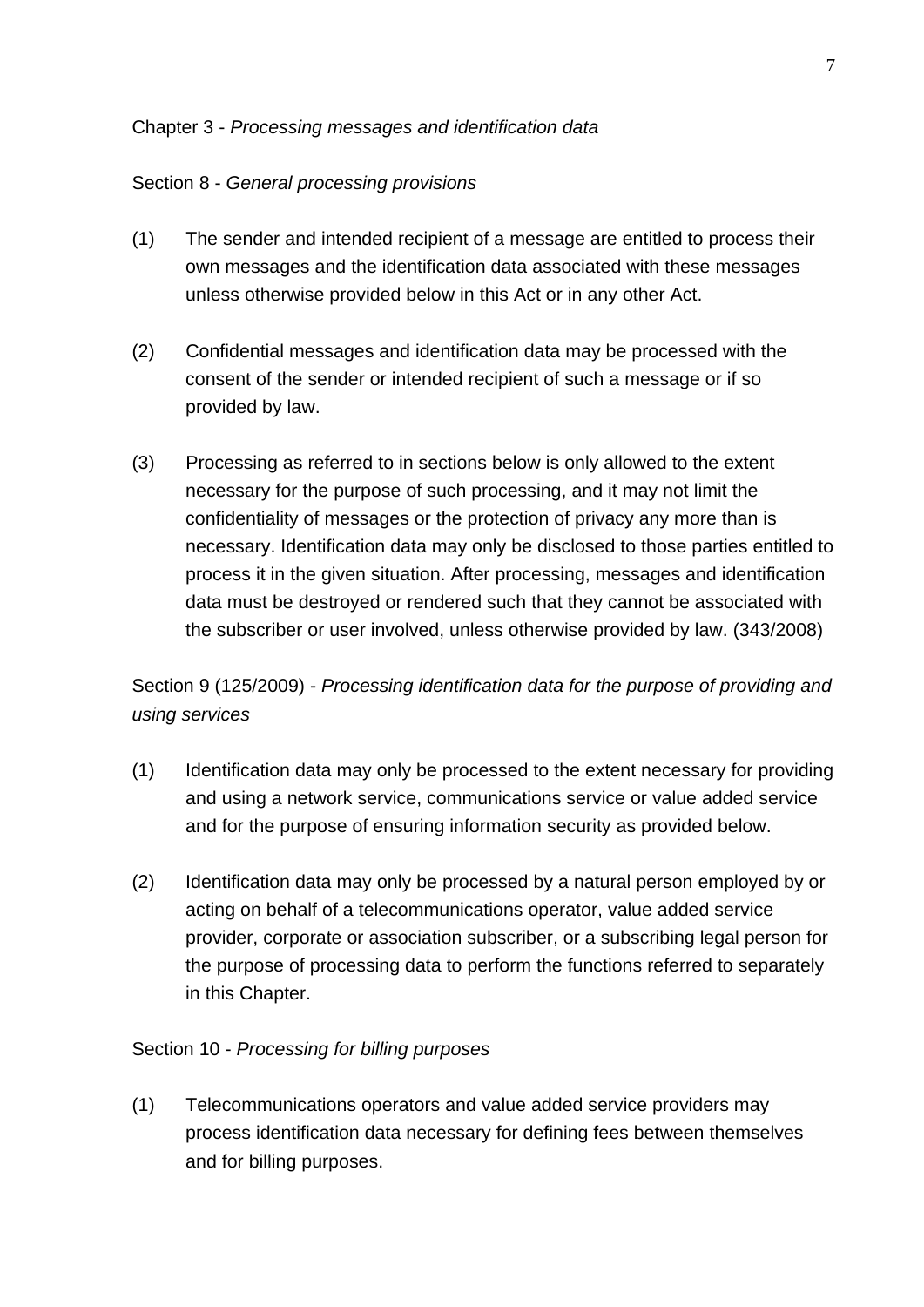- (2) A corporate or association subscriber may process identification data necessary for internal billing.
- (3) An information society service provider as defined in the Act on the Provision of Information Society Services (458/2002) may process identification data received from a telecommunications operator which is necessary for the billing of image recordings, sound recordings and other fee-based services offered over a communications network administered by that telecommunications operator, and any other data necessary for billing, if the subscriber or user to whom the data applies has given his or her consent thereto.
- (4) Information society service providers are entitled to obtain the data referred to in subsection 3 from telecommunications operators. The provisions of this Chapter and Chapters 2, 4 and 5 regarding the confidentiality of communications, the protection of privacy, the processing of messages and identification data, the processing of location data and information security in communications with regard to value added service providers apply to the recipient of such disclosed data.
- (5) Billing-related data must be stored for a minimum of three months from the due date of the bill or the saving of the identification data, whichever is later. Such data must not, however, be stored beyond the time the debt becomes statutebarred under the Act on statute-barred debt (728/2003). However, in the case of a dispute over a bill, the data pertaining to that bill must be stored until the matter has been settled or resolved.
- (6) Telecommunications operators and value added service providers must inform subscribers or users about what identification data is being processed and how long the processing will last.

#### Section 11 - *Processing for marketing purposes*

(1) A telecommunications operator may, for the purpose of marketing communications services or value added services, process identification data to such an extent and for such a period of time as the marketing requires if the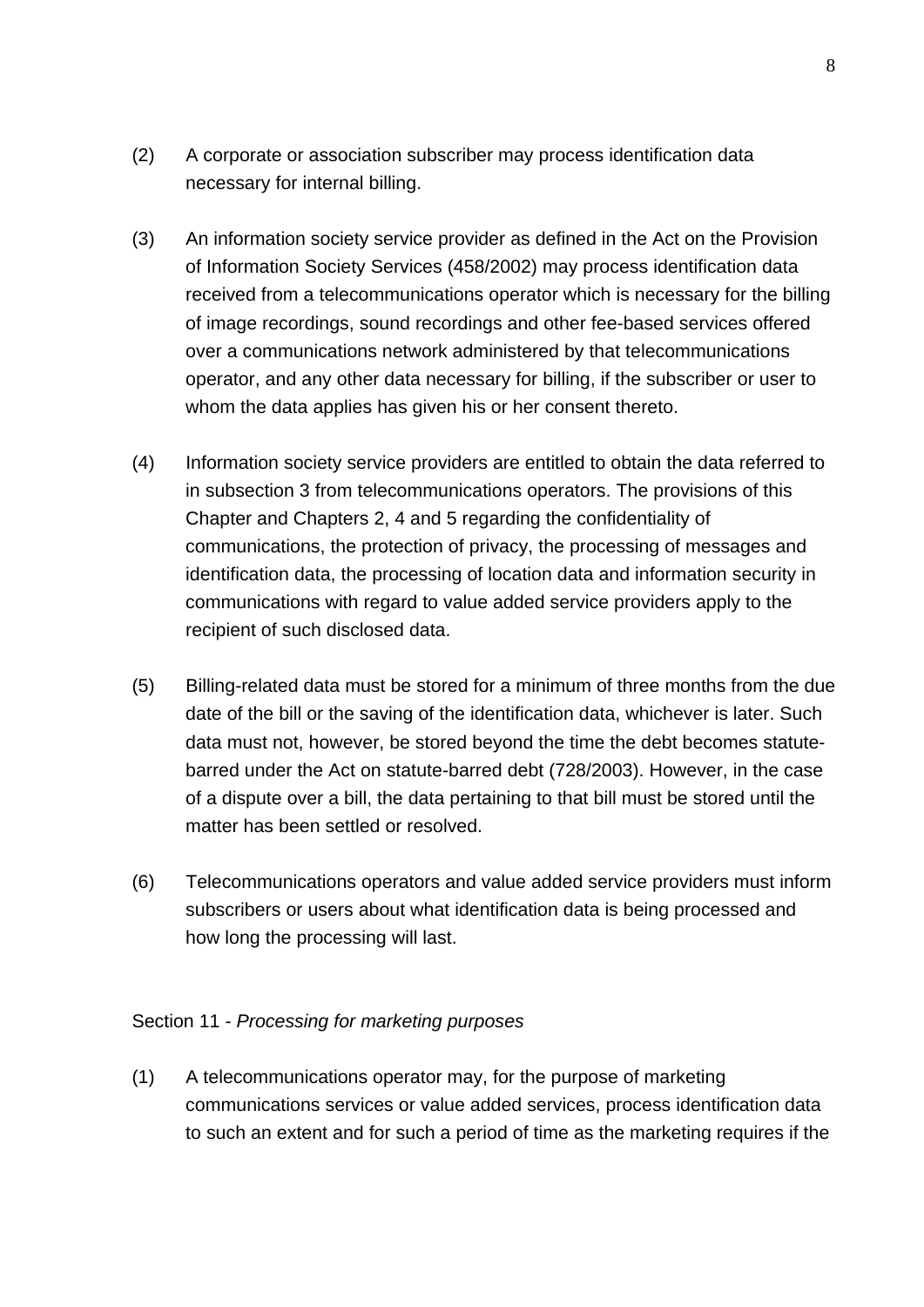subscriber or user to whom the data applies has given his or her consent thereto.

- (2) Telecommunications operators must, prior to obtaining consent, inform subscribers or users about what identification data is to be processed and how long the processing would last.
- (3) The party giving such consent must have the opportunity to cancel his or her consent regarding the processing of identification data.

Section 12 (125/2009) - *Processing for the purposes of technical development*

- (1) Telecommunications operators and value added service providers may process identification data for the purposes of technical development of network services, communications services or value-added services.
- (2) A corporate or association subscriber may process identification data for the purpose of technical development of its own communications network and own services connected to it.
- (3) Prior to the start of the processing referred to in subsection 1, subscribers or users shall be informed of what identification data is to be processed and how long the processing will last. The information may be given only once.

Section 12 a (125/2009) - *Processing for the purposes of statistical analysis*

(1) For the purposes of statistical analysis, automatic data processing may be used by a telecommunications operator or a value-added service provider for processing identification data, and by a corporate or association subscriber for processing identification data of its communications network or a connected service, if:

1) the analysis cannot be made by any other means without undue difficulty; and

2) no individual natural person can be identified in the analysis.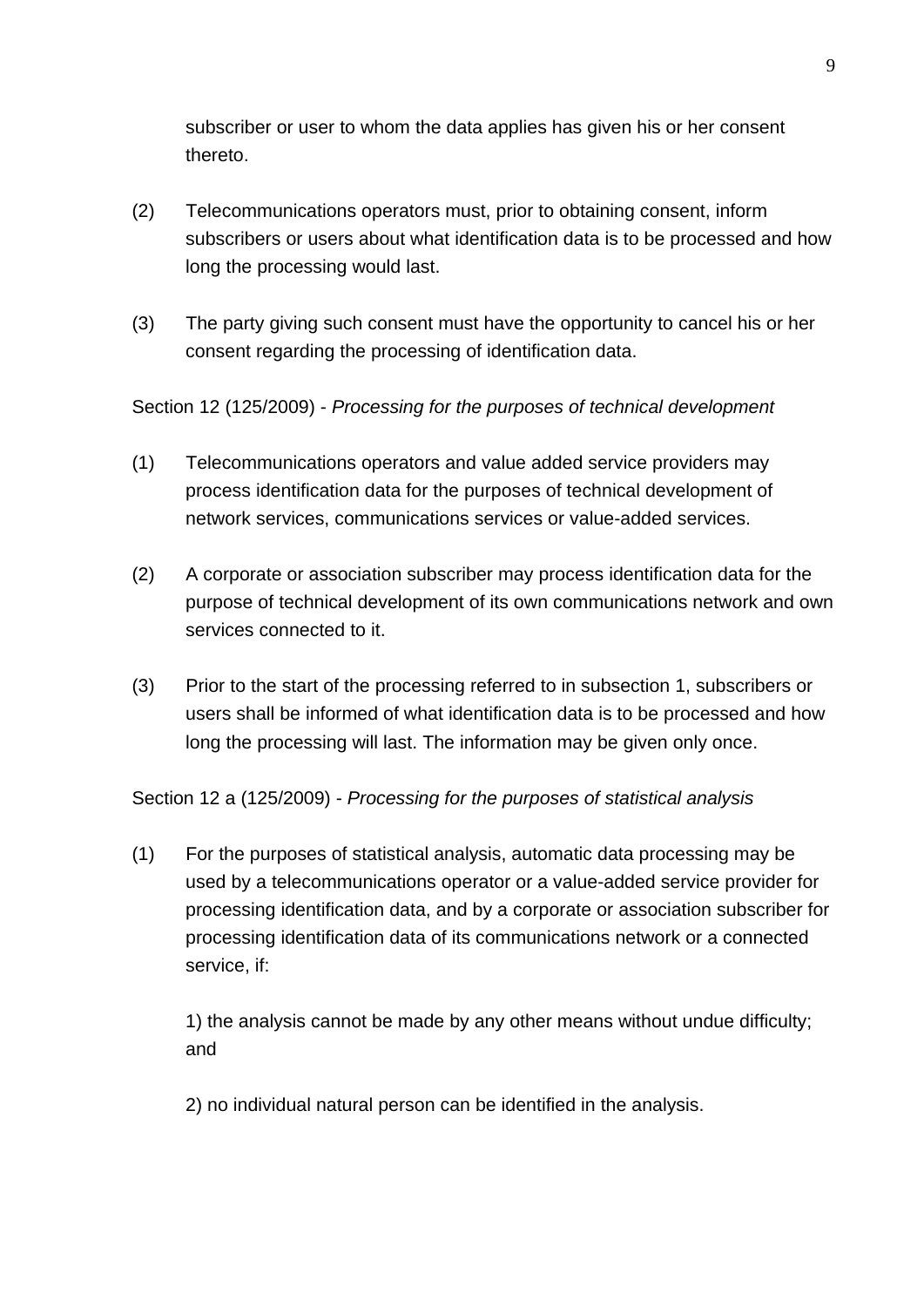(2) Provisions of section 1 shall also apply to a subscribing legal person's right to process the identification data related to its subscription and terminal device.

Section 13 (125/2009) - *A telecommunications operator's and value added service provider's right to process data in cases of misuse* 

- (1) A telecommunications operator and a value added service provider may process identification data for detecting, preventing or investigating any nonpaying use of fee-based network services, communications services or value added services, or any similar cases of misuse.
- (2) The Finnish Communications Regulatory Authority may issue further regulations on the technical implementation of the processing of identification data referred to in subsection 1.

Section 13a (125/2009) - *A corporate or association subscriber's right to process data in cases of misuse*

- (1) A corporate or association subscriber has the right to process identification data to prevent or investigate unauthorised use of information society service or of communications network or service, or to prevent and investigate the disclosure of business secrets referred to in Chapter 30(11) of the Penal Code (39/1889) as provided in sections 13b-13k of this Act.
- (2) Unauthorised use of a communications network or service may be considered to be installation of a device, software or service in the communications network of a corporate or association subscriber, providing unlawfully a third party with access to the communications network or service of a corporate or association subscriber, or any other comparable use of a communications network or service if it contradicts with the instructions provided in section 13b(3).
- (3) The right referred to above in subsection 1 does not apply to the identification data of telephone services in a fixed or mobile network.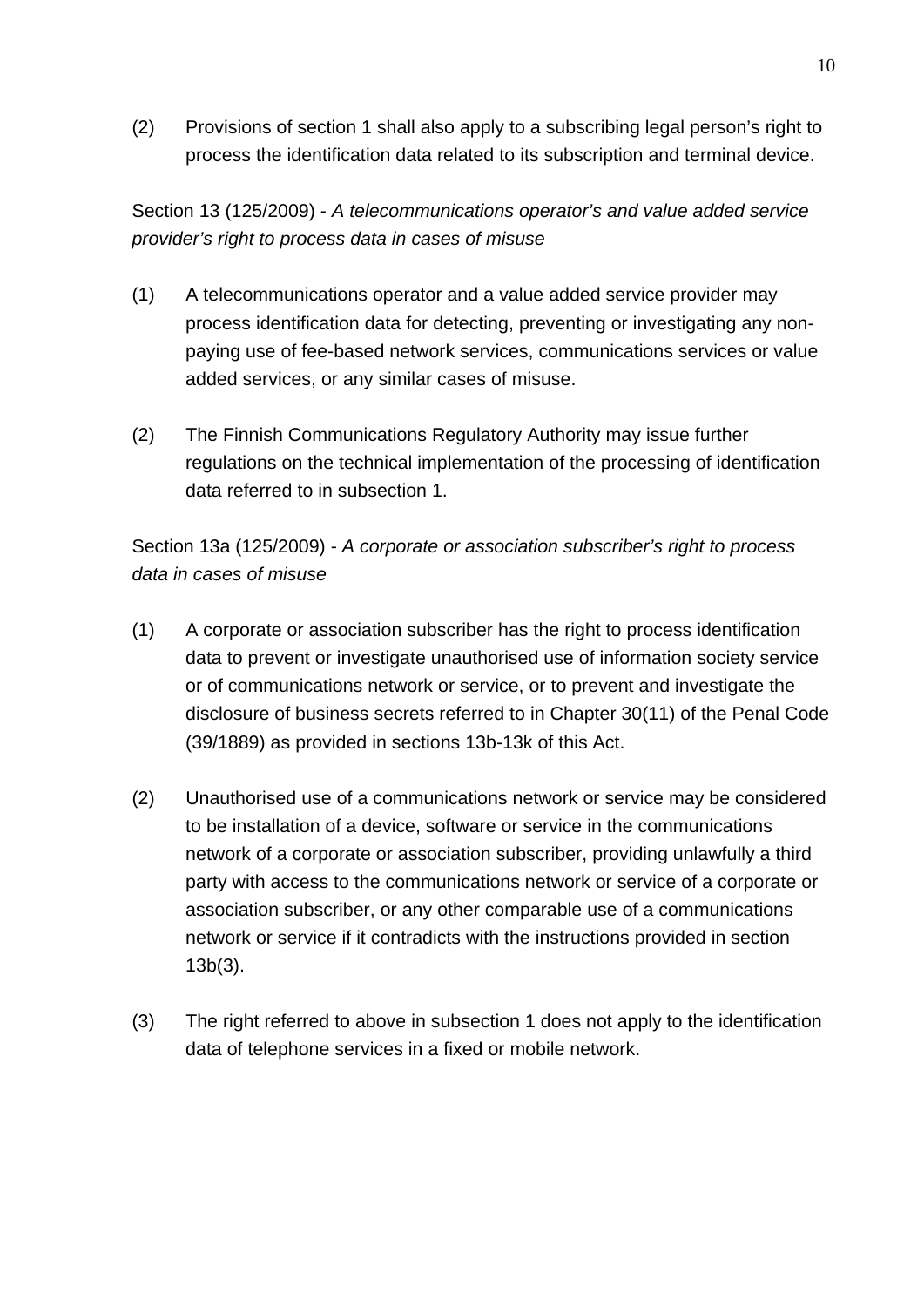Section 13b (125/2009) - *A corporate or association subscriber's duty of care in cases of misuse*

(1) Before starting to process identification data and in order to prevent unauthorised use of information society service or communications network or service liable to charge, a corporate or association subscriber shall:

1) restrict access to its communications network and service and to their use and take other steps in order to protect the use of its communications network and service with the help of appropriate information security measures;

2) define the type of messages that may be transmitted and searched through its communications network and how its communications network and service may be used and the addresses to which no messages may be communicated.

(2) In order to prevent business secrets from being disclosed, a corporate or association subscriber shall, before starting to process identification data:

1) restrict access to business secrets and take other steps in order to protect the use and data of its communications network and service with the help of appropriate information security measures;

2) define how business secrets may be transferred, delivered or otherwise handled in a communications network and define the type of addresses to which messages may not be sent by people entitled to handle business secrets.

(3) A corporate or association subscriber shall provide the users of a communications network or service with written instructions on preventing misuse referred to in subsections 1 and 2.

Section 13c (125/2009) - *A corporate or association subscriber's duty of planning and cooperation in cases of misuse*

(1) A corporate or association subscriber shall, before starting to process identification data referred to in section 13a(1), name the people whose duties involve identification data processing or define the duties involved.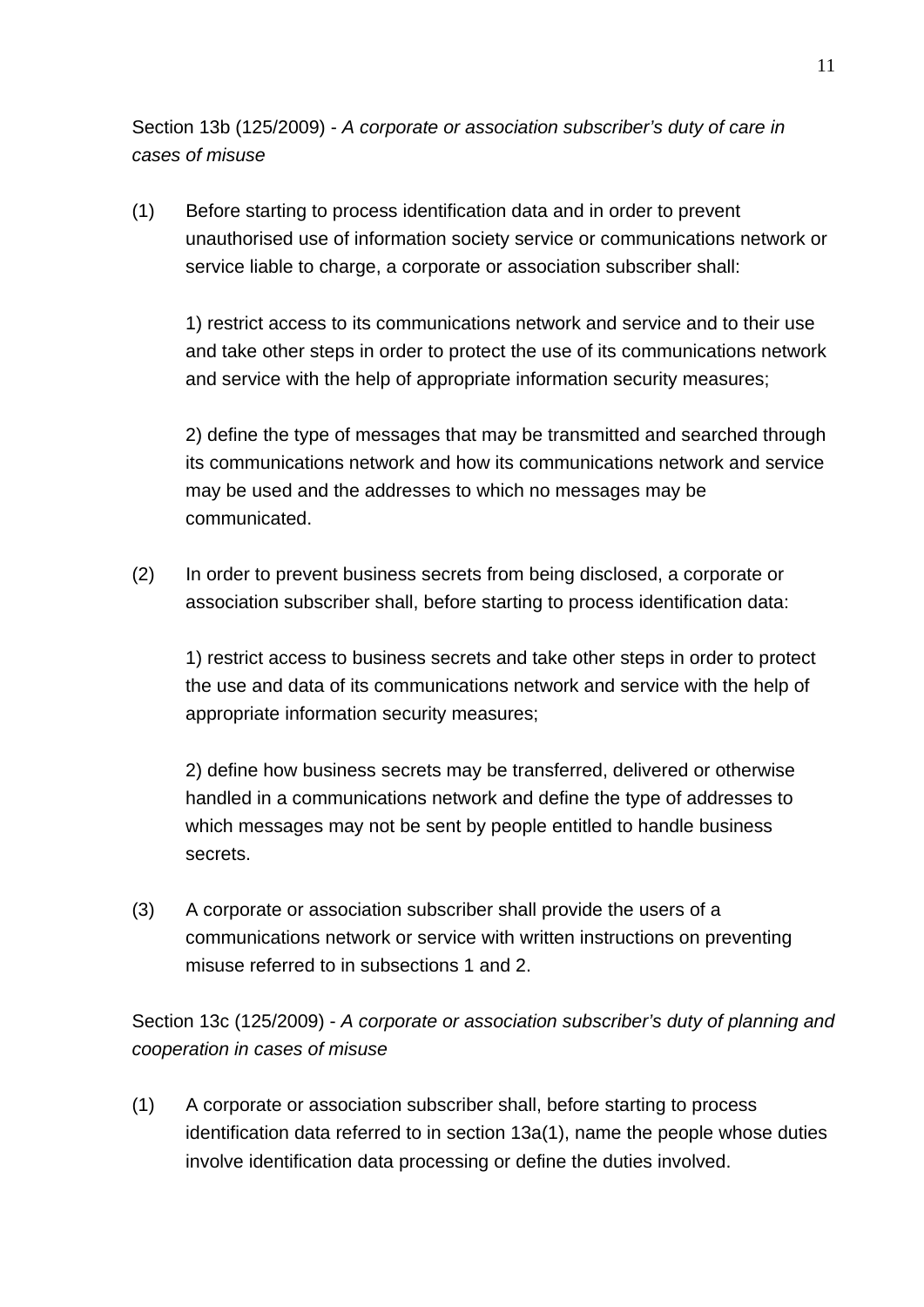Identification data may only be processed by people responsible for maintenance and information security of a corporate or association subscriber's communications network or service and by people responsible for security.

- (2) If the corporate or association subscriber is an employer that falls within the scope of cooperation legislation, it shall:
- 1) discuss the reasons and procedures to be followed in identification data processing referred to in sections 13a-13k in a cooperation procedure referred to in Chapter 4 of the Act on Cooperation within Undertakings (334/2007), in the Act on cooperation within government agencies (651/1988), and in the Act on cooperation between the employer and employees in municipalities (449/2007);
- 2) inform employees or their representatives the decisions taken regarding identification data processing as provided in section 21(2) of the Act on the Protection of Privacy in Working Life (759/2004).
- (3) If the corporate or association subscriber is an employer that does not fall within the scope of cooperation legislation, it shall hear the employees about issues referred to in subsection 2(1) of this section and inform the employees about them as provided in section 21(1 and 2) of the Act on the Protection of Privacy in Working Life.
- (4) If the corporate or association subscriber is not the employer, it shall inform the users of the procedures to be followed in identification data processing referred to in sections 13a-13k.

Section 13d (125/2009) - *A corporate or association subscriber's right to process data for investigating unauthorised use of information society service, communications network or communications service*

(1) A corporate or association subscriber may process identification data with the help of an automatic search function that may be based on the size, aggregate size, type, number, connection mode or target addresses of the messages.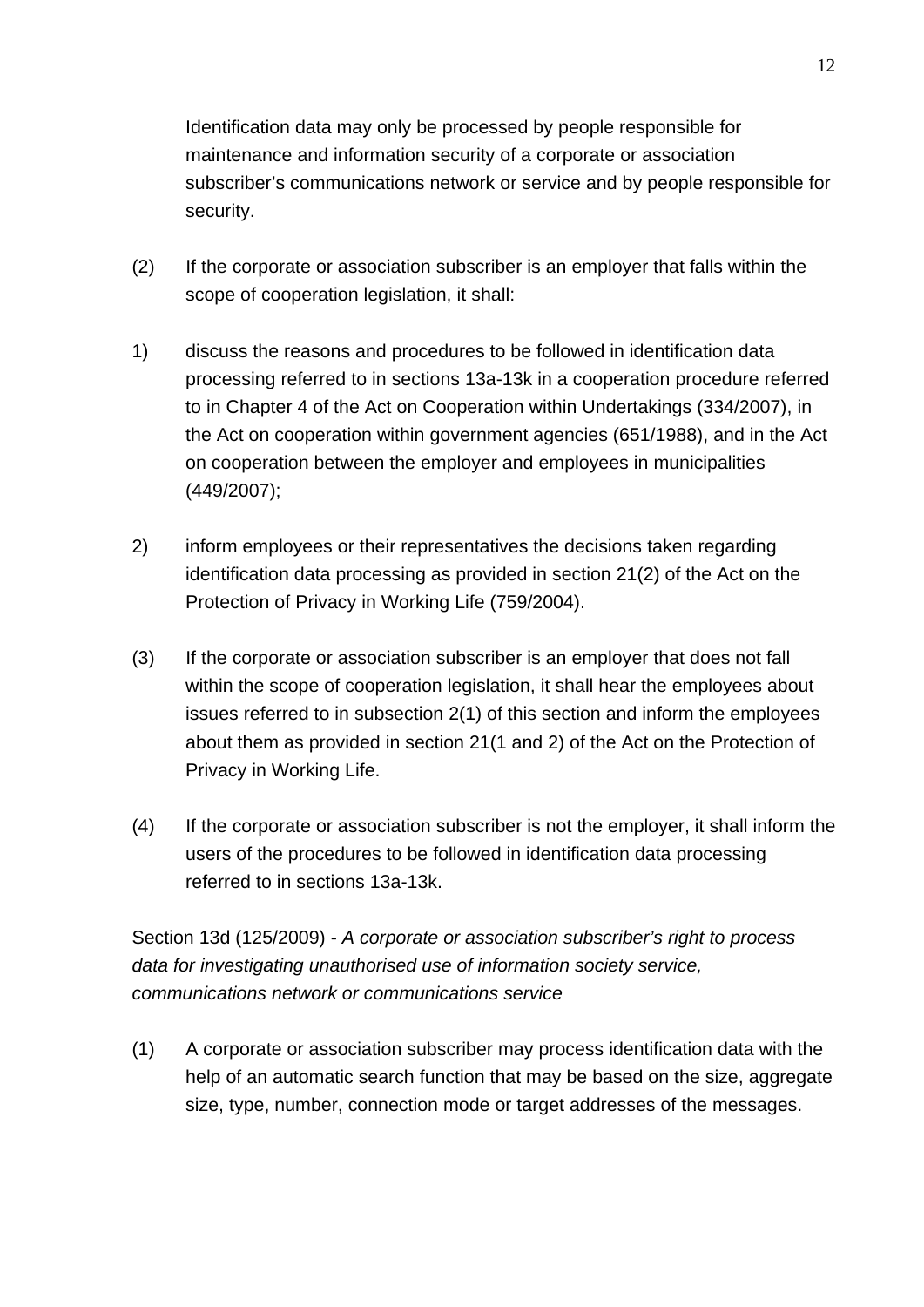(2) A corporate or association subscriber may process identification data manually, if there are reasonable grounds to suspect that a communications network, communications service or an information society service subject to a fee is used against the instructions referred to in section 13b(3) and if:

1) a deviation in communications has been detected in the automatic search;

2) the costs of using an information society service subject to a fee have risen to an unusually high level;

3) a communications network is detected to use an unlawfully installed device, software or service; or

4) in an individual case, some identifiable circumstance comparable to subsections 1-3 leads to the conclusion that a communications network, communications service or an information society service subject to a fee is used against the instructions referred to in section 13b(3).

- (3) A requirement for the processing referred to in sections 1 and 2 above is that the event or act would probably cause significant hindrance or damage to the corporate or association subscriber.
- (4) A further requirement for the processing referred to in section 2 above is that the data is necessary for investigating the unauthorised use and the parties responsible for it and for ending the unauthorised use.

Section 13e (125/2009) - *A corporate or association subscriber's right to process data for investigating disclosures of business secrets*

- (1) A corporate or association subscriber may process identification data with the help of an automatic search function that may be based on the size, aggregate size, type, number, connection mode or target addresses of the messages.
- (2) A corporate or association subscriber may process identification data manually, if there are reasonable grounds to suspect that a business secret has been disclosed to a third party without permission via a communications network or communications service: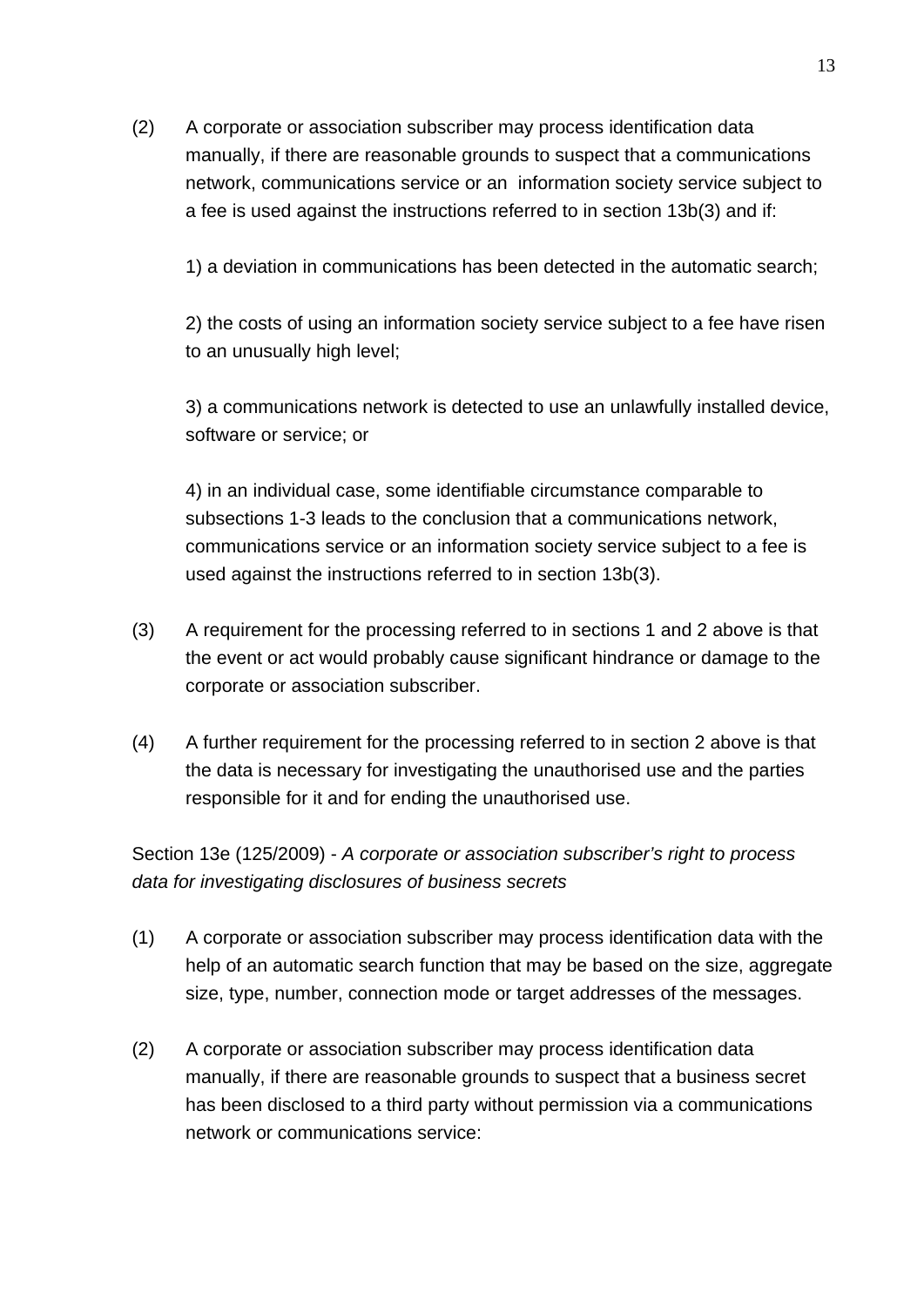1) a deviation in communications has been detected in the automatic search;

2) a business secret is published or used without permission, or

3) in an individual case, some identifiable circumstance comparable to subsections 1 or 2 leads to the conclusion that access to a business secret has been disclosed to a third party without permission.

- (3) The requirement for the processing referred to in sections 1 and 2 above is that the business secrets suspected to have been disclosed are of major significance to the corporate or association subscriber's or its cooperation partner's business or to the results of technological or other development work likely to be important for establishing or practising a livelihood.
- (4) A further requirement for the processing referred to in section 2 above is that the data is necessary for investigating the disclosure of the business secret and the parties responsible for it.

Section 13f (125/2009) - *Special restrictions to the right to process data in cases of misuse* 

- (1) An automatic search shall not be targeted and identification data shall not be searched or manually processed for finding out data referred to in Chapter 17(24)(2 and3) of the Code of Judicial Procedure.
- (2) In order to investigate business secrets, a corporate or association subscriber that is an employer may only process the identification data of users to whom the corporate or association subscriber has provided access to business secrets or of users who through some other means accepted by the corporate or association subscriber have access to business secrets.

Section 13g (125/2009) - *A corporate or association subscriber's obligation to inform the user in cases of misuse*

(1) A corporate or association subscriber shall draw up a report of manual processing of identification data referred to in section 13d(2) and 13e(2) showing: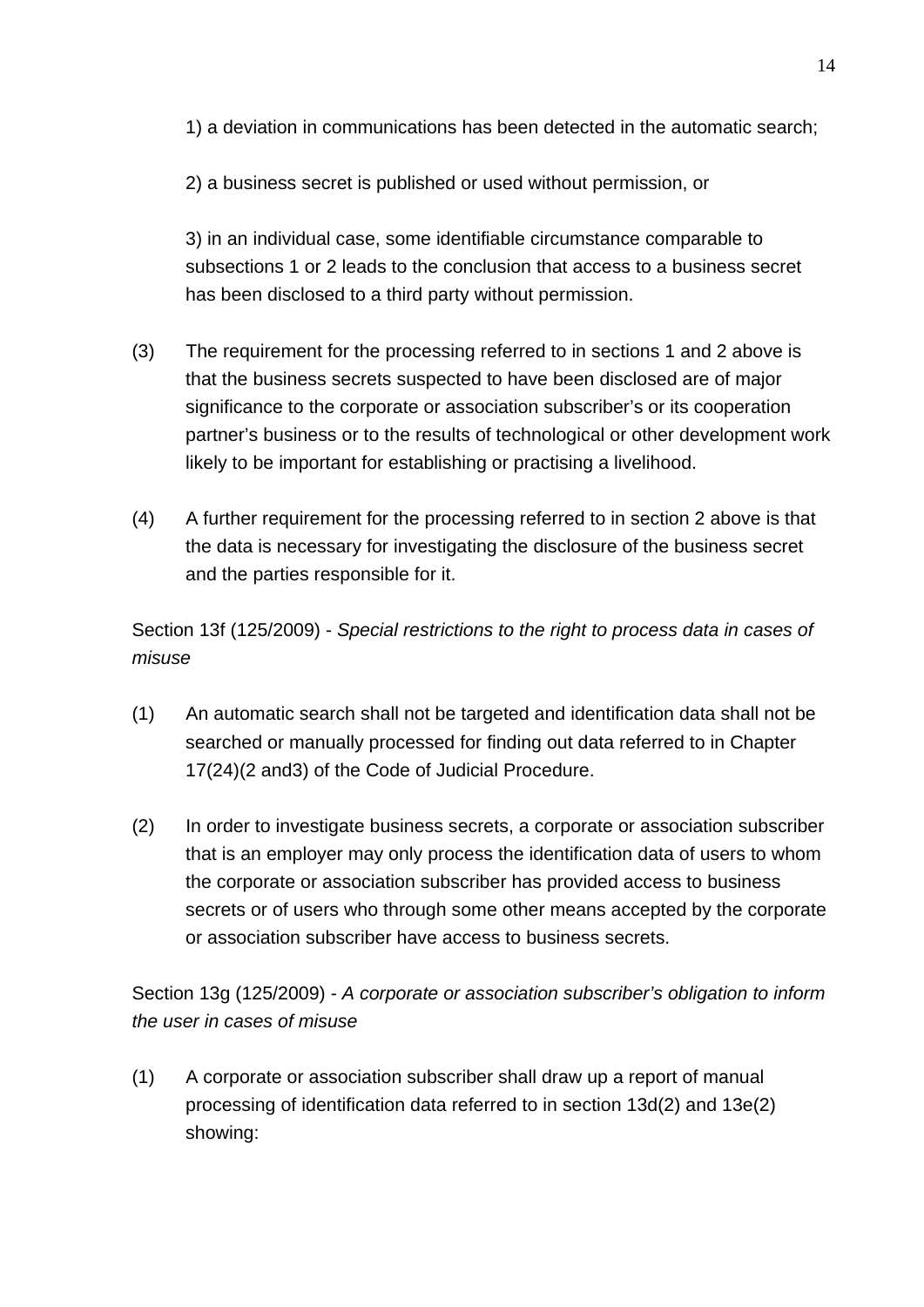- 1) the grounds for the processing, and the time and duration of the processing:
- 2) the reason for using manual processing of identification data;
- 3) names of the processors involved;
- 4) name of the person who has made the processing decision.
- (2) People involved in the processing shall sign the report. The report shall be kept for at least two years from the end of the processing referred to in sections 13d or 13e.
- (3) A report referred to in section 1 above shall be delivered to the user of the communications network or service involved as soon as it is possible without endangering the purpose of the processing itself. No report needs to be delivered, however, to users whose identification data have been processed as mass data so that the identification data have not been known by the processor. Notwithstanding confidentiality requirements, the user has the right to submit the report and the related data for the purpose of managing matters related to the user's interests or rights.

Section 13h (125/2009) - *A corporate or association subscriber's obligation to inform the employees' representative in cases of misuse*

- (1) If the corporate or association subscriber is an employer, it shall draw up an annual report to the employees' representative of manual processing of identification data referred to in section 13d(2) and 13e(2) showing the grounds for and the number of times of identification data processing during the year.
- (2) A report referred to in section 1 above shall be delivered to a local union representative elected under a collective agreement or a collective agreement for civil servants, or, if no local union representative has been elected, to elected representatives referred to in Chapter 13(3) of the Employment Contracts Act (55/2001). If the employees of a personnel group have not elected a representative or a local union representative, the report shall be delivered to a cooperation representative referred to in section 8 of the Act on Cooperation within Undertakings, or to a cooperation representative referred to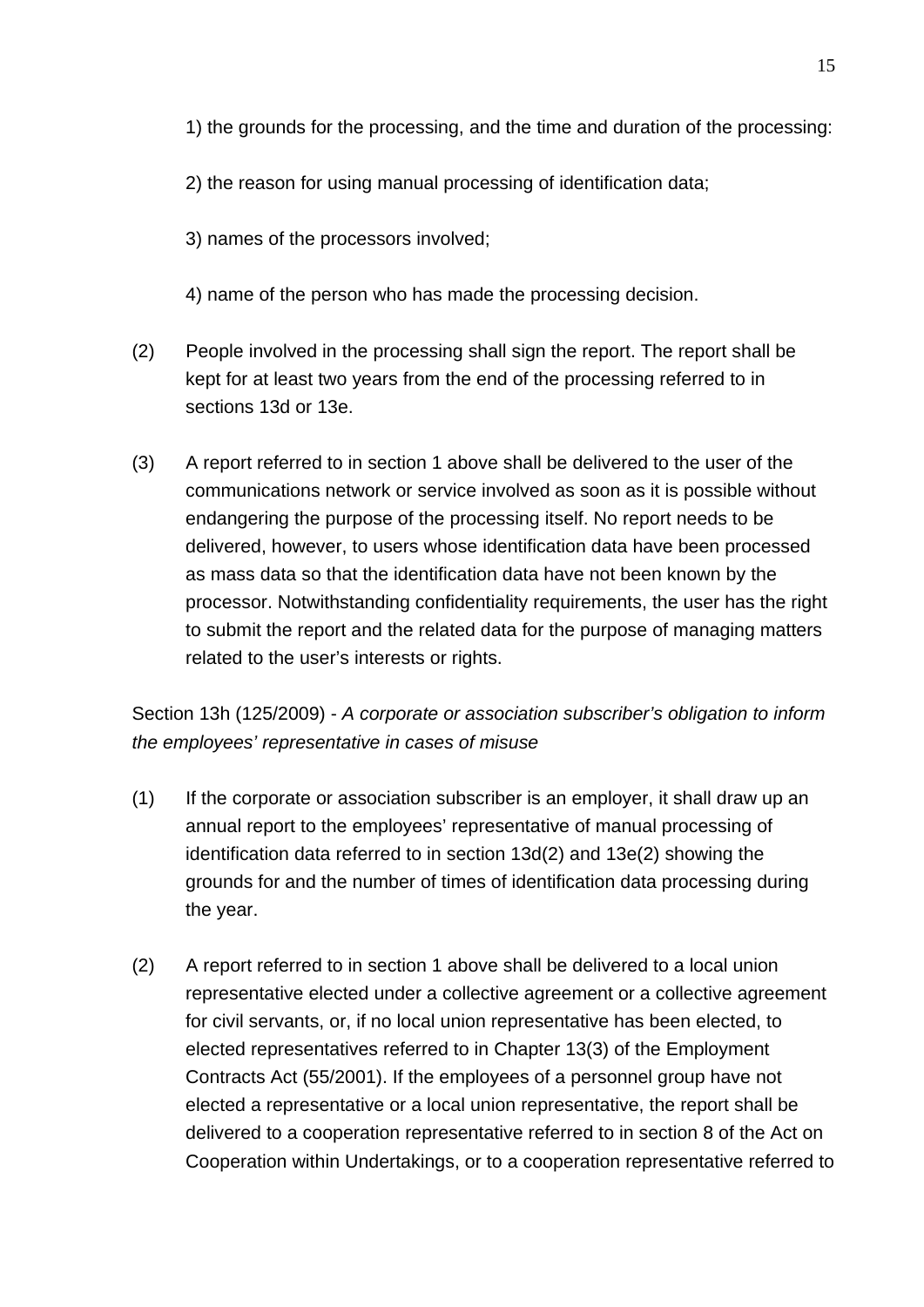in section 3 of the Act on cooperation between the employer and employees in municipalities, or to a representative referred to in section 6(2) of the Act on cooperation within government agencies. If these have not been elected either, the report shall be delivered to all employees of the personnel group in question.

(3) Employee representatives and employees referred to in section 2 shall treat any business secret infringements and suspected business secret infringements brought to their attention as confidential throughout their employment relationship. The provisions laid down in the Act on the Openness of Government Activities (621/1999) and elsewhere in law shall apply to secrecy obligation of public servants. Notwithstanding the provisions above, information may be disclosed to the supervision authorities.

Section 13i (125/2009) - *Prior notification and annual report to the Data Protection Ombudsman in cases of misuse*

(1) A corporate or association subscriber shall inform the Data Protection Ombudsman in advance of processing identification data. A prior notification shall explain:

1) the grounds and procedures for the measures to be followed in processing identification data referred to in sections 13d and 13e;

2) the duties referred to in section 13c(1);

3) the way in which the corporate or association subscriber has met its obligation to provide information before the processing referred to in section 13c(2)(2) or 13c(3).

(2) A corporate or association subscriber shall annually inform the Data Protection Ombudsman of manual processing of identification data after the processing has taken place. The report shall reveal the grounds for and the number of times of identification data processing during the year.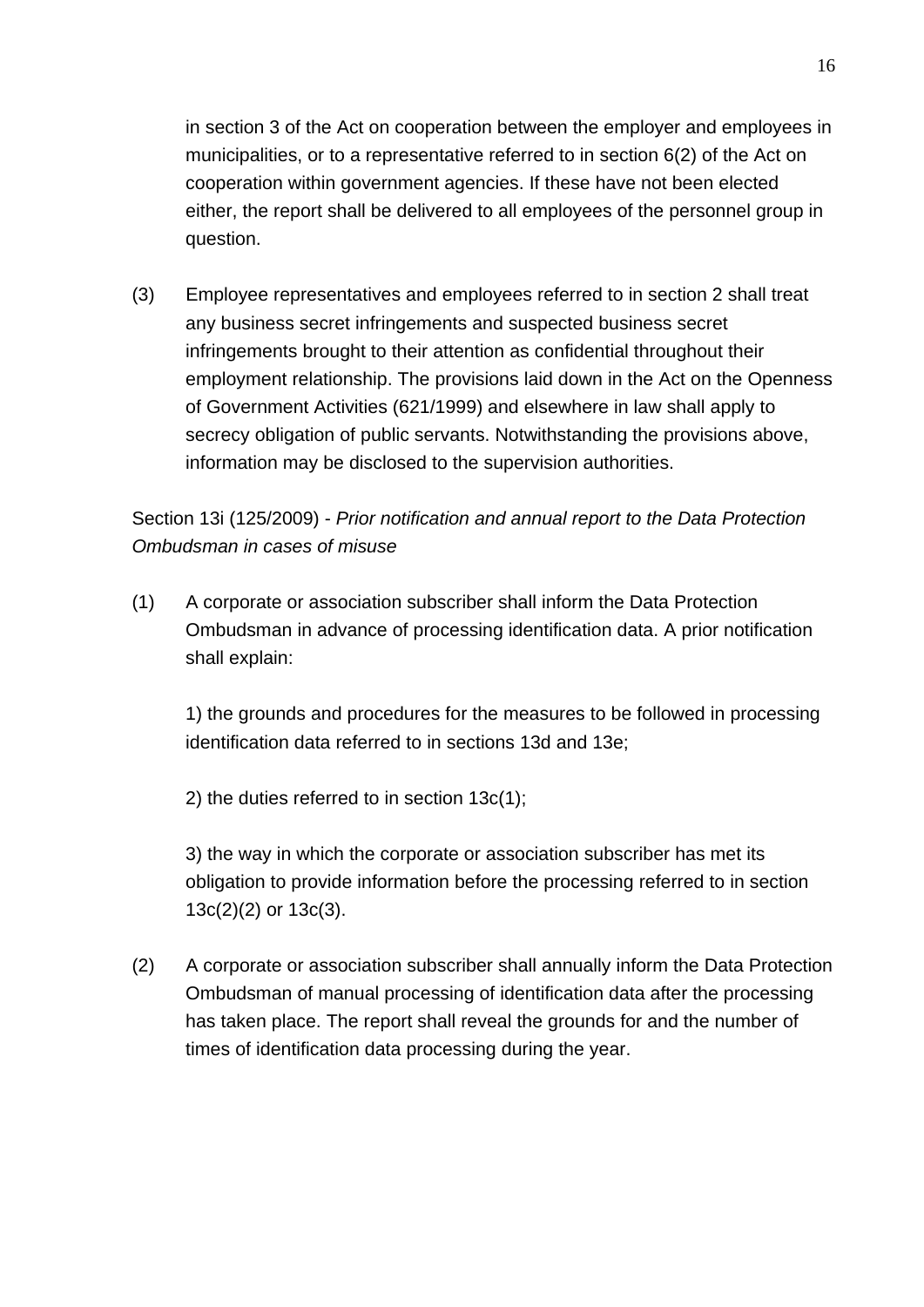Section 13j (125/2009) - *A corporate or association subscriber's right to store identification data in cases of misuse*

Provisions of sections 13a-13i do not provide a corporate or association subscriber the right to store identification data in its registers longer than laid down in law.

Section 13k (125/2009) - *A corporate or association subscriber's right to forward data in cases of misuse*

Notwithstanding the provisions of section 8(3), a corporate or association subscriber has the right, in connection with a report of an offence or a request for an investigation it has filed as an injured party, to forward to the police for investigation identification data regarding messages of a user of a corporate or association subscriber's communications network or service that has been received in accordance with sections 13a-13j.

Section 14 (125/2009) - *Processing for the purpose of detecting a technical fault or error*

A telecommunications provider, value added service provider or corporate or association subscriber may process identification data if this is necessary for the purpose of detecting, preventing or investigating a technical fault or error in the transmission of communications.

Section 14a (343/2008) - *Obligation to store data for the purposes of the authorities* 

(1) Notwithstanding the provisions of this Chapter concerning the processing of identification data, a service operator obliged to submit a telecommunications notification shall ensure, under the conditions prescribed below, that data referred to in Article 5 of the Directive 2006/24/EC of the European Parliament and of the Council on the retention of data generated or processed in connection with the provision of publicly available electronic communications services or of public communications networks and amending Directive 2002/58/EC are retained for a period of 12 months from the date of the communication. Such data may be used only for the purposes of investigating, solving and considering charges for criminal acts referred to in Chapter 5 a(3)(1) of the Coercive Measures Act (450/1987).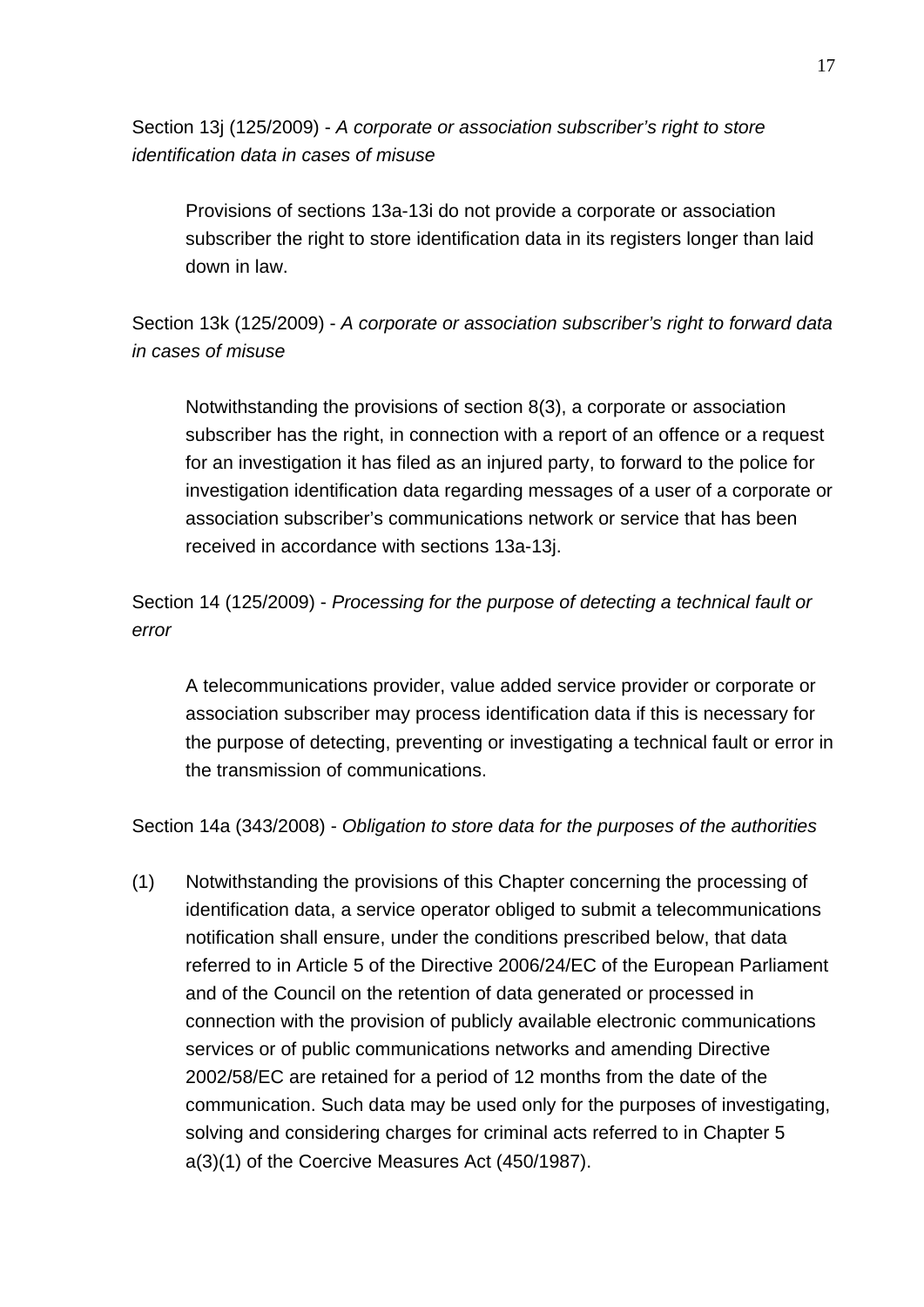(2) The retention obligation applies to data related to:

1) a service operator's telephone service or additional service through a fixed network, telephone service, additional service, SMS service, EMS service or multimedia service through a mobile network;

2) Internet connection service provided by a service operator;

3) e-mail service provided by a service operator;

4) Internet telephony service provided by a service operator;

5) a call for which a connection has been established but the call remains unanswered or is prevented from being connected due to network management measures.

- (3) The retention obligation does not apply to the contents of a message or identification data generated through the browsing of websites.
- (4) A requirement for the retention obligation is that the data is available and generated or processed in connection with publicly available communications services provided on the basis of this Chapter or the provisions of the Personal Data Act.
- (5) Further provisions on a more specific definition of data under the retention obligation may be issued by Government decree.
- (6) Technical details of data under the retention obligation are defined in a Finnish Communications Regulatory Authority regulation.

Section 14b (343/2008) - *Obligations and procedures for processing data retained for the purposes of the authorities*

(1) A service operator under the retention obligation shall discuss the implementation and application of data retention with the Ministry of the Interior in order to ensure that all data considered necessary by the authorities will be retained. If no consensus is reached on the implementation of data retention,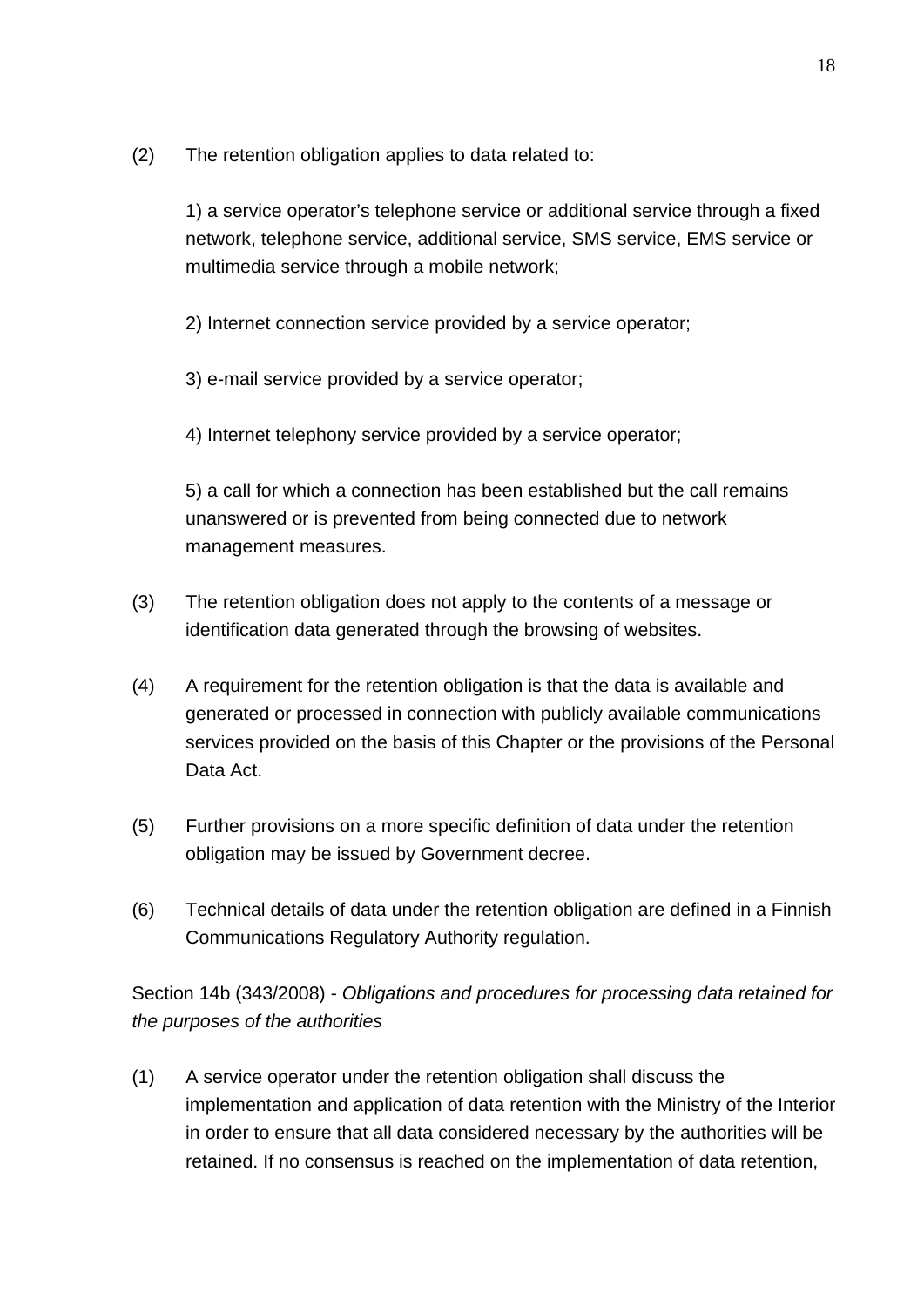the service operator decides on the technical implementation of the retention. The implementation shall follow the principles of cost-efficiency and consider the business needs of the service operator, the technical features of the systems, and the needs of the authority paying for the costs for the retention. Data should be retained in such a way as to avoid the same data being retained by several service operators. It must be ensured that the data retained can be transmitted to the authorities entitled to it without undue delay. A service operator under the retention obligation shall, together with a network operator if necessary, ensure that the obligation is met in such a way that the available data referred to in section 14 a processed by the network operator in providing the service operator's service shall be retained. A service operator under the retention obligation shall ensure that information about data retention and its purposes is available to the subscriber.

- (2) Provisions on compensation for costs incurred by fulfilling the retention obligation and preparing for it are laid down in section 98 of the Communications Market Act. Provisions on retaining data for the purpose of investigating a single crime are laid down in Chapter 4(4 b and c) of the Coercive Measures Act.
- (3) Further provisions on meeting the retention obligation may be given by Government decree.
- (4) The Finnish Communications Regulatory Authority may issue further orders on the technical implementation of the retention obligations.

Section 14 c (343/2008) - *Statistics concerning the use of data to be retained for the purposes of the authorities*

- (1) The Ministry of the Interior shall provide the Commission of the European Communities on a yearly basis with statistics on using data retained by virtue of this Act. The statistics shall include:
	- 1) the cases in which retained data was provided to the authorities;
	- 2) the cases where the authorities' requests for retained data could not be met;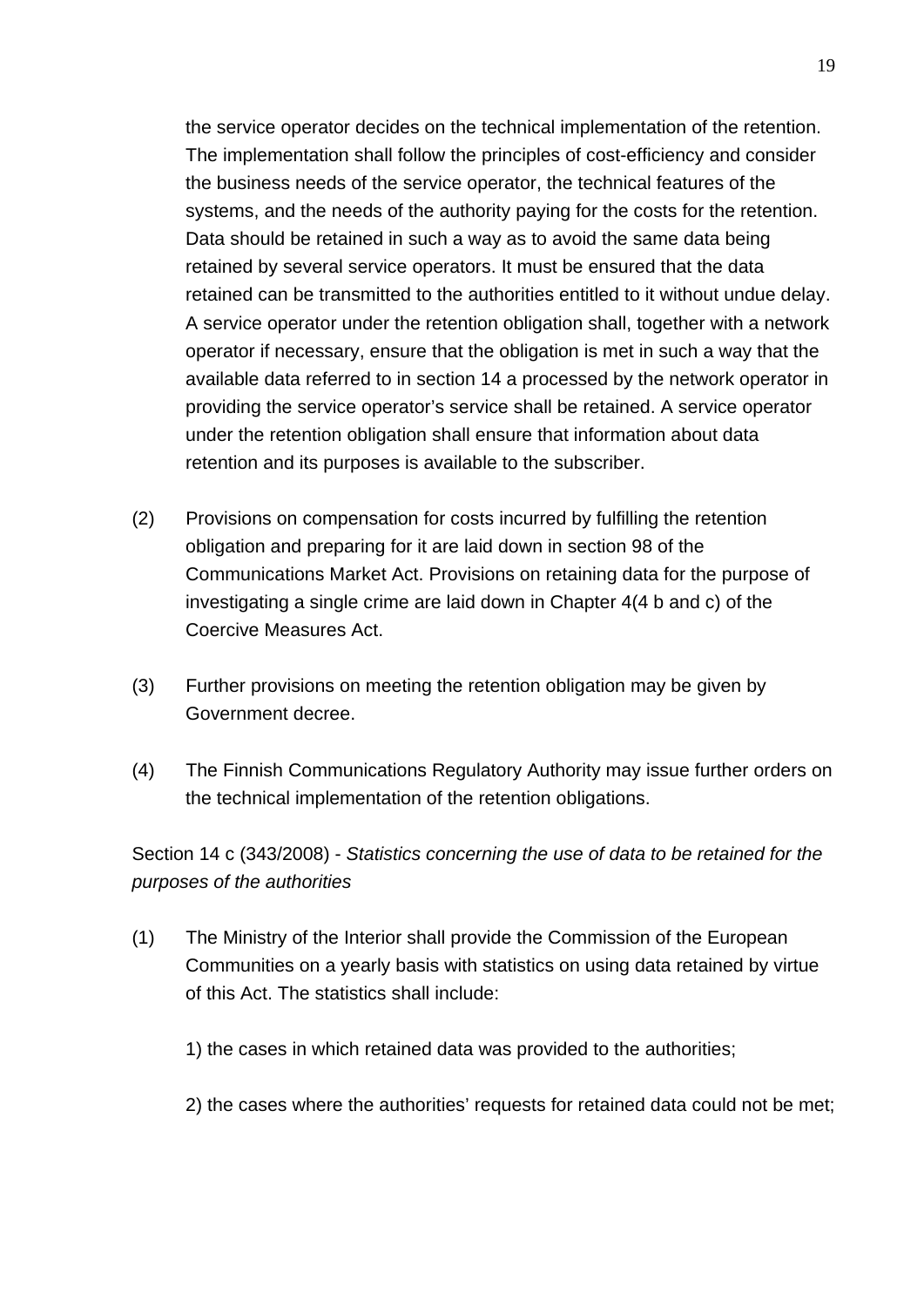3) the time elapsed between the date on which the data were retained and the date on which the authorities requested for the data.

(2) The Ministry of the Interior shall in particular take the statistics referred to above in subsection 1 into account in its reports about telecommunications interception and monitoring to Parliamentary Ombudsman by virtue of the Police Act (493/1995), Coercive Measures Act or any other Act.

# Section 15 - *Saving information on processing*

- (1) A telecommunications provider shall save detailed event log information on any processing of identification data. This event information must show the time and duration of the processing and the person performing the processing. The event information shall be stored for two years from the date on which it was saved.
- (2) The Finnish Communications Regulatory Authority may issue further regulations on the technical implementation of the saving and storing referred to in subsection 1.

## Chapter 4 - *Location data*

## Section 16 - *Processing and disclosure of location data*

- (1) Telecommunications operators, value added service providers and corporate or association subscribers and any persons acting on their behalf may process location data subject to the provisions of this Chapter for the purpose of providing and using value added services. However, the provisions of this Chapter do not, unless otherwise provided by law, apply to location data rendered such that it cannot, in itself or in combination with other data, be associated with a specific subscriber or user.
- (2) Processing of location data shall be restricted to persons employed by or acting on behalf of the telecommunications operator, value added service provider or corporate or association subscriber whose job involves the processing of location data for the purpose of carrying out measures referred to in this Chapter.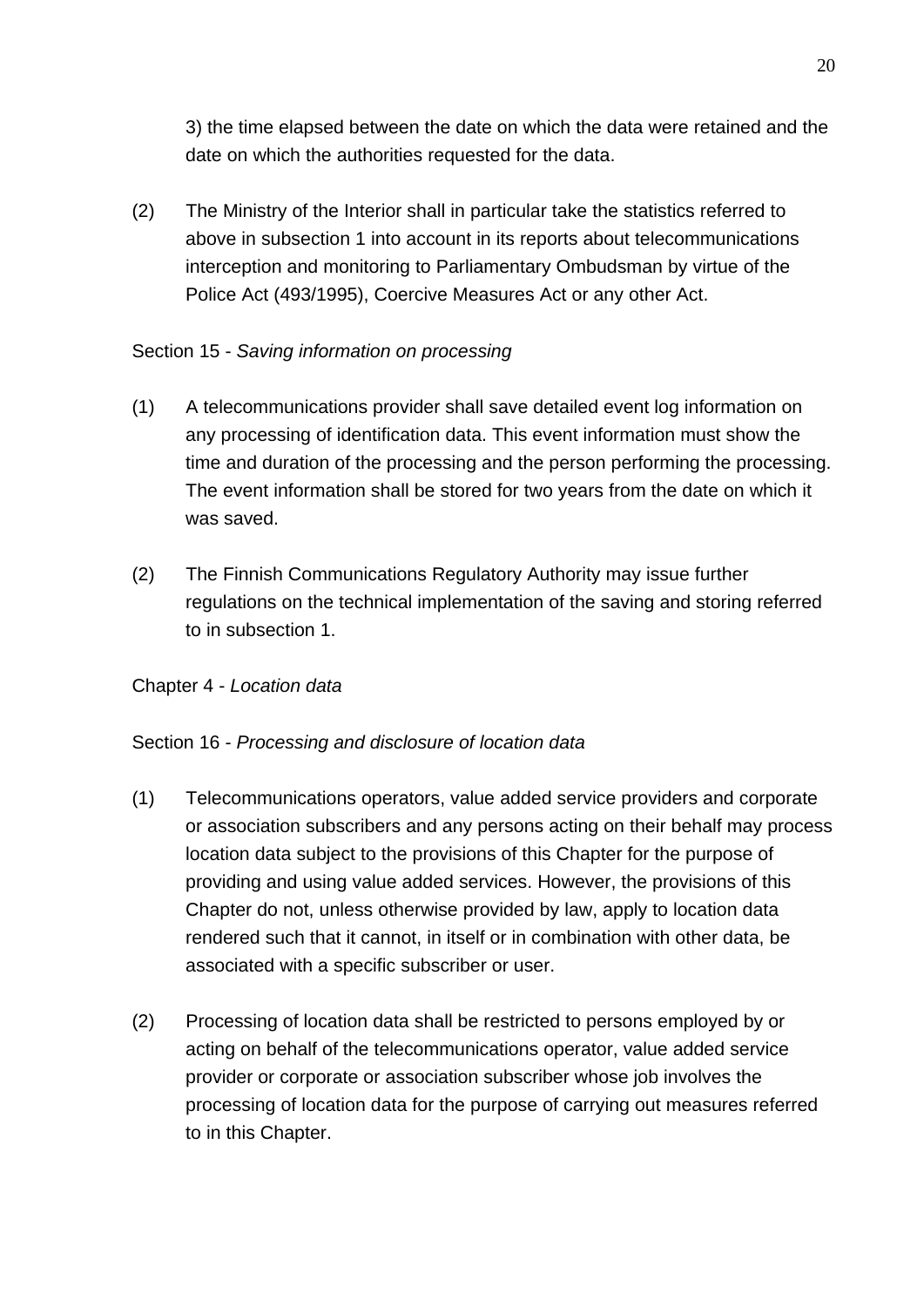- (3) Such processing is allowed only to the extent required for the purpose of the processing, and it shall not limit the protection of privacy any more than is necessary. After processing, the location data shall, unless otherwise provided by law, be destroyed or rendered such that it cannot be associated with a specific subscriber or user.
- (4) The prohibiting of the processing of location data and the service-specific consent referred to in this Chapter are decided in the case of minors under the age of 15 by their guardian under section 4 of the Child Custody and Right of Access Act (361/1983), and in the case of legally incompetent persons other than minors by their guardian under the Guardianship Services Act (442/1999), unless this is impossible by virtue of the technical nature of the service.

## Section 17 - *Subscriber's right to prohibit processing of location data*

- (1) A telecommunications operator may process location data if the subscriber has not forbidden it.
- (2) The telecommunications operator shall ensure that the subscriber can easily and at no separate charge prohibit processing of location data, unless otherwise provided by law.
- (3) The telecommunications operator shall ensure that the subscriber has easy and continuous access to information on the precision of the location data processed, the purpose of the processing and whether location data can be disclosed to a third party for the purpose of providing value added services.
- (4) Before disclosing location data to a value added service provider or corporate or association subscriber, the telecommunications operator shall take appropriate steps to ensure that the provision of such a value added service is based on the consent referred to in section 18(1).

#### Section 18 - *Service-specific consent of the party to be located*

(1) The value added service provider or the corporate or association subscriber shall request service-specific consent from the party to be located before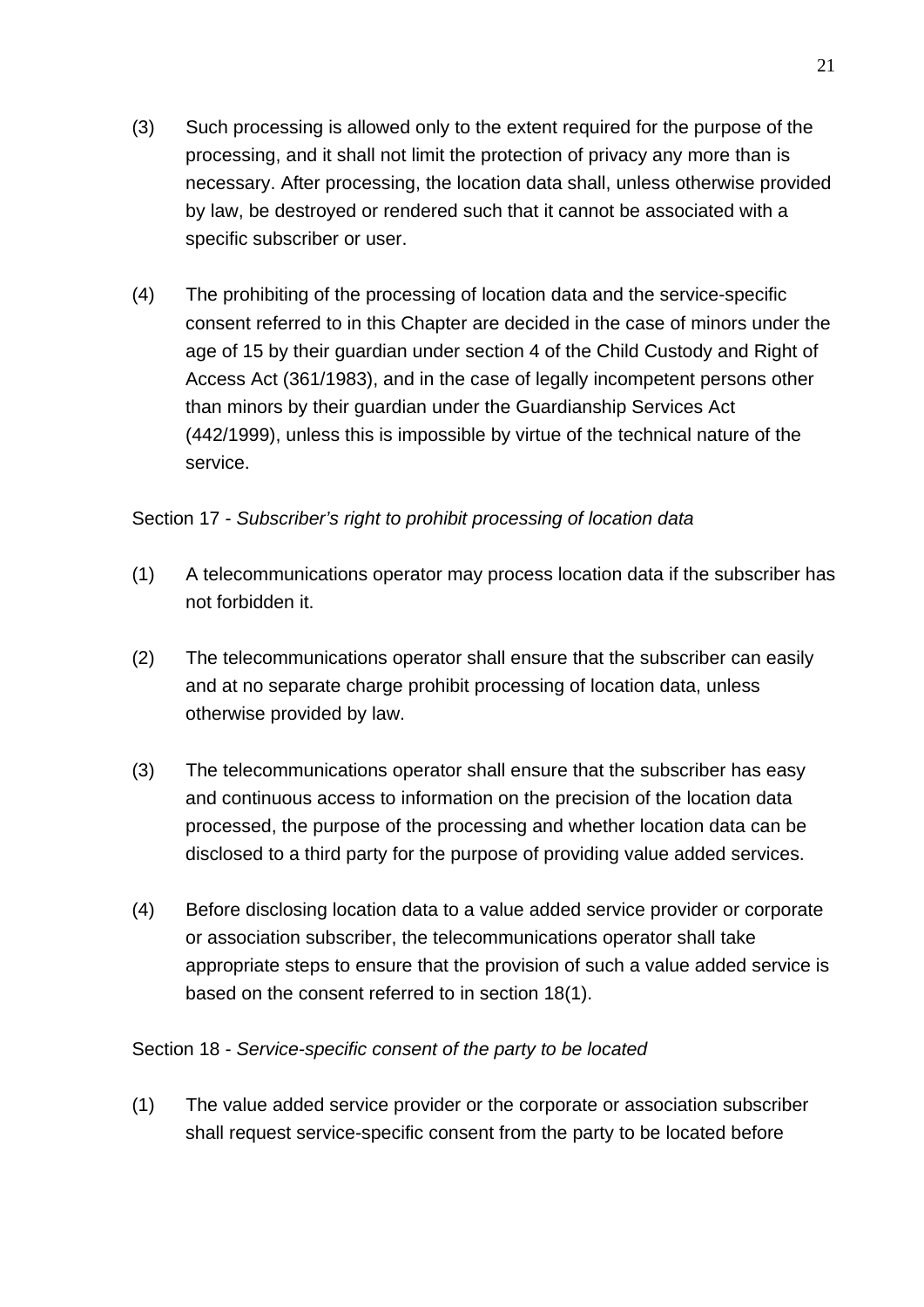beginning the processing of location data, unless such consent is unambiguously implied from the context or unless otherwise provided by law.

- (2) The party to be located shall have the opportunity easily and at no separate charge to cancel the consent referred to in subsection 1, unless otherwise provided by law.
- (3) The value added service provider or corporate or association subscriber shall ensure that the party to be located has easy and continuous access to information on the precision of the location data processed, on the exact purpose and duration of the processing and on whether the location data may be disclosed to a third party for the purpose of providing a value added service. The value added service provider or corporate or association subscriber shall particularly ensure that this information is available to the party to be located before giving the consent referred to in subsection 1.

## Chapter 5 - *Information security in communications*

## Section 19 - *Obligation to maintain information security*

- (1) Telecommunications operators and value added service providers shall maintain the information security of their services. Corporate or association subscribers shall maintain information security in processing their users' identification data and location data. Maintaining information security in such services or processing means taking measures to ensure operating security, communications security, hardware and software security and data security. These measures shall be commensurate with the seriousness of threats, level of technical development and costs.
- (2) The obligation to maintain information security of services laid down in subsection 1 above also applies to processing of data for the purpose of meeting the retention obligation referred to in section 14 a. A service operator shall also name the people entitled to process retained data. (343/2008)
- (3) Telecommunications operators and value added service providers are responsible to subscribers and users for the information security referred to in subsections 1 and 2 also on the behalf of any third party that wholly or in part provides a network service, communications service, data retention or value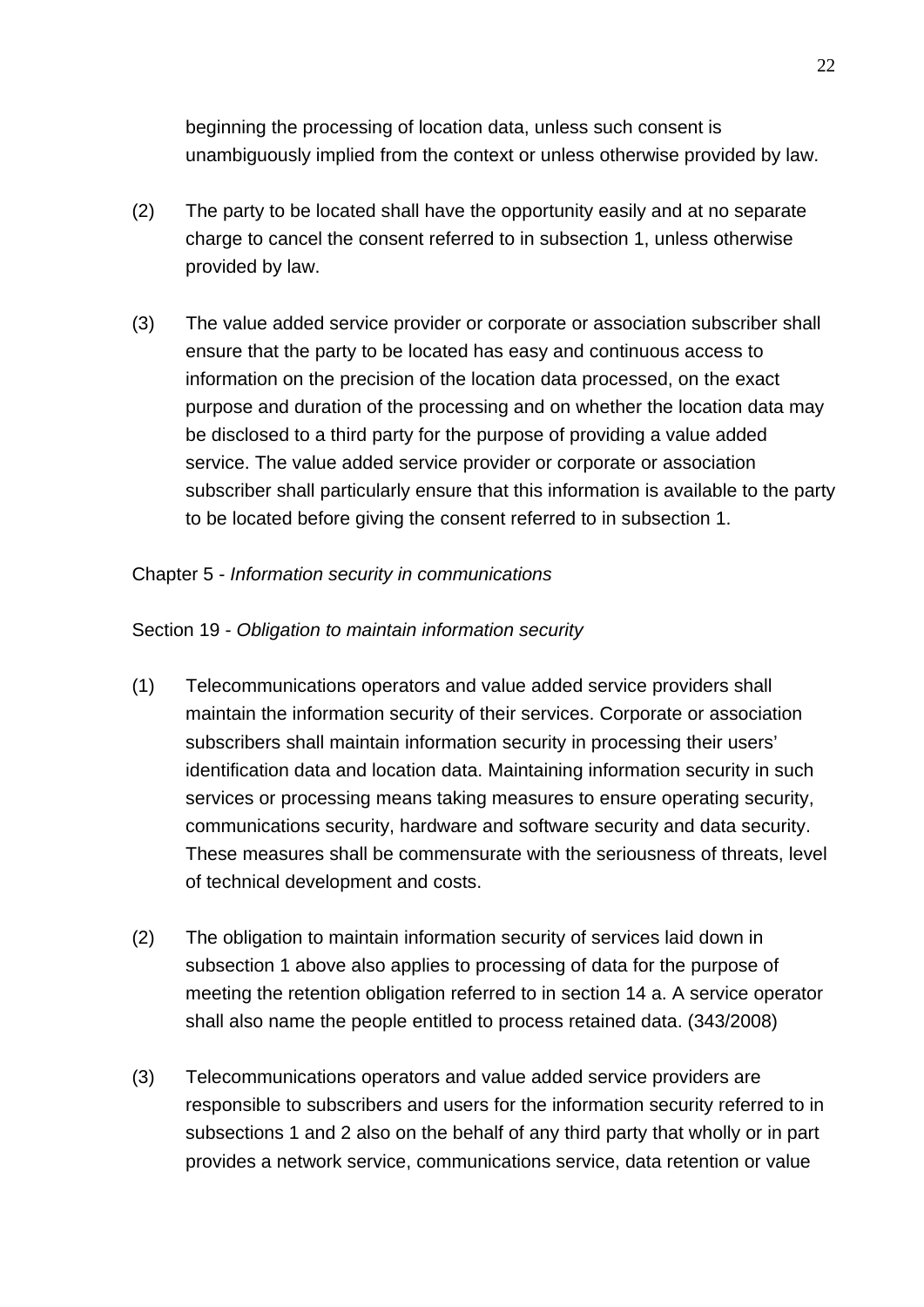added service. The responsibility specified in this subsection applies to corporate or association subscribers with regard to the processing of users' identification data and location data processed by a third party. (343/2008)

(4) The Finnish Communications Regulatory Authority may issue further regulations to a telecommunications operator regarding information security of services or of data retention referred to in subsections 1–3. (343/2008)

Section 20 (125/2009) - *Measures taken to implement information security*

(1) A telecommunications operator, value added service provider or corporate or association subscriber, or any party acting on their behalf has the right to undertake necessary measures referred to in section 2 for ensuring information security:

1) in order to detect, prevent, investigate and commit to pre-trial investigation any disruptions in information security of communications networks or related services;

2) in order to safeguard the communications ability of the sender or the recipient of the message; or

3) in order to prevent preparations of means of payment fraud referred to in Chapter 37(11) of the Penal Code planned to be implemented on a wide scale via communication services.

- (2) Measures referred to in subsection 1 above may include:
	- 1) automatic analysis of message content;
	- 2) automatic prevention or limitation of message conveyance or reception;

3) automatic removal from messages of malicious software that pose a threat to information security;

4) any other comparable technical measures.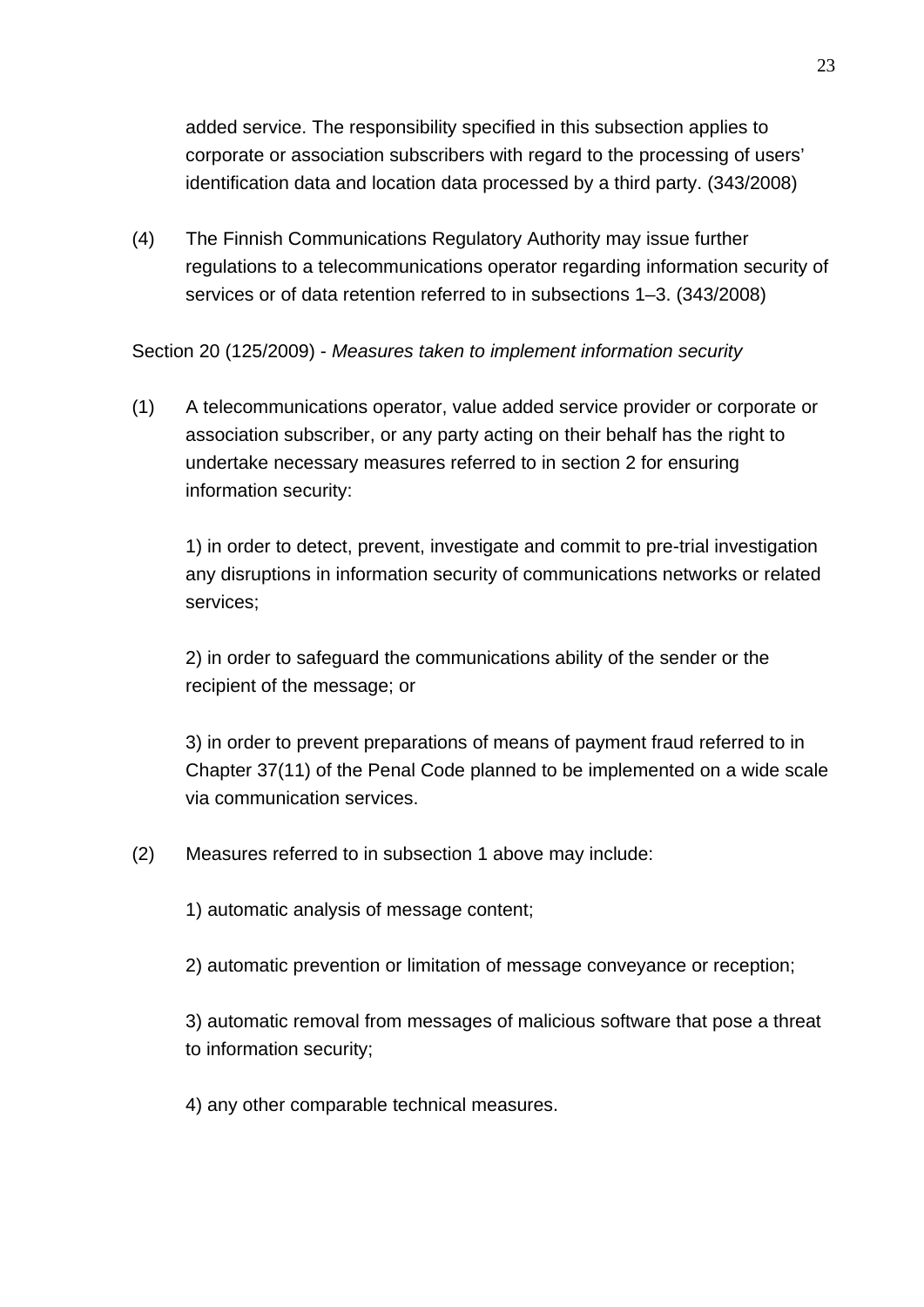- (3) If it is evident due to the message type, form or some other similar reason that the message contains a malicious software or command, and automatic content analysis of the message cannot ensure the attainment of the goals referred to in subsection 1, the contents of a single message may be processed manually. The sender and recipient of a message whose contents have been manually processed shall be informed of the processing, unless the information would apparently endanger the attainment of the goals referred to in subsection 1.
- (4) Any measures referred to in this section shall be implemented with care, and they shall be commensurate with the seriousness of the disruption being combated. Such measures shall not limit freedom of speech, the confidentiality of a message or the protection of privacy any more than is necessary for the purpose of safeguarding the goals referred to in subsection 1. Such measures shall be discontinued if the conditions for them specified in this section no longer exist.
- (5) The Finnish Communications Regulatory Authority may issue further regulations to telecommunications operators and value added service providers on the technical implementation of the measures referred to in this section.

# Section 21 (365/2011) - *Information security notifications to the Finnish Communications Regulatory Authority*

- (1) The telecommunications operator must notify the Finnish Communications Regulatory Authority without undue delay of significant violations of information security in network services and communications services and of any information security threats to such services that come to the attention of the telecommunications operator. A notification shall also be made of consequences of information security violations and of measures undertaken to prevent the reoccurrence of such violations and threats of such violations.
- (2) If according to the Finnish Communications Regulatory Authority the notification of information security violation referred to in subsection 1 is in the public interest, it may order the telecommunications operator to provide information regarding the matter.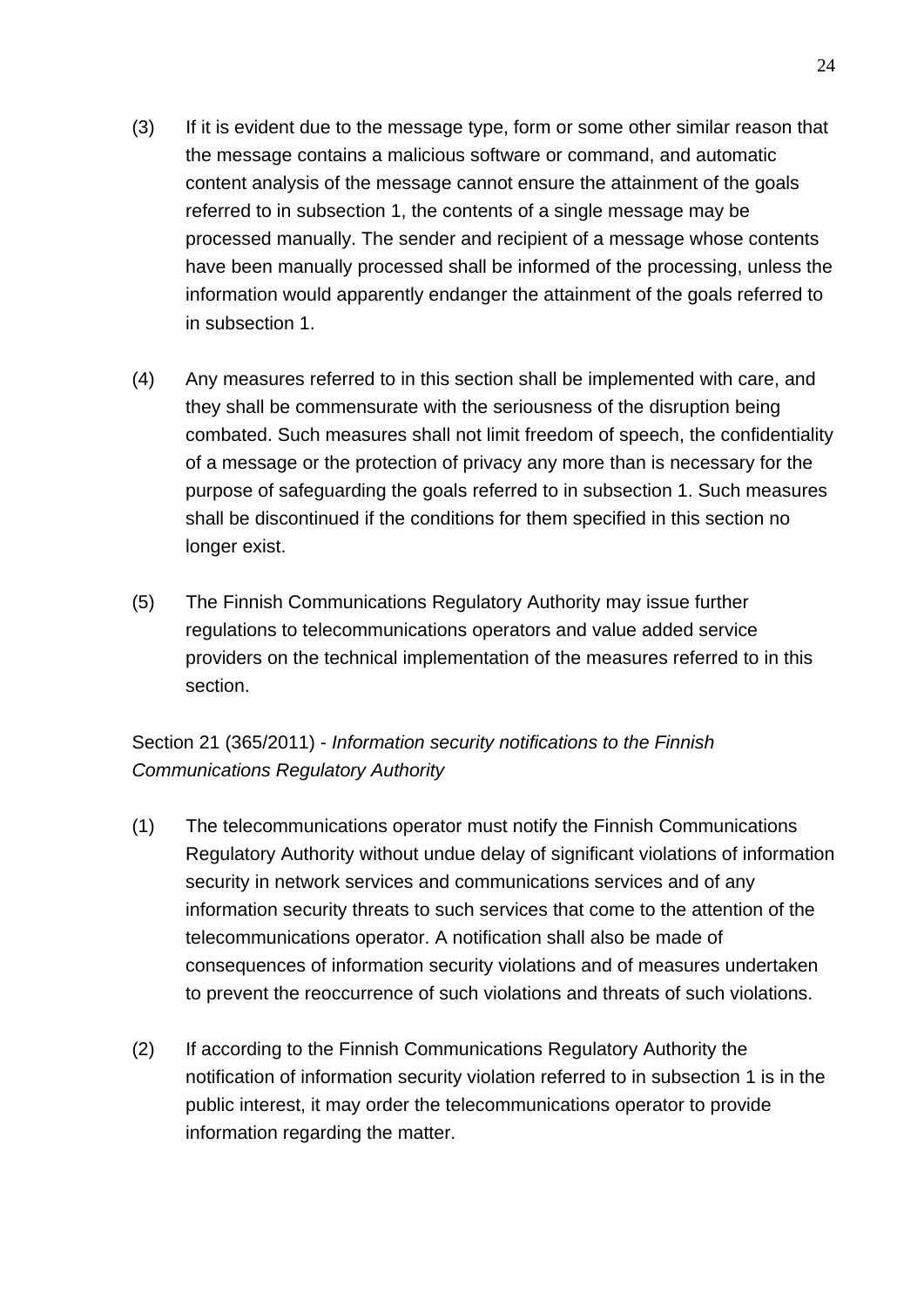(3) The Finnish Communications Regulatory Authority may issue further regulations on the content, form, and delivery to the Finnish Communications Regulatory Authority of the notification referred to in subsection 1.

Section 21 a (365/2011) - *Information security notifications to subscribers and users*

- (1) If a specific violation or threat is posed to the information security of a service referred to in section 19, the telecommunications operator and value added service provider shall immediately notify the subscriber and the user and inform them of the measures available to them for combating the threat, of the probable costs of such measures, and inform the sources of further information available to them.
- (2) The telecommunications operator and value added service provider shall retain the data regarding the notifications.
- (3) Having combated a significant information security violation or threat concerning its service, the telecommunications operator must publish an appropriate notification of the measures taken and any effects they may have on the use of that service.
- (4) The Finnish Communications Regulatory Authority may issue further regulations on the content and form of the notifications referred to subsection 1 and of the publication of information referred to in subsection 3, and on the retaining of notifications referred to in subsection 2. The Finnish Communications Regulatory Authority may also issue regulations on how it shall be informed of the notifications referred to in subsections 1 and 2 and of the publication of information referred to in subsection 3.

Section 21b (365/2011) – *Security audit*

- (1) The Finnish Communications Regulatory Authority has the right to carry out a security audit of a telecommunications operator in order to supervise compliance with the obligations imposed in this Chapter.
- (2) The Finnish Communications Regulatory Authority has the right to commission security audit measures to an independent expert. Provisions regarding criminal liability as a public official shall be applied to the expert while the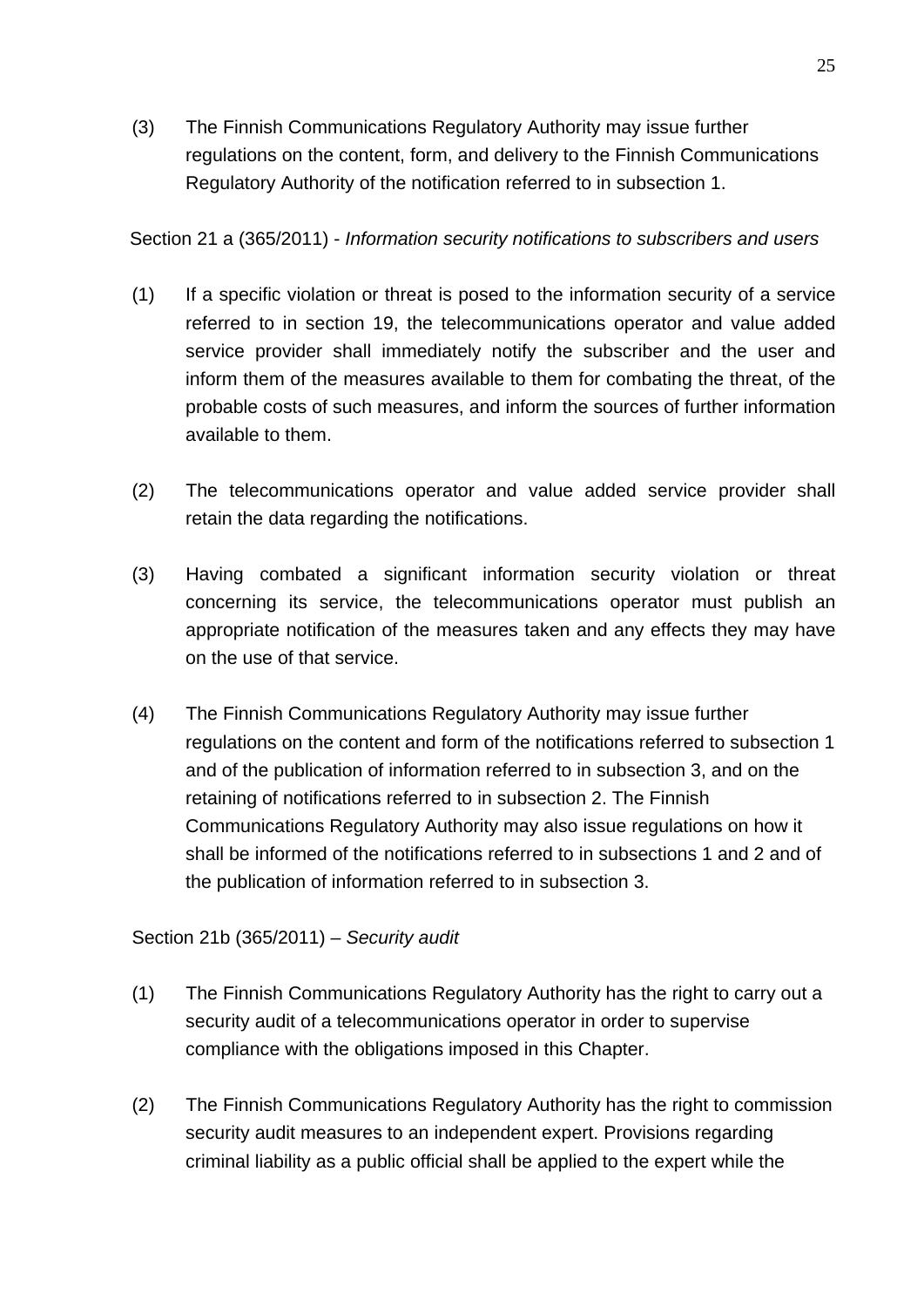expert is performing duties under this section. Provisions of the Tort Liability Act (412/1974) shall apply to liability for damages.

- (3) In the security audit, the Finnish Communications Regulatory Authority or any party acting on its behalf has the right to access the telecommunications operator's equipment facilities and other premises and to obtain for examination documents that are necessary for its supervision duty.
- (4) No security audit shall be performed in premises used for residence of a permanent nature covered by the provisions on domestic peace.
- (5) The costs of the security audit shall be covered by information security fee referred to in Chapter 10.
- Chapter 6 *Telephone services*

Section 22 - *Subscriber connection identification*

- (1) A telecommunications operator offering a calling line identification service shall offer subscribers an easy way of barring:
	- 1) identification of any or all of his or her subscriber connections;
	- 2) identification of the subscriber connections of incoming calls;

3) reception of calls whose subscriber connection identification is barred, if this is technically possible without undue cost; and

4) identification of the subscriber connection to which incoming calls have been transferred.

- (2) The services referred to in paragraphs 1, 2 and 4 of subsection 1 must be free of charge to the subscriber.
- (3) A telecommunications operator offering a calling line identification service must offer the user an easy way of barring identification of his subscriber connection separately for each outgoing call, at no charge.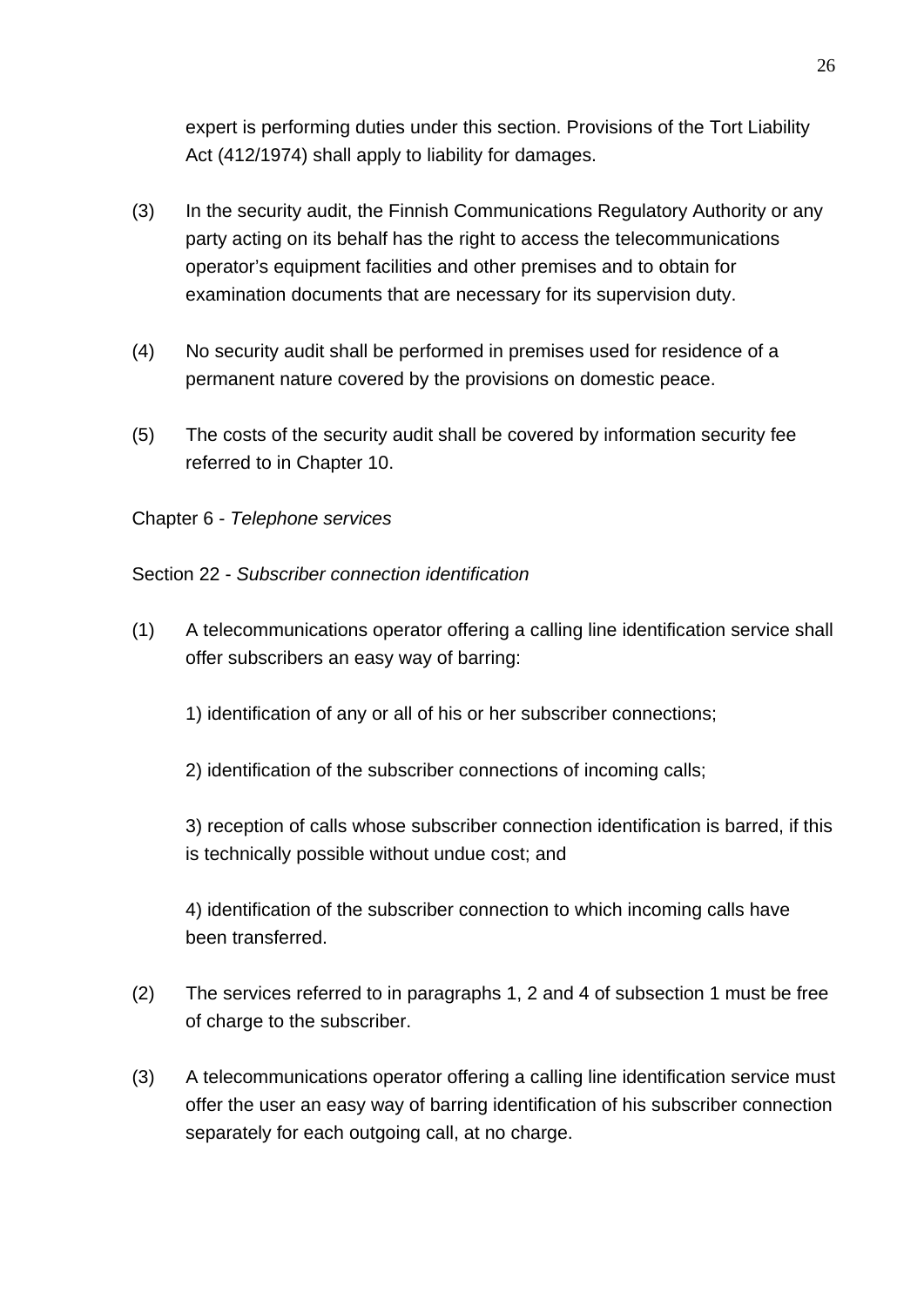- (4) A telecommunications operator shall notify subscribers and users of the services referred to in this section.
- (5) A telecommunications operator shall ensure that the barring functions referred to in subsections 1 and 3 can be bypassed when disclosing data to emergency services authorities under section 35 or when complying with the right of the police to access information under section 36.
- (6) The Finnish Communications Regulatory Authority may issue technical regulations concerning the bypassing of the barring of subscriber connection identification referred to in subsections 1, 3 and 5.

## Section 23 - *Automatic call transfer*

If a user so requests, a telecommunications operator shall, at no charge, remove any automatic call transfer to the user's subscriber connection that has been placed by a third party.

## Section 24 - *Call itemization of a bill*

- (1) A telecommunications operator may not release the call itemization of a bill, unless otherwise provided in this section.
- (2) In addition to the provisions on itemization in a telecommunications bill in section 80 of the Communications Market Act, a telecommunications operator shall release the call itemization of a bill if the subscriber so requests. Such an itemization shall be provided in a form where the last three digits of the phone number are obscured or the itemization otherwise rendered such that the other party of the communication cannot be identified.
- (3) A telecommunications operator shall, if the user so requests, release the call itemization of a bill with the complete phone numbers or other communications service identification data of the parties to the communication. This right is exercised in the case of minors under the age of 15 by their guardian under section 4 of the Child Custody and Right of Access Act, and in the case of legally incompetent persons other than minors by their guardian under the Guardianship Services Act.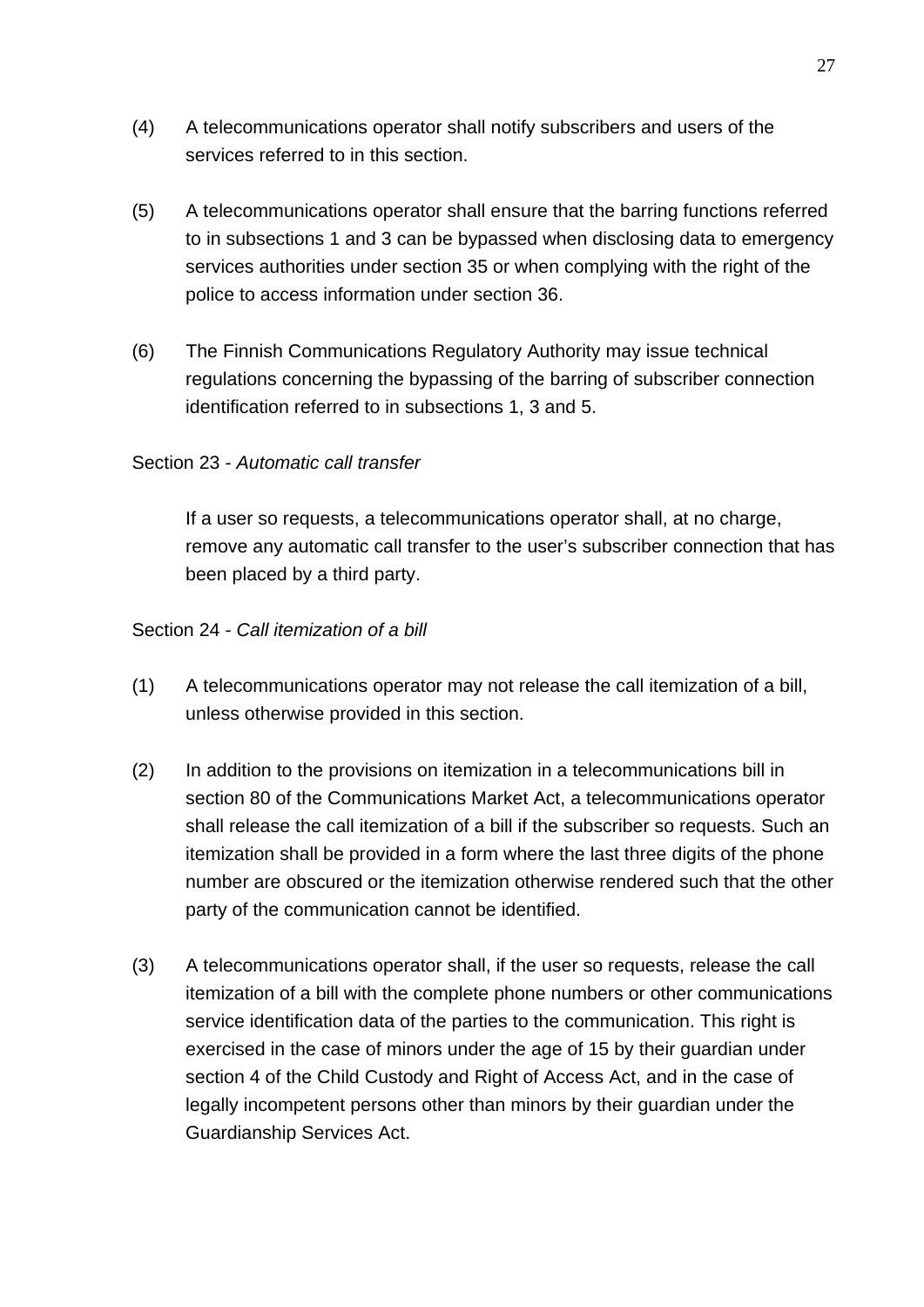- (4) Notwithstanding the provisions of subsection 2, a telecommunications operator shall release to the subscriber an itemization by service type for calls for which the subscriber incurs charges beyond those related to the use of the communications service.
- (5) A call itemization for a subscriber connection must not contain identification data for services for which no fee is charged.
- (6) The Finnish Communications Regulatory Authority may issue further regulations on the content and implementation of the itemization referred to in this section.

# Section 25 - *Telephone directories, other subscriber directories and directory inquiries*

- (1) A service provider providing a telephone directory, other subscriber directory or a directory inquiry service is entitled to process personal data for the purpose of creating and providing directory service or a directory inquiry service.
- (2) A subscriber's right to have his or her name, address and telephone number entered in a telephone directory is laid down in section 57 of the Communications Market Act. The obligation of a telecommunications operator or value added service provider to disclose contact information to other service providers for the purpose of preparing a telephone directory or providing a directory inquiry service is laid down in section 58 of the Communications Market Act.
- (3) A telecommunications operator shall notify any subscriber who is a natural person about the purpose and use of any telephone directory or other subscriber directory that is publicly available or usable through a directory service, or any directory inquiry service. Such notification shall be given at no charge before the subscriber's information is entered in the subscriber directory or directory inquiry service.
- (4) A telecommunications operator shall give any subscriber who is a natural person the opportunity to prohibit, at no charge, the inclusion of any part or all of his or her contact information in a telephone directory, other subscriber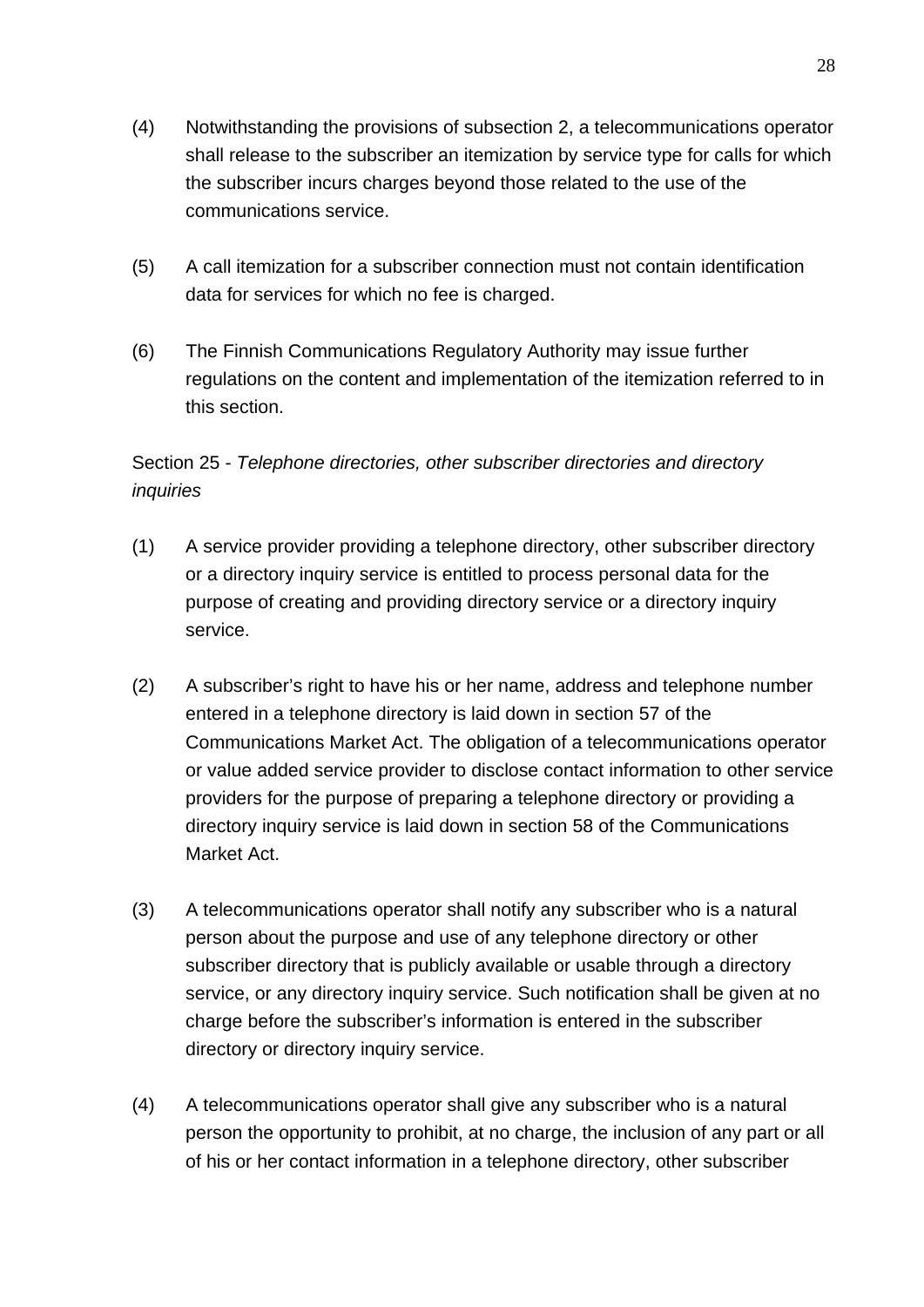directory or directory inquiry service. The telecommunications operator and any company providing a subscriber directory service and directory inquiry service that has received such contact information under section 58 of the Communications Market Act shall, if any subscriber who is a natural person so requests, remove and amend incorrect information at no charge. The right of access is laid down in section 26 of the Personal Data Act.

- (5) Any subscriber who is a natural person has the right to prohibit, at no charge, the disclosure of his or her contact information as referred to in this section to a third party.
- (6) A telecommunications operator shall allow companies and other organizations entered in a telephone directory, other subscriber directory or directory inquiry service the right to have their contact information inspected and removed, and incorrect contact information amended.

Chapter 7 - *Direct marketing*

Section 26 - *Direct marketing to natural persons*

- (1) Direct marketing by means of automated calling systems, facsimile machines, or e-mail, text, voice, sound or image messages may only be directed at natural persons who have given their prior consent.
- (2) Direct marketing other than that referred to in subsection 1 to a natural person is allowed if the person has not specifically prohibited it. A natural person must be able easily and at no charge to prohibit direct marketing as referred to in this subsection.
- (3) Notwithstanding subsection 1, where a service provider or a product seller obtains from any customer who is a natural person his contact information for e-mail, text, voice, sound or image messages in the context of the sale of a product or service, that service provider or product seller may use this contact information for direct marketing of his or her own products of the same product group and of other similar products or services. The service provider or product seller shall allow any customer who is a natural person the opportunity to prohibit, easily and at no charge, the use of contact information at the time when it is collected and in connection with any e-mail, text, voice, sound or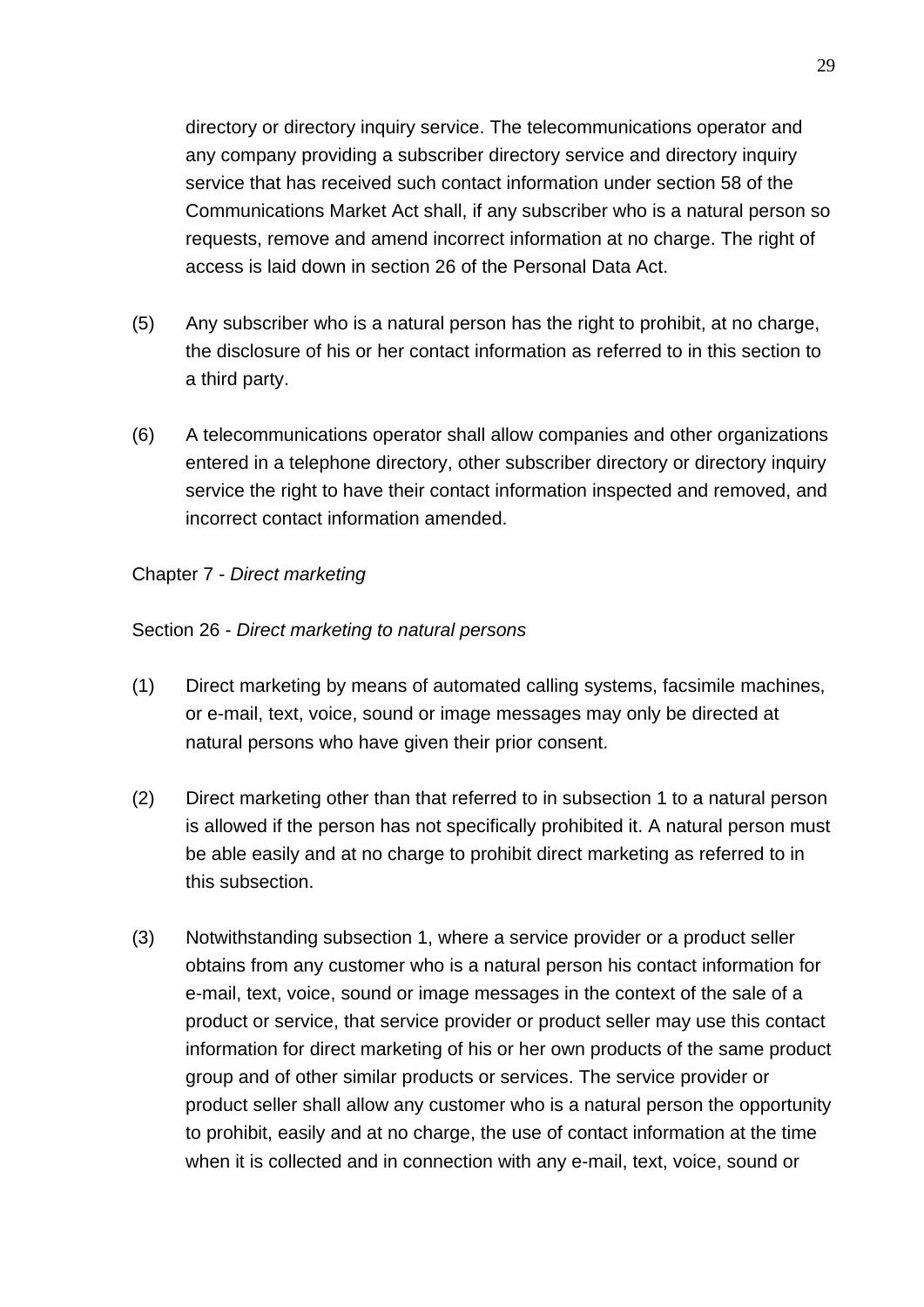image message. The service provider or product seller shall notify the customer clearly of the possibility of such a prohibition.

# Section 27 - *Direct marketing to legal persons*

- (1) Direct marketing to legal persons is allowed if the recipient has not specifically prohibited it.
- (2) Any legal person shall be allowed the opportunity to prohibit, easily and at no separate charge, the use of its contact information in connection with any email, SMS, voice, sound or image message sent in direct marketing. The party undertaking direct marketing shall give clear notification of the possibility of such a prohibition.

# Section 28 - *Identification of direct marketing*

- (1) The recipient of an e-mail, text, voice, sound or image message sent for the purpose of direct marketing as referred to in sections 26 and 27 above shall be able to recognize such a message as marketing clearly and unambiguously.
- (2) It is prohibited to send such an e-mail, text, voice, sound or image message intended for direct marketing that

1) disguises or conceals the identity of the sender on whose behalf the communication is made;

2) is without a valid address to which the recipient may send a request that such communications be ended;

3) solicits recipients to visit websites that contravene Chapter 2 of the Consumer Protection Act (38/1978). (365/2011)

## Section 29 - *Preventing the reception of direct marketing*

Telecommunications operators and corporate or association subscribers are entitled, at a user's request, to prevent the reception of direct marketing as referred to in sections 26–28. Such measures must be undertaken with care,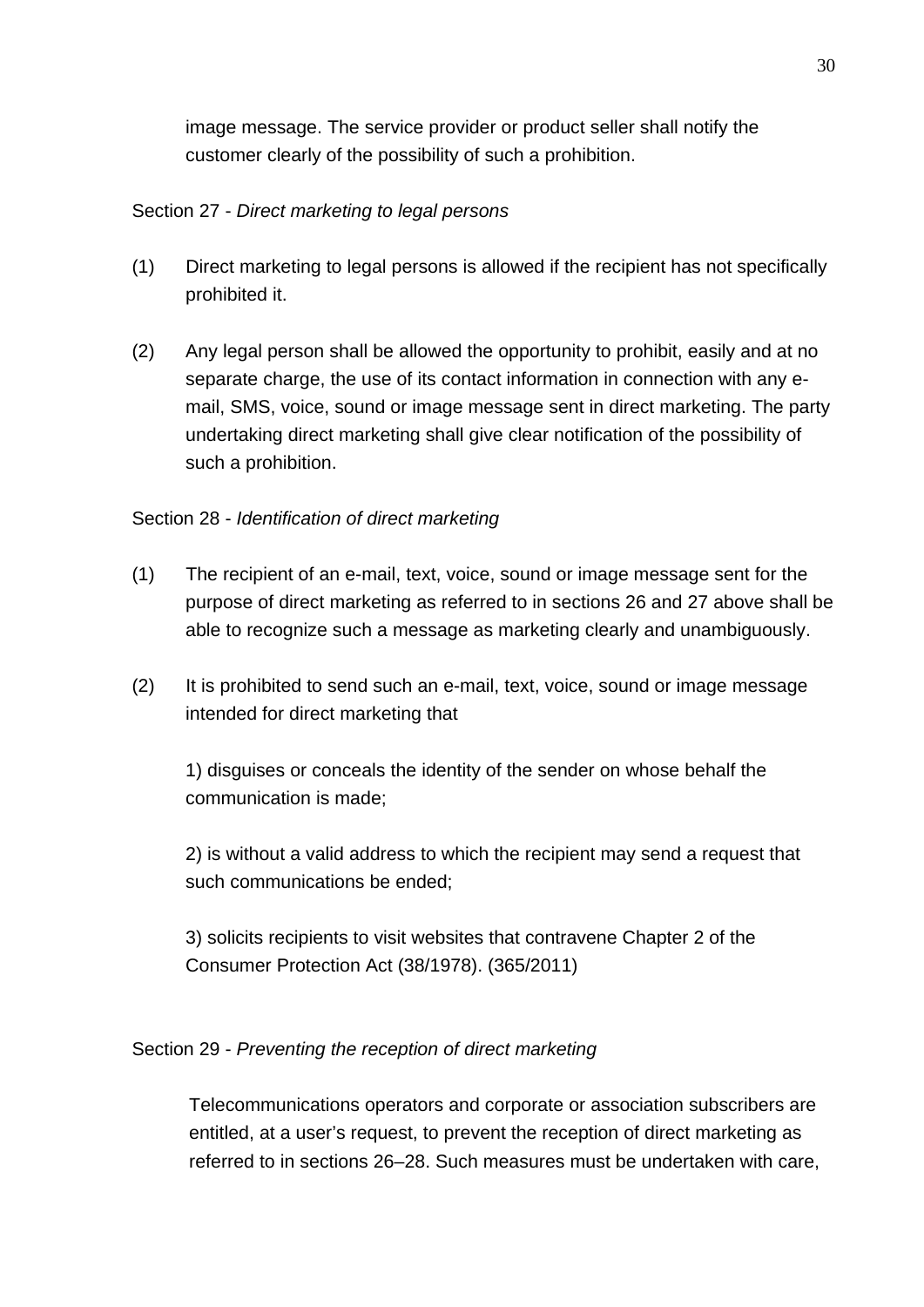and they must not restrict freedom of speech or limit the confidentiality of messages or the protection of privacy any more than is necessary.

Chapter 8 - *Guidance and supervision*

Section 30 - *General guidance and development*

General guidance and development for the purpose of implementing this Act is the responsibility of the Ministry of Transport and Communications.

Section 31 - *Duties of the Finnish Communications Regulatory Authority*

(1) The Finnish Communications Regulatory Authority shall

1) supervise compliance with this Act and any provisions issued under it, unless otherwise provided in section 32;

2) collect information on violations of and threats to information security in respect of network services, communications services and value added services;

3) investigate violations of and threats to information security in respect of network services, communications services and value added services;

4) publicize information security matters;

5) provide the European Commission and the European Network and Information Security Agency with an annual summary report of notifications referred to in section 21;

6) notify the European Commission of such cooperation with a European Union Member State which results in the harmonisation of control measures pertaining to the information security of communications services provided across the borders of Member States which may have an effect on the functioning of the internal market. (365/2011)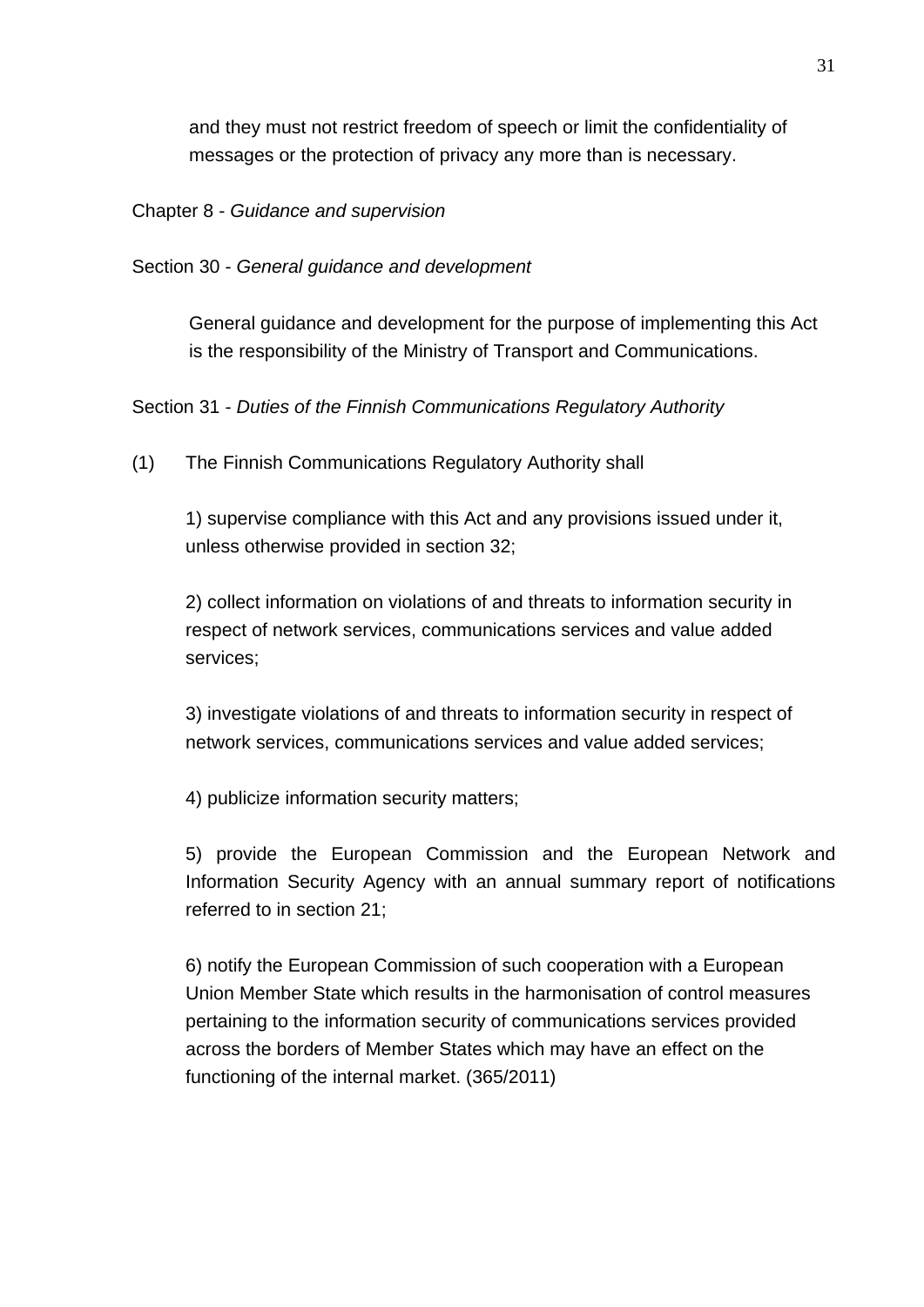(2) In drafting regulations by virtue of this Act, the Finnish Communications Regulatory Authority shall consult the Ministry of Transport and Communications and work in cooperation with it. (343/2008)

Section 32 (125/2009) - *Duties of the Data Protection Ombudsman*

(1) The Data Protection Ombudsman shall supervise:

1) corporate or association subscribers' processing of identification data referred to in sections 13a–13k;

2) the processing of location data referred to in Chapter 4;

3) compliance with the provisions on telephone directories and other subscriber directories, and on directory inquiries, as referred to in section 25;

4) compliance with the provisions on direct marketing in Chapter 7;

5) compliance with the provisions in Chapter 9 on right of access and obligation of secrecy with respect to location data.

(2) A charge for performing the supervision duties referred to in section 1(1) above may be levied from corporate or association subscribers. A decision on measures subject to a charge and on the amount of the charge is to be taken in accordance with the criteria provided in the Act on Criteria for Charges Payable to the State (150/1992).

Chapter 9 - *Right of access to information, and a targeted message from the authorities* (198/2006)

Section 33 - *Guidance and supervision authorities' right to access information* (125/2009)

(1) Notwithstanding secrecy provisions and other restrictions on the disclosure of information, the Ministry of Transport and Communications, the Finnish Communications Regulatory Authority and the Data Protection Ombudsman are entitled to access information necessary for the carrying out of their duties under this Act from any telecommunications operator, value added service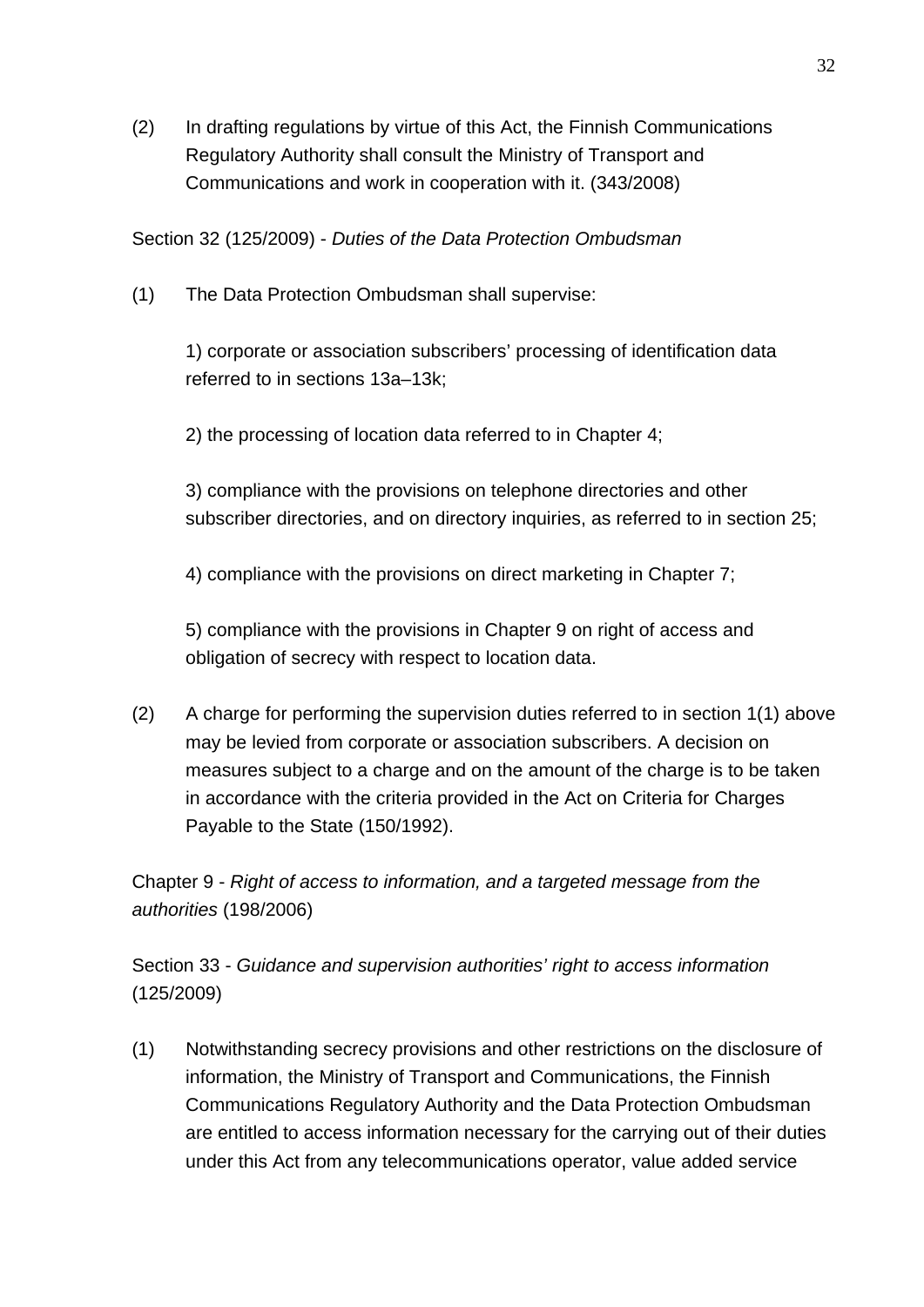provider, corporate or association subscriber, telecommunications contractor, service provider processing data describing the use of its service, direct marketing party, subscriber directory service or directory inquiry service provider, or anyone acting on their behalf, concerning their activities referred to in this Act. The right of access to information granted to the Ministry of Transport and Communications, the Finnish Communications Regulatory Authority and the Data Protection Ombudsman does not apply to information on confidential messages, identification data or location data.

- (2) Notwithstanding the provisions of section 5, the Finnish Communications Regulatory Authority is entitled to access any identification data and location data necessary for investigating a fault or disruption in a network service, communications service or value added service, or for clarifying anything in the billing.
- (3) The Finnish Communications Regulatory Authority and the Data Protection Ombudsman are entitled to access any identification data, location data or messages for the carrying out of their duties under this Act, if the data is required for supervising the compliance with the provisions on processing, the use of information referred to in section 7, or direct marketing, or for clarifying significant violations of or threats to information security. A further requirement is that the Finnish Communications Regulatory Authority or the Data Protection Ombudsman has reason to believe that the essential elements of any of the following are present: (125/2009)

1) a breach of privacy protection in electronic communications under section 42(2) of this Act;

2) unauthorized use under Chapter 28(7) of the Penal Code;

3) endangering computerized data processing under Chapter 34(9a) of the Penal Code;

4) criminal damage under Chapter 35(1)(2) of the Penal Code;

5) a secrecy offence under Chapter 38(1) of the Penal Code;

6) communications secrecy violation under Chapter 38(3) of the Penal Code;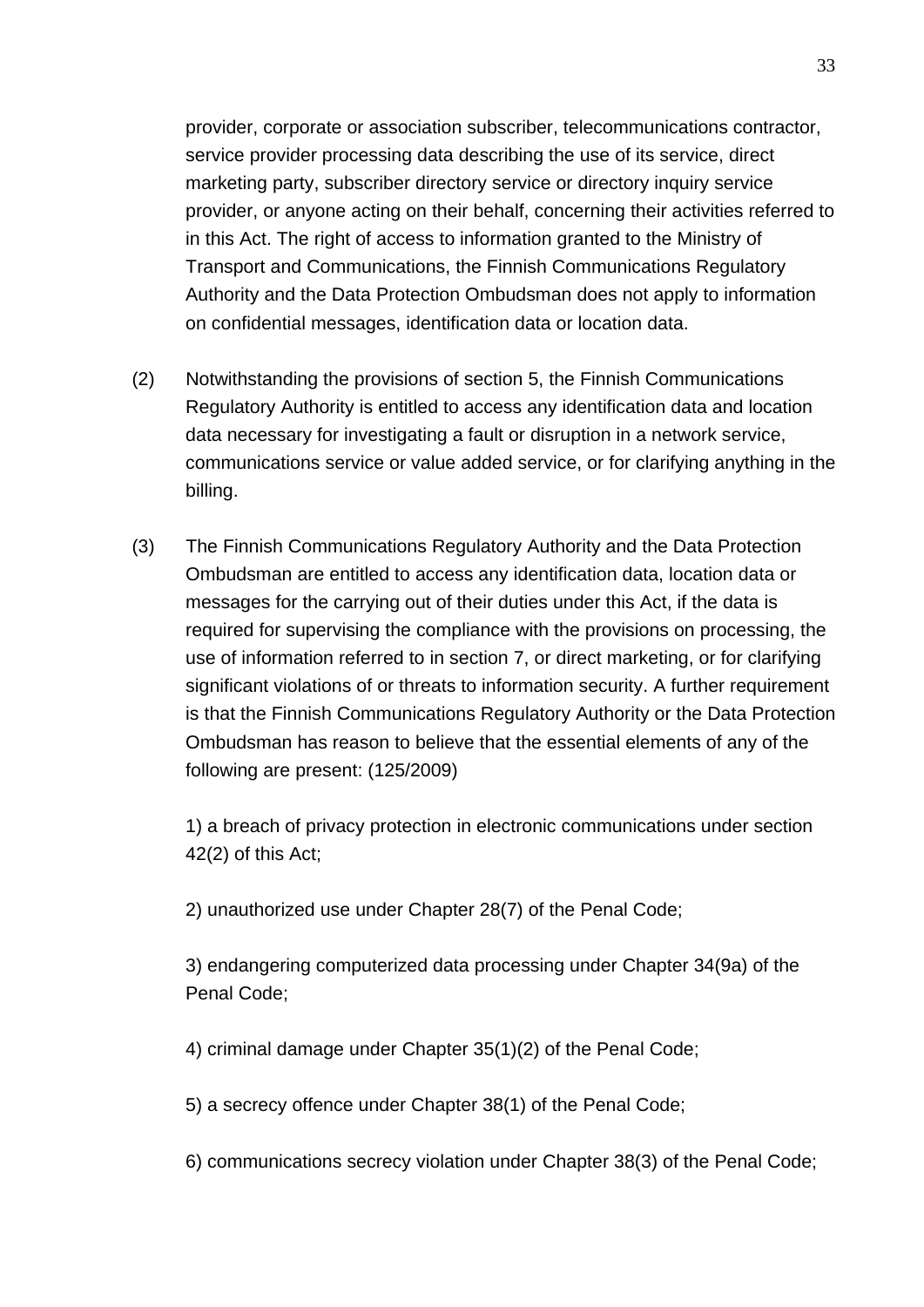7) interference with communications under Chapter 38(5) of the Penal Code;

8) unauthorised access to data under Chapter 38(8) of the Penal Code;

9) an offence involving an illicit device for accessing protected services under Chapter 38(8a) of the Penal Code;

10) a data protection offence under Chapter 38(9) of the Penal Code.

- (4) The Ministry of Transport and Communications, the Finnish Communications Regulatory Authority and the Data Protection Ombudsman are only entitled to process the information they receive insofar as it is necessary to carry out their duties under this Act.
- (5) The Finnish Communications Regulatory Authority and the Data Protection Ombudsman shall destroy any information on confidential messages, identification data and location data received under subsection 3 when this information is no longer necessary for carrying out the duties provided for in subsection 3 or the processing of any criminal case concerning the information. Information on confidential messages, identification data and location data shall be destroyed no later than two years, or ten years in the case of information pertaining to an investigation of a violation of information security, from the end of the calendar year during which the information was received or a decision or sentence in the matters referred to in this subsection entered into legal force.
- (6) The right of access to information provided for in this section does not apply to the information referred to in section 141 of the Act on Credit Institutions (121/2007) or in Chapter 17(24)(2-3) of the Code of Judicial Procedure. (144/2007)

Section 34 (125/2009) - *Supervision authorities' obligation of secrecy*

(1) Any information on confidential messages, identification data and location data received by the Finnish Communications Regulatory Authority and the Data Protection Ombudsman under section 33(3) and any information received by the Data Protection Ombudsman under section 13i shall be kept secret.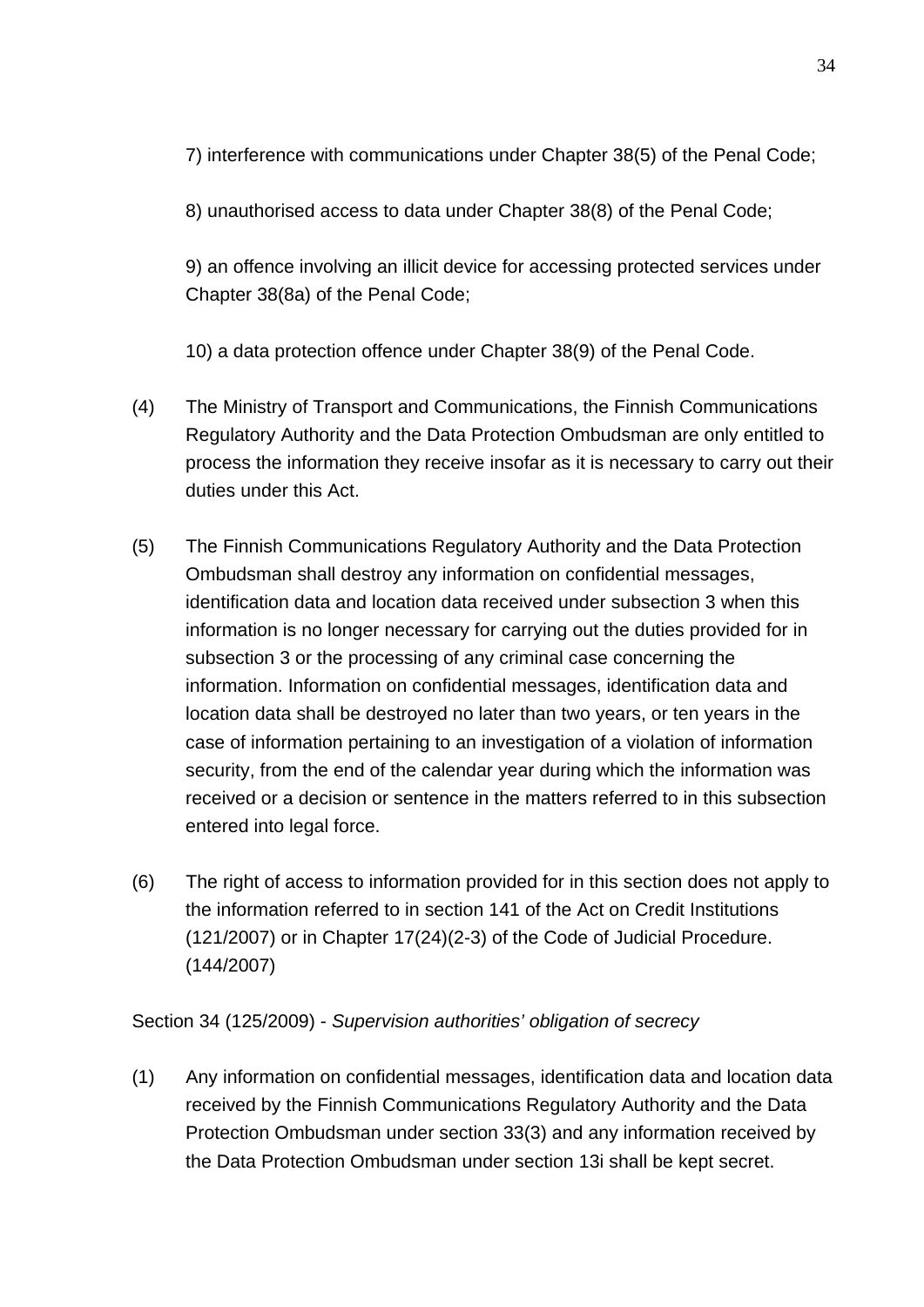(2) Other provisions on the secrecy of information held by the supervision authorities are issued in the Act on the Openness of Government Activities.

Section 34 a (125/2009) - *Disclosure of information held by the supervision authorities*

- (1) Notwithstanding any restriction on the disclosure of information other than the secrecy obligation provided in section 34(1), the Finnish Communications Regulatory Authority and the Data Protection Ombudsman are entitled to disclose information referred to in section 33(1) received in the course of carrying out their duties under this Act to the Ministry of Transport and Communications.
- (2) Notwithstanding the secrecy provision of section 34(1) or other restriction on the disclosure of information, the Finnish Communications Regulatory Authority is entitled to disclose identification data received in connection with collecting information on and investigating violations of information security to those telecommunications operators, value added service providers and corporate or association subscribers who have been abused in such a violation of information security or who are likely to become the subject of such a violation of information security, if the Finnish Communications Regulatory Authority has reason to believe that the essential elements of any of the cases listed above in section 33(3)(1–10) are present.
- (3) Notwithstanding the secrecy provision of section 34(1) or other restriction on the disclosure of information, the Finnish Communications Regulatory Authority is entitled to disclose identification data received in connection with collecting information on or investigating violations of information security to competent authorities or other bodies that operate in another state preventing or investigating information security violations in communications networks and services.
- (4) The Finnish Communications Regulatory Authority is entitled to disclose the identification data referred to in subsections 2 and 3 only to the extent necessary to prevent and investigate violations of information security. The disclosure of data shall not limit the confidentiality of messages or the protection of privacy any more than is necessary.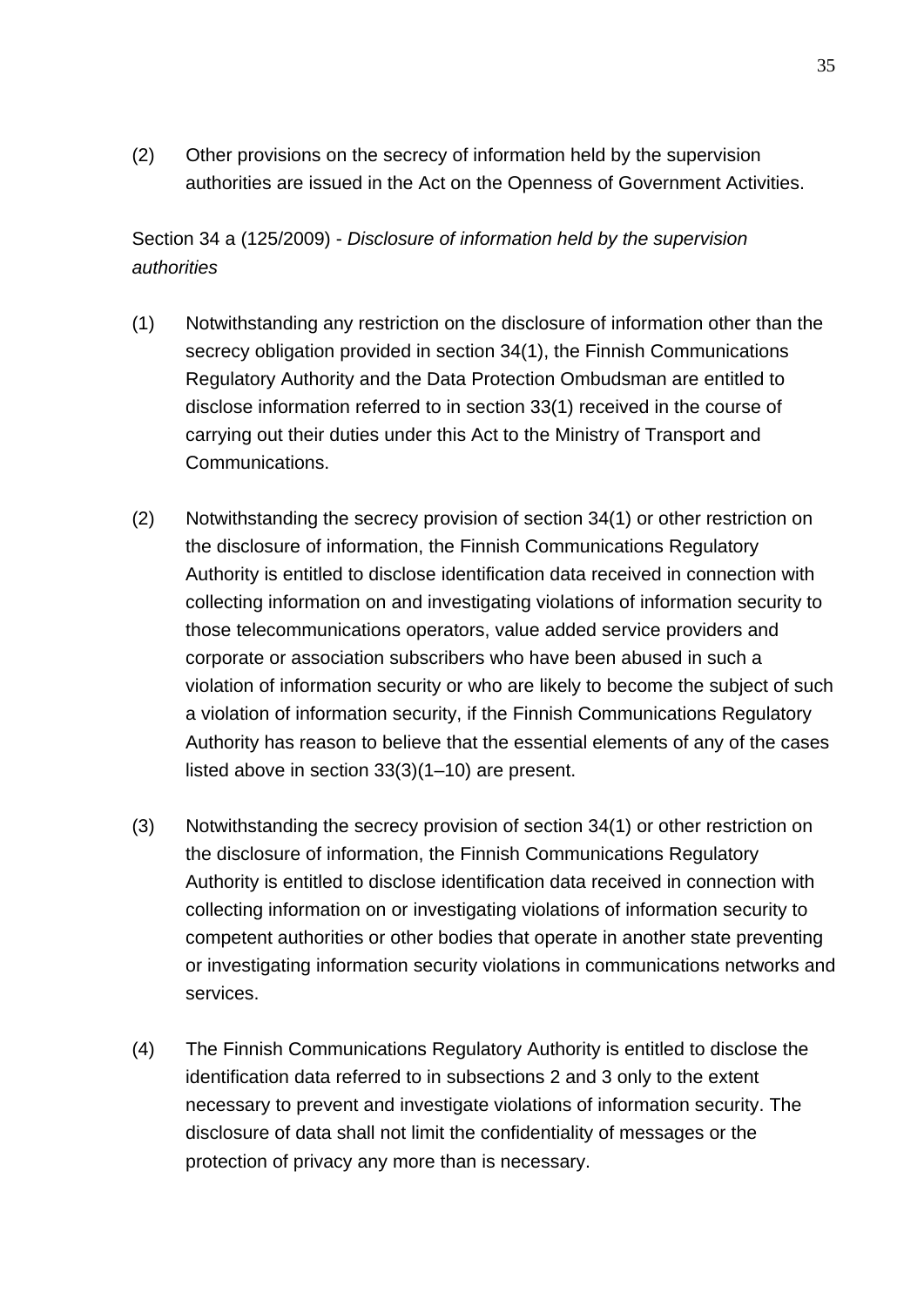#### Section 35 - *Disclosing information to emergency services authorities*

(1) A telecommunications operator is obliged to disclose the following to an Emergency Response Centre, a Marine Rescue Coordination Centre, a Marine Rescue Sub-Centre or the Police for processing purposes:

1) identification data and location data of the subscriber connection and terminal device from which an emergency call is placed, and information on the subscriber, user and installation address; and

2) identification data and location data showing the location of the user terminal device and subscriber connection to which the emergency call applies if, in the considered opinion of the authority receiving the emergency call, the user is in obvious distress or immediate danger. (343/2008)

- (2) The information referred to in subsection 1 above must be released notwithstanding the obligation of secrecy referred to in section 5 and the requirements for processing location data specified in Chapter 4, and without reference to what the subscriber or user may have agreed with the telecommunications operator concerning the secrecy of such information.
- (3) A value added service provider is entitled to disclose the information referred to in subsection 1 to an Emergency Response Centre, a Marine Rescue Coordination Centre, a Marine Rescue Sub-Centre or the Police. (343/2008)
- (4) A telecommunications operator shall immediately notify an Emergency Response Centre, Marine Rescue Coordination Centre, Marine Rescue Sub-Centre and the Police of any disruptions in communications networks, network services and communications services which are significant for the transmission of emergency calls. (343/2008)
- (5) Provisions on compensation for costs incurred in fulfilling the obligations provided in subsection 1 above are laid down in section 98 of the Communications Market Act.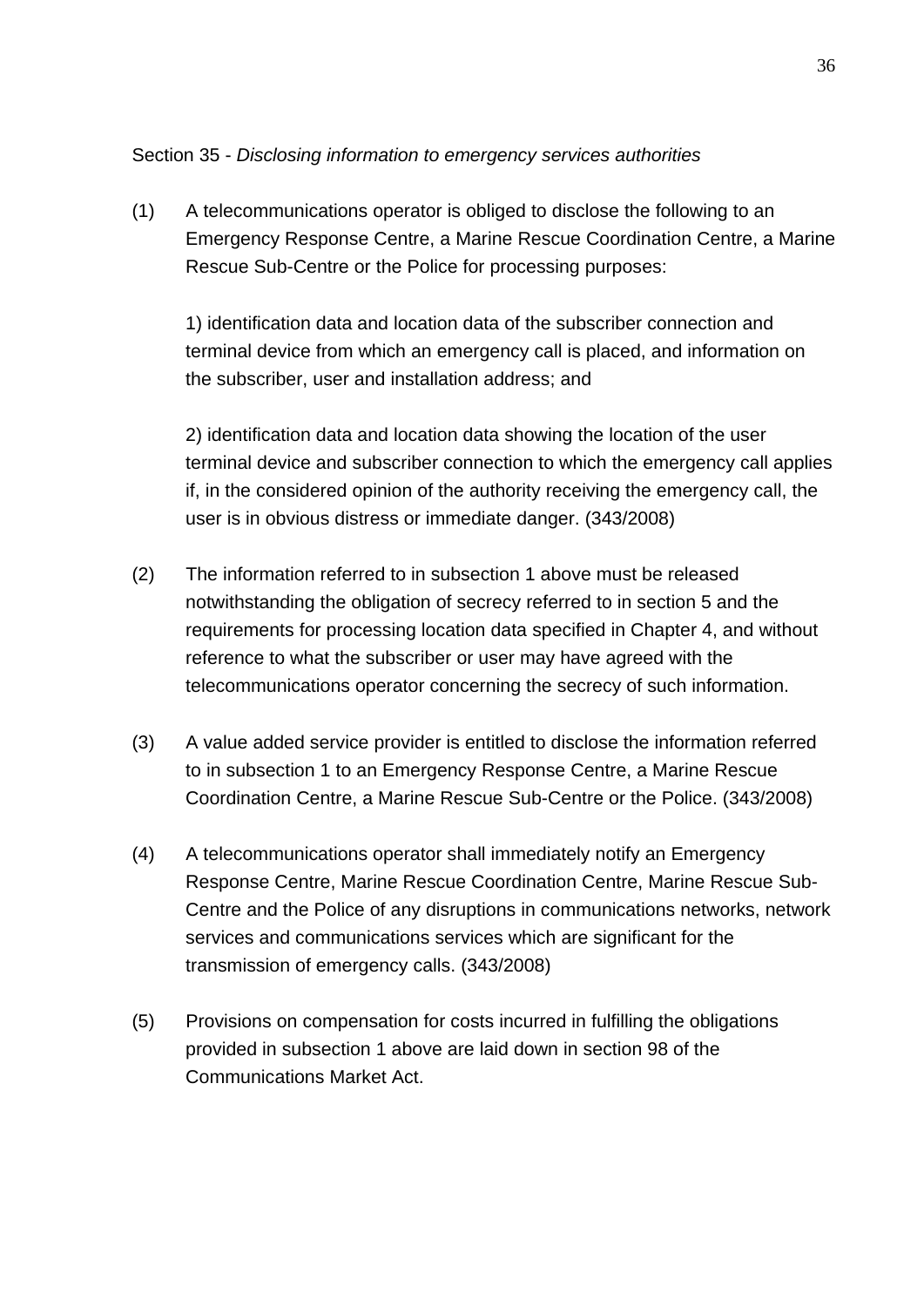Section 35 a (198/2006) - *Obligation of a telecommunications operator to transmit a targeted message from the authorities*

- (1) A telecommunications operator is obliged to transmit a targeted message from the authorities, if the message is delivered for transmission by an Emergency Response Centre, a Marine Rescue Coordination Centre or a Marine Rescue Sub-Centre.
- (2) Such a targeted message can be sent by an order of the rescue, police or frontier authorities, the Radiation and Nuclear Safety Authority, or the Meteorological Institute, each within their sector. A decision on other targeted communication from the authorities will be made by the competent ministry. A targeted message from the authorities shall be communicated in languages decided by the authorities to terminals and subscriber connections that at the time of the message transmission are located within designated areas. A telecommunications operator shall not change the contents of a message from the authorities.
- (3) A targeted alert message shall be transmitted without a delay. Other targeted messages from the authorities shall be transmitted as soon as it is possible without causing unreasonable harm to standard network and communications services.
- (4) Provisions on compensation for costs incurred in fulfilling or preparing for the obligations provided in subsections 1–3 above are laid down in section 98 of the Communications Market Act.
- (5) The Finnish Communications Regulatory Authority may issue further orders on transmission and response times of and preparatory actions for targeted messages from the authorities referred to in subsections 1–3.
- (6) Provisions on alert messages transmitted in television and radio networks and on other messages from the authorities are laid down under section 93 of the Communications Market Act, section 7 of the Act on the Finnish Broadcasting Company Ltd (1380/1993), and section 15 a of the Act on Television and Radio Operations (744/1998).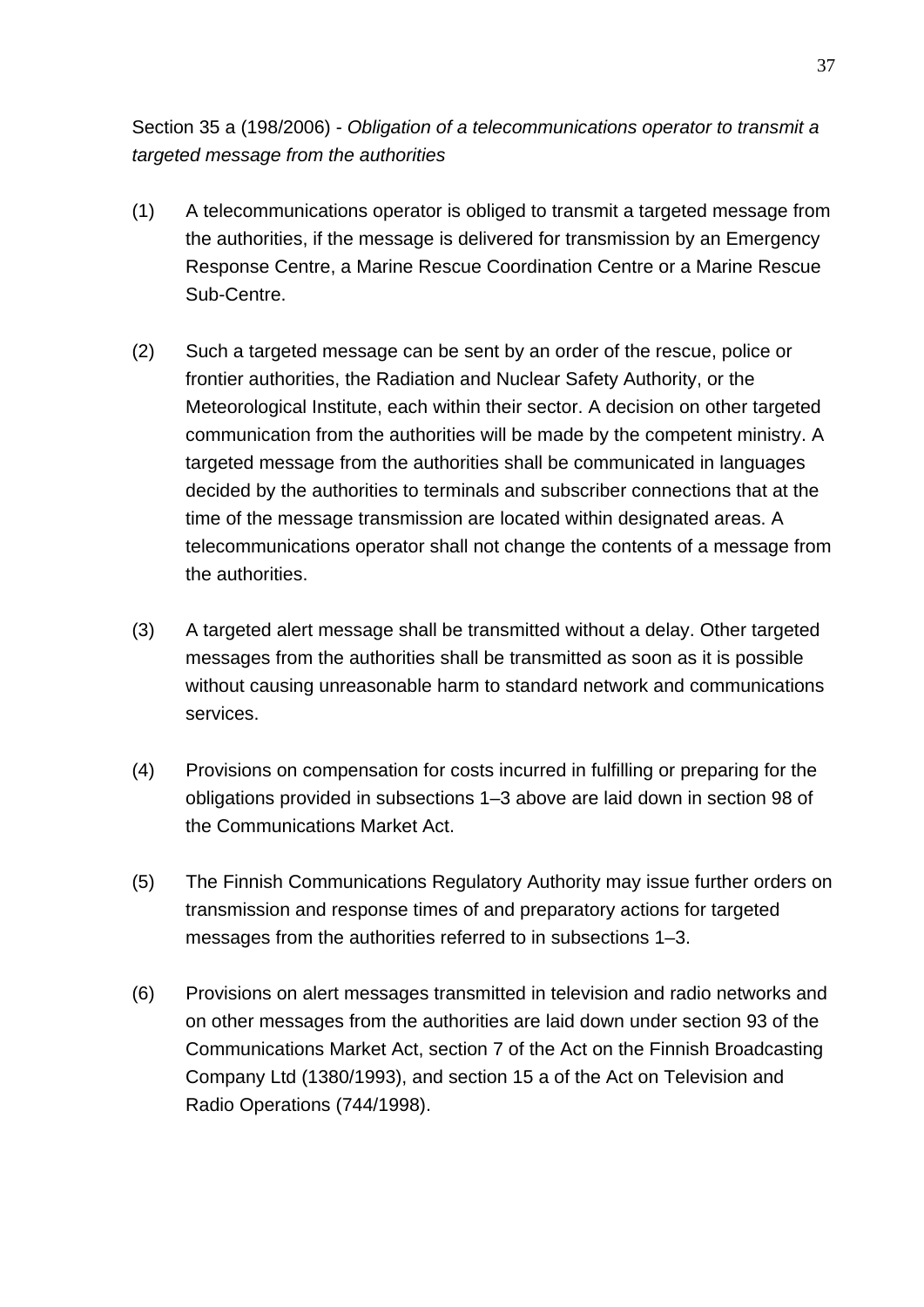# Section 36 - *Certain other authorities' right of access to information*

- (1) The right of authorities to receive identification data for the purpose of preventing, uncovering or investigating crimes is laid down in the Police Act (578/2005), the Act on the Processing of Personal Data by the Border Guard (579/2005), the Customs Act (1466/1994), and the Coercive Measures Act. (343/2008)
- (2) Data to be retained under section 14a of this Act is only obtainable from service providers by the authorities who have a legal right to obtain the data from the service provider. (343/2008)
- (3) Notwithstanding the obligation of secrecy provided in section 5, the police are entitled to receive from a telecommunications operator:

1) identification data on transmissions to a particular subscriber connection, with the consent of the injured party and the possessor of the subscriber connection, necessary for the purpose of investigating a violation of a restraining order referred to in Chapter 16(9a) of the Penal Code, criminal disturbance referred to in Chapter 17(13)(2) of the Penal Code or breach of domestic peace referred to in Chapter 24(1)(3) of the Penal Code; and (686/2009)

2) identification data on messages transmitted from a particular mobile communications device, with the consent of the subscriber or owner of the device, insofar as necessary for investigating a crime where the mobile communications device or the subscriber connection used therein has been unlawfully in the possession of another party.

(4) Provisions on compensation for costs incurred by fulfilling the obligations provided above in this section are laid down in section 98 of the Communications Market Act.

## Section 37 - *User's special right of access to information*

(1) A user is entitled to receive from a telecommunications operator the identification data possessed by the latter showing the location of the subscriber connection or terminal device at a given moment.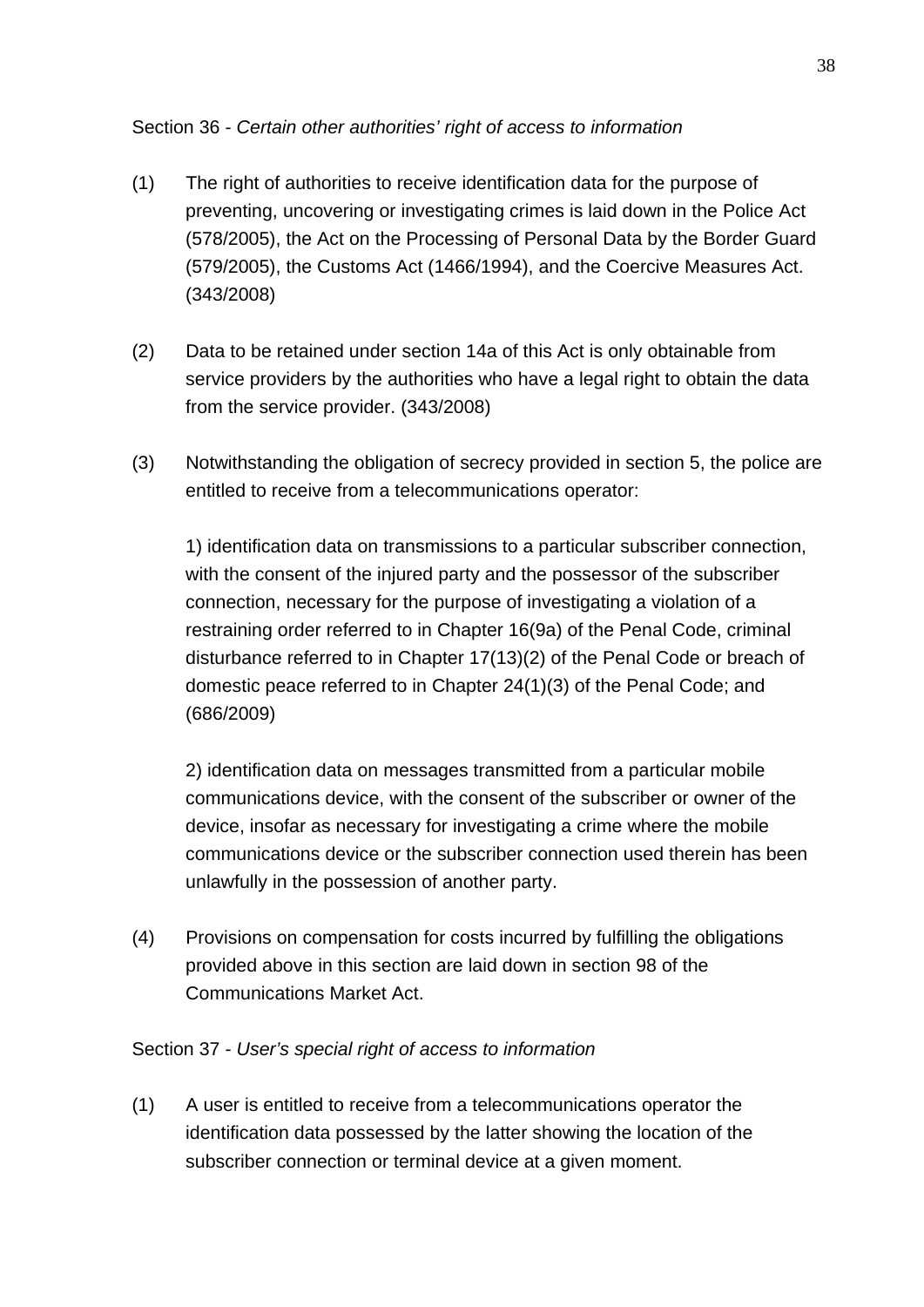(2) The right referred to in subsection 1 above is exercised in the case of minors under the age of 15 by their guardian under section 4 of the Child Custody and Right of Access Act and in the case of legally incompetent persons other than minors by their guardian under the Guardianship Services Act.

#### Chapter 10 - *Information security fee*

Section 38 (1061/2006) - *Basis for the payment obligation*

- (1) A telecommunications operator subject to notification or licence shall pay an annual information security fee to the Finnish Communications Regulatory Authority. The information security fee covers the costs incurred by the Finnish Communications Regulatory Authority for carrying out the duties provided in this Act concerning telecommunications operators.
- (2) No information security fee is charged for the turnover from television or radio broadcasting or from retransmission of television or radio broadcasts as referred to in the Act on Television and Radio Operations (744/1998).
- (3) If a telecommunications operator discontinues its operations before the end of the payment period, the information security fee shall not be returned.

Section 39 (865/2008) - *Determination of the fee*

- (1) The information security fee is determined in payment units according to payment categories. One payment unit equals EUR 60. Telecommunications operators are assigned to payment categories in order to take into account the average costs incurred to the Finnish Communications Regulatory Authority for carrying out the duties related to telecommunications operators of the respective category. The payment category for each operator shall be determined by the turnover that the operator has for telecommunications activities in Finland during the period that precedes the determination of the fee.
- (2) The information security fee is determined as follows:

Payment category Turnover (mill. €) Payment units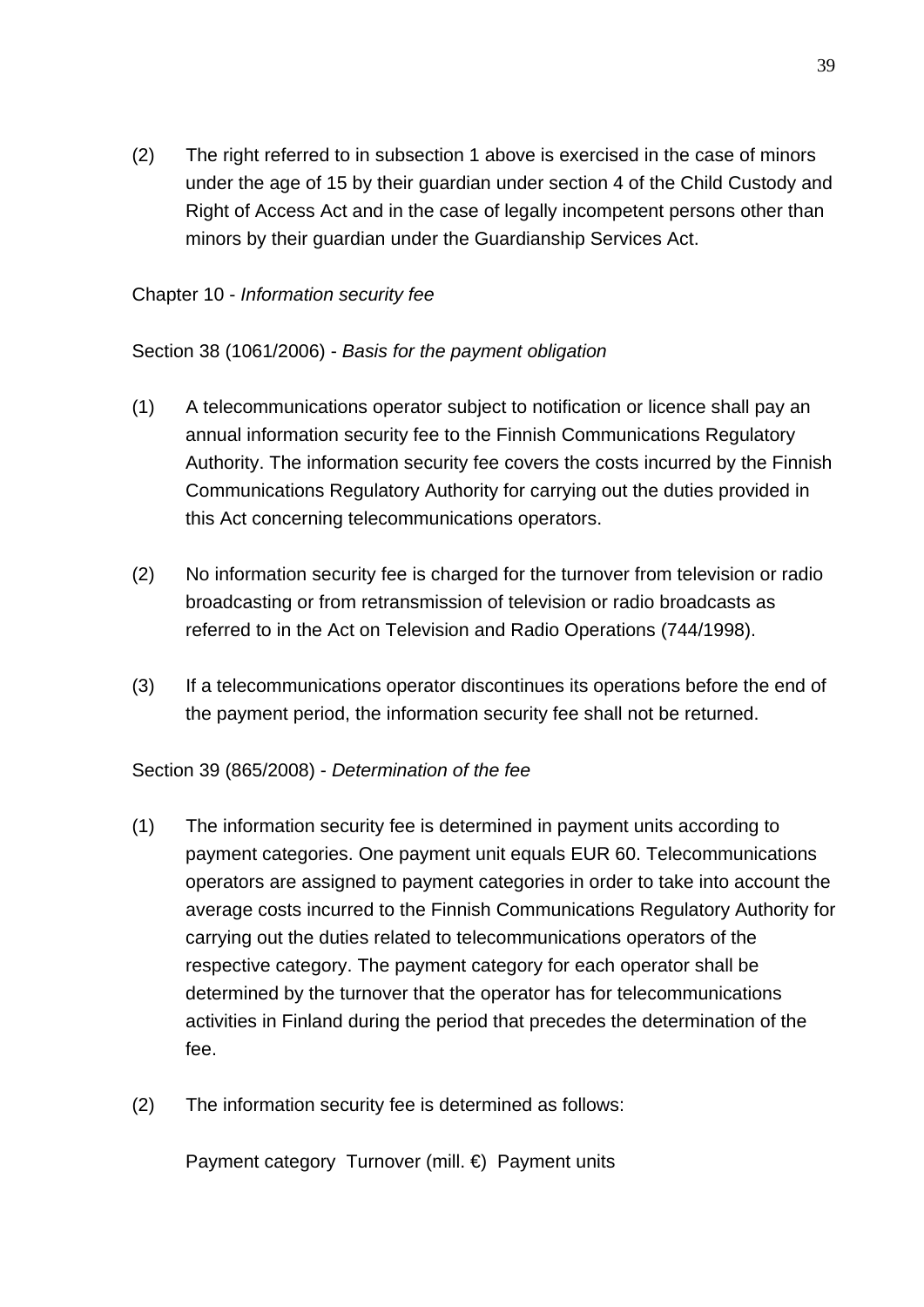In borderline cases the payment of the upper category shall apply.

Section 39 a (1061/2006) - *Turnover as a basis for the payment category*

- (1) If a telecommunications operator with turnover from telecommunications is a part of a corporate group as referred to in Chapter 1(6) of the Accounting Act, the basis for the telecommunications operator's fee is the operator's share of the total turnover from telecommunications operations in Finland by the group's liable operators deducted by their mutual turnover from these operations. When the parent company is not Finnish, the basis for the fee remains the same.
- (2) If there have been changes in the corporate structure between the end of the previous financial period and the time of issuing the communications market fee decision, the payment category is determined on the basis of the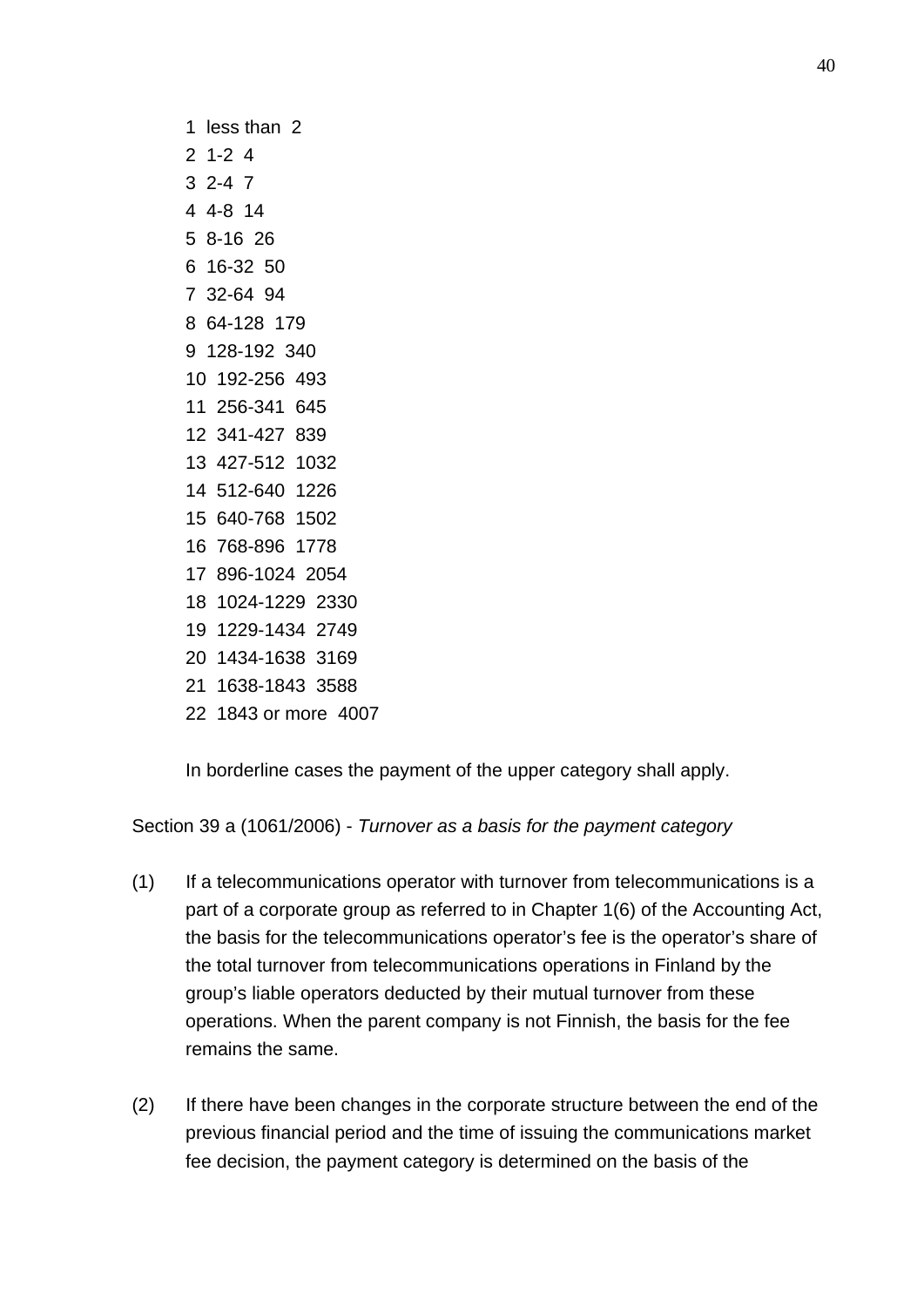operator's share of the total turnover from telecommunications operations in the previous closed financial period.

- (3) If telecommunications operations have been transferred to another undertaking between the end of the financial period of the previous year and the time of issuing the payment decision, the obligation to pay the fee falls on the undertaking that is involved in public telecommunications at the time of issuing the payment decision. In determining the payment category, the confirmed turnover of the transferred telecommunications operations for the previous closed financial period shall be taken into account.
- (4) If the financial period of the telecommunications operator is not 12 months, the turnover will be converted into a sum corresponding 12 months' turnover by multiplying it by 12 and then dividing it with the number of months in the financial period concerned.

Section 40 (1061/2006) - *Stipulating and collecting the information security fee*

- (1) The information security fee is collected annually in one instalment. The obligation for an operator to pay an information security fee is stipulated by the Finnish Communications Regulatory Authority. An appeal may be made against a decision of the Finnish Communications Regulatory Authority concerning the stipulation of the fee as laid down in section 43.
- (2) An information security fee may be collected without a judgment or decision under the Act on the Recovery of Taxes and Fees by Recovery Proceedings (367/1961). If the fee is not settled by due date, annual interest on delayed payments shall be charged for the unpaid amount according to the interest rate referred to in section 4 of the Interest Act (633/1982). Instead of the interest rate the authority may collect a default payment of five euros if the amount of the interest rate is less than that.
- (3) The Act on the Recovery of Taxes and Fees by Recovery Proceedings (367/1961) has been repealed by the Act on implementing taxes and fees (706/2007).

Section 40 a (1061/2006) - *Submittal of data to the Finnish Communications Regulatory Authority and payment obligation in certain exceptional circumstances*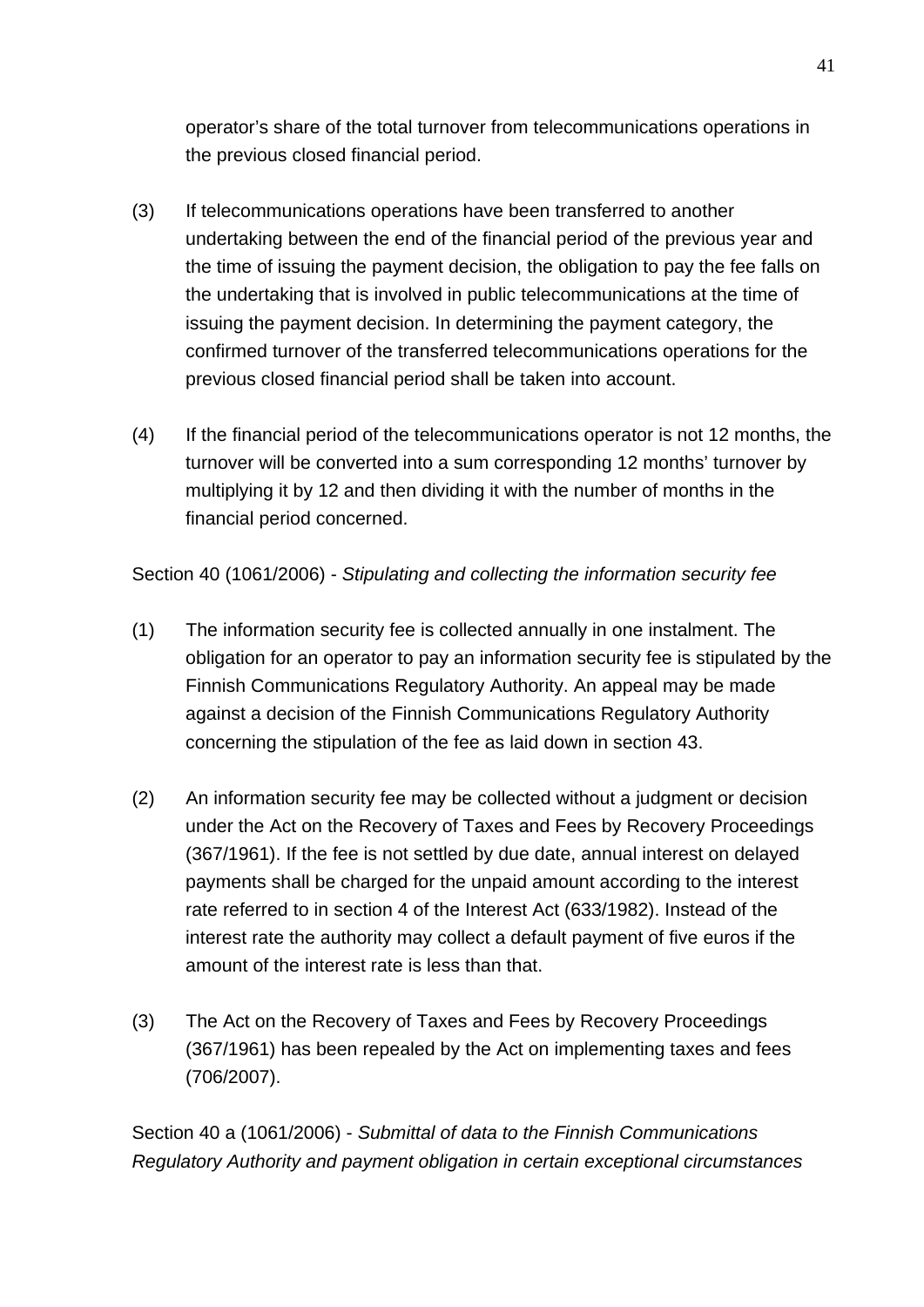- (1) For the purpose of determining a fee the Finnish Communications Regulatory Authority has the right to obtain from telecommunications operators turnover data from the period preceding the determination of the fee. Operators that are part of a group shall also give an account of the instalments from the group's mutual telecommunications operations that have been deducted from the telecommunications turnover under section 39 a(1). A telecommunications operator shall submit the information to the Finnish Communications Regulatory Authority within one month of the adoption of the financial statement. A copy of the adopted financial statement and the group financial statement shall be submitted as an attachment.
- (2) If no sufficiently reliable account of the turnover is available due to missing financial statements or some other comparable, especially weighty reason, the Finnish Communications Regulatory Authority's estimate of the turnover may be used as the basis for the payment. In the estimate due consideration must be given to:

1) telecommunications operator's extent of operations;

2) telecommunications operator's position on the market;

3) data about the telecommunications operator's services, number of clients and invoicing;

4) reference data about other telecommunications operators providing similar services; and

5) other similar elements affecting the telecommunications operator's turnover.

(3) Before taking the measures referred to in subsection 2 the Finnish Communications Regulatory Authority shall ask the telecommunications operator to submit the information needed for determining the information security fee within a reasonable period on pain of the Finnish Communications Regulatory Authority estimating the turnover.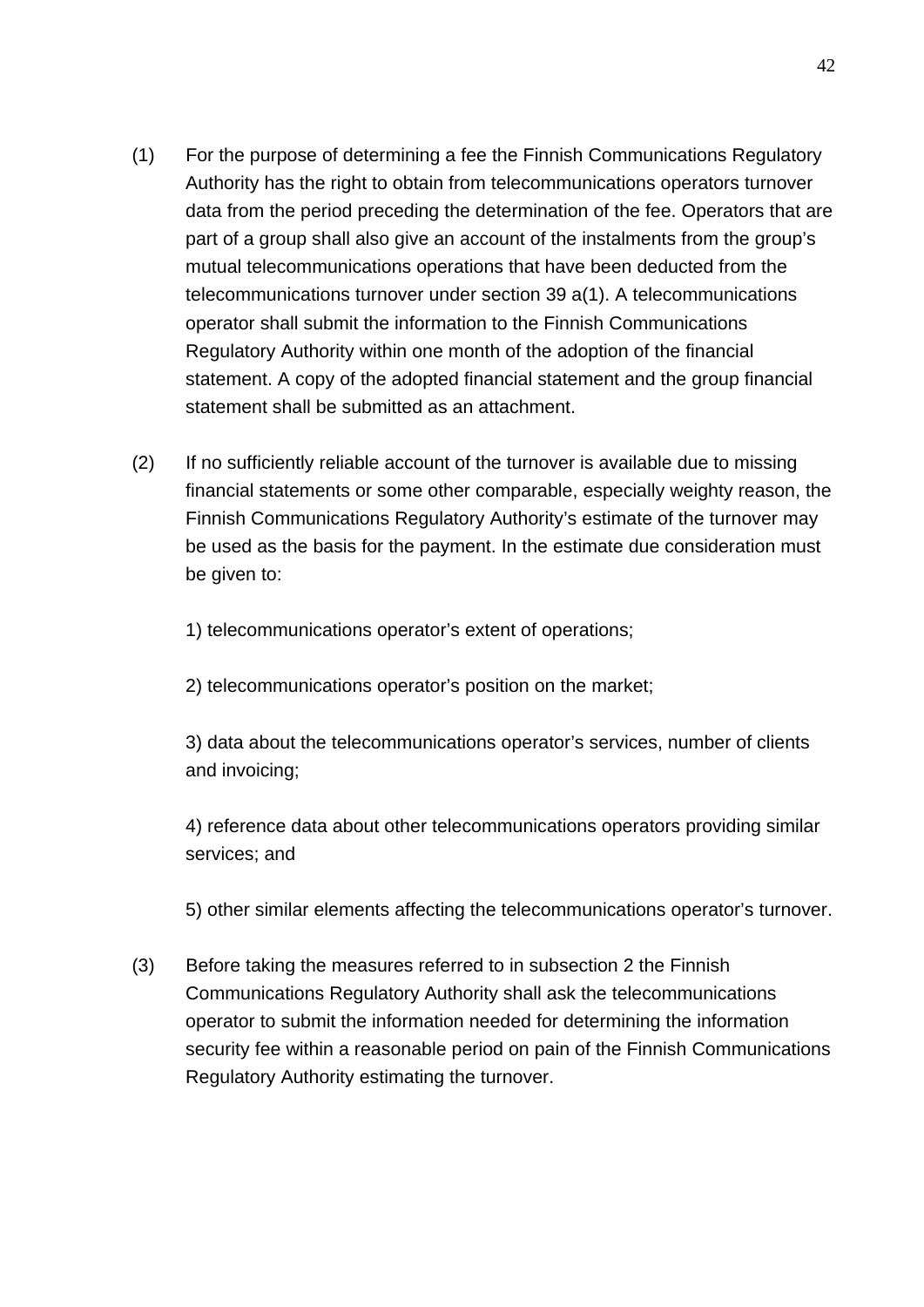#### Chapter 11 - *Miscellaneous provisions*

#### Section 41 *- Coercive measures*

- (1) If anyone violates this Act or provisions issued under it and, despite being requested to do so, fails to rectify his or her actions within a specified reasonable period, the Finnish Communications Regulatory Authority, in carrying out the duties specified in section 31(1), or the Data Protection Ombudsman, in carrying out the duties specified in section 32, may order him or her to rectify his or her error or neglect. The Finnish Communications Regulatory Authority or the Data Protection Ombudsman may impose a conditional fine or a threat of having the act done at the defaulter's expense as sanctions in support of the obligation. If the violation is severe, such a threat may also involve terminating the violator's business in part or in full.
- (2) The Finnish Communications Regulatory Authority and the Data Protection Ombudsman may submit any matter processed by them to pre-trial investigation.
- (3) The provisions on conditional fines, threat of termination and threat of completion laid down in the Act on Conditionally Imposed Fines (1113/1990) apply. The costs of action taken at the defaulter's expense are paid provisionally from government funds. These costs may be collected without a judgment or a decision under the Act on the Recovery of Taxes and Fees by Recovery Proceedings.
- (4) The Act on the Recovery of Taxes and Fees by Recovery Proceedings (367/1961) has been repealed by the Act on implementing taxes and fees (706/2007).

Section 42 (125/2009) - *Penal provisions*

(1) The penalties for communications secrecy violation and aggravated communications secrecy violation are provided in Chapter 38(3 and 4) of the Penal Code, and the penalty for unauthorised access to data in Chapter 38(8) of the Penal Code. The penalty for a breach of the obligation of secrecy provided in section 5 of this Act is subject to Chapter 38(1 or 2) of the Penal Code, unless the offence is punishable under Chapter 40(5) of the Penal Code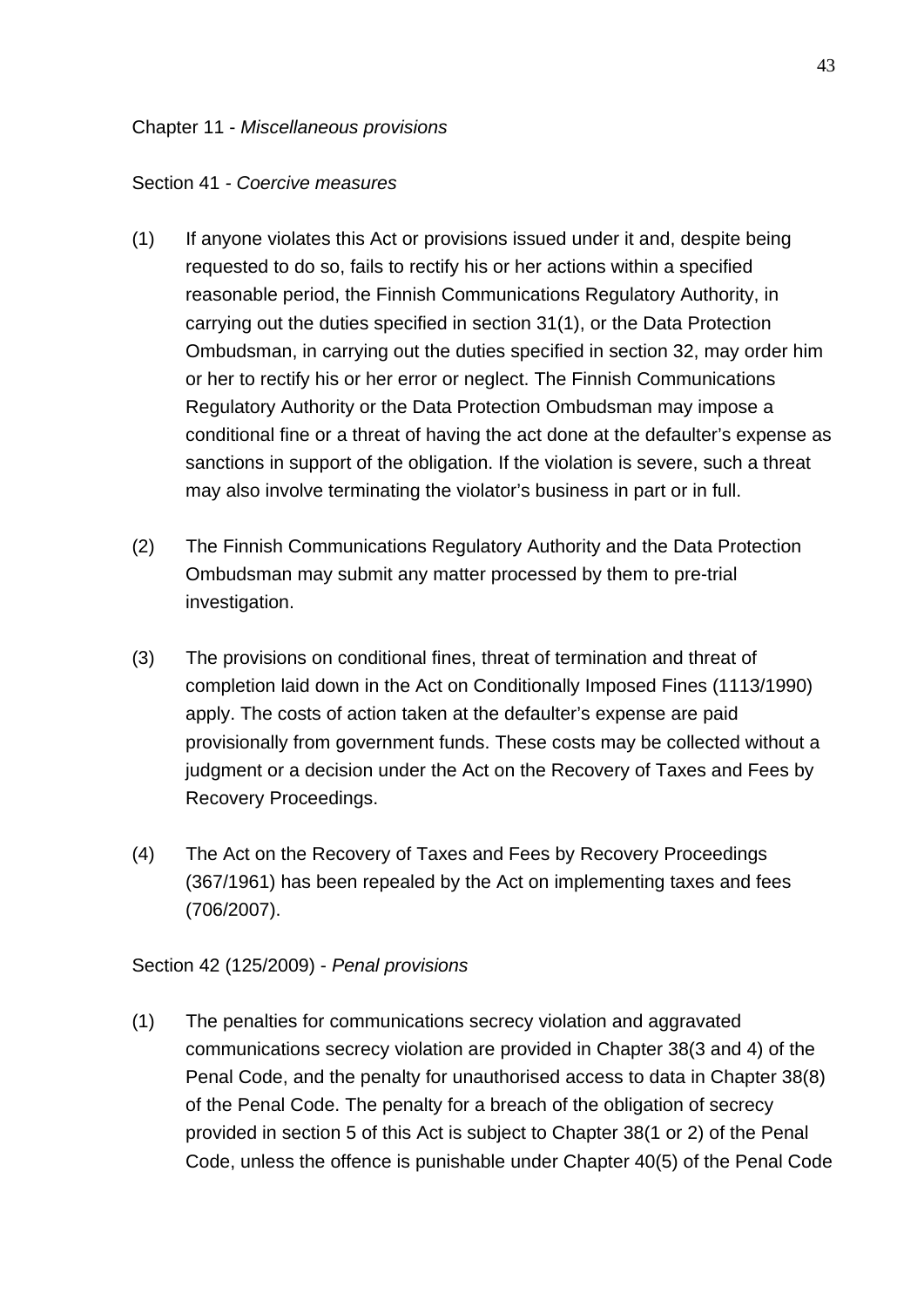or unless a more severe penalty is provided elsewhere. A breach of the confidentiality requirements laid down in section 13 h(3) shall be punished pursuant to Chapter 38(2)(2) of the Penal Code unless a more severe penalty than in section 38(1) of the Penal Code is laid down elsewhere in law.

(2) Anyone who deliberately

1) violates the prohibition on the possession, importing, manufacture or distribution of any system or part of a system for decoding the technical protection of electronic communications provided in section 6(2);

2) neglects the duties provided in section 7;

3) neglects the duties provided in section 19 regarding the information security of his or her services or of the processing of identification data and location data;

4) neglects the notification requirement provided in section 21(1) or section 35(4); (365/2011)

5) processes identification data or location data in violation of what is provided in Chapters 3 and 4;

6) neglects to comply with the provisions of section 24 regarding call itemization of bills;

7) neglects to comply with the provisions of section 25 regarding the processing of personal data contained in telephone directories and other subscriber directories, the notifying of subscribers regarding the purpose and use of such directories, the removing and rectifying of information, the right to prohibit use or the rights of legal persons; or

8) practices direct marketing in violation of provisions in Chapter 7; or

9) neglects to comply with the provisions of 13g–13i regarding drawing up and issuing a report or a prior notification to the user, the employees' representative or the Data Protection Ombudsman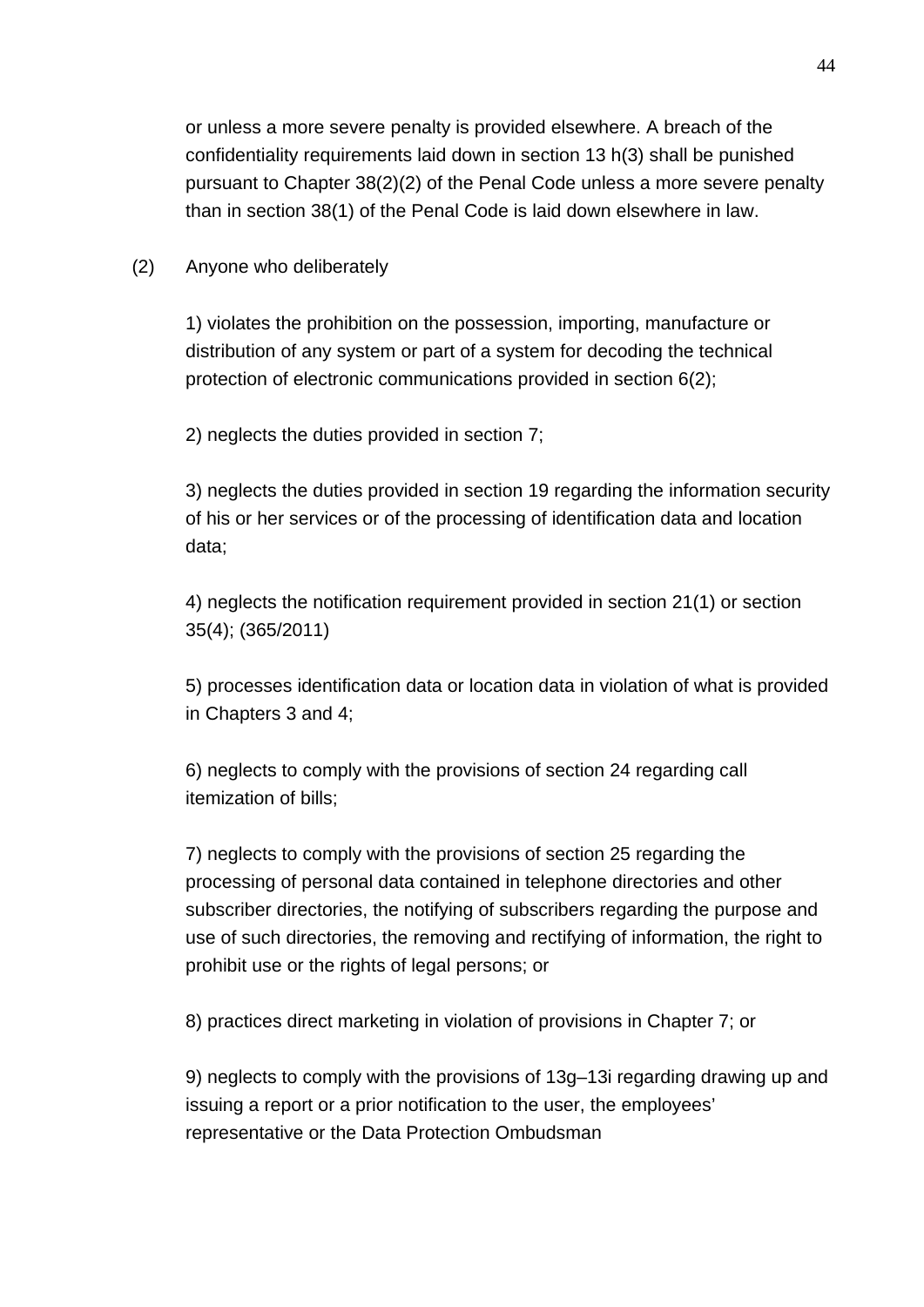shall be imposed a fine for a *violation of protection of privacy in electronic communications*, unless a more severe penalty is provided elsewhere in law.

(3) If the offence is deemed petty, sentence shall not be passed.

# Section 43 - *Appeal*

An appeal may be made in compliance with the provisions of the Administrative Judicial Procedure Act (586/1996) against decisions of the Finnish Communications Regulatory Authority or the Data Protection Ombudsman taken under this Act. In their decisions, the Finnish Communications Regulatory Authority and the Data Protection Ombudsman may order that the decision be complied with before it has gained legal force. However, the appellate authority may prohibit enforcement until the appeal has been resolved.

Section 44 - *Transitional provisions and entry into force* 

- (1) This Act enters into force on 1 September 2004.
- (2) This Act repeals:

1) the Act on the Protection of Privacy and Data Security in Telecommunications of 22 April 1999 (565/1999) as amended; and

2) sections 3(6) and 18 of the Decree of the Ministry of Transport and Communications on the Fees of the Finnish Telecommunications Regulatory Authority of 11 December 2002 (1126/2002).

- (3) Measures necessary for the implementation of this Act may be undertaken before its entry into force.
- (4) If a telecommunications operator has begun the processing of location data under then current regulations before this Act's entry into force, subscribers must be notified of the processing of location data within six months of the Act's entry into force. If a subscriber does not prohibit processing of such data within three months of such notification, the processing of such location data may be continued subject to the provisions of Chapter 4.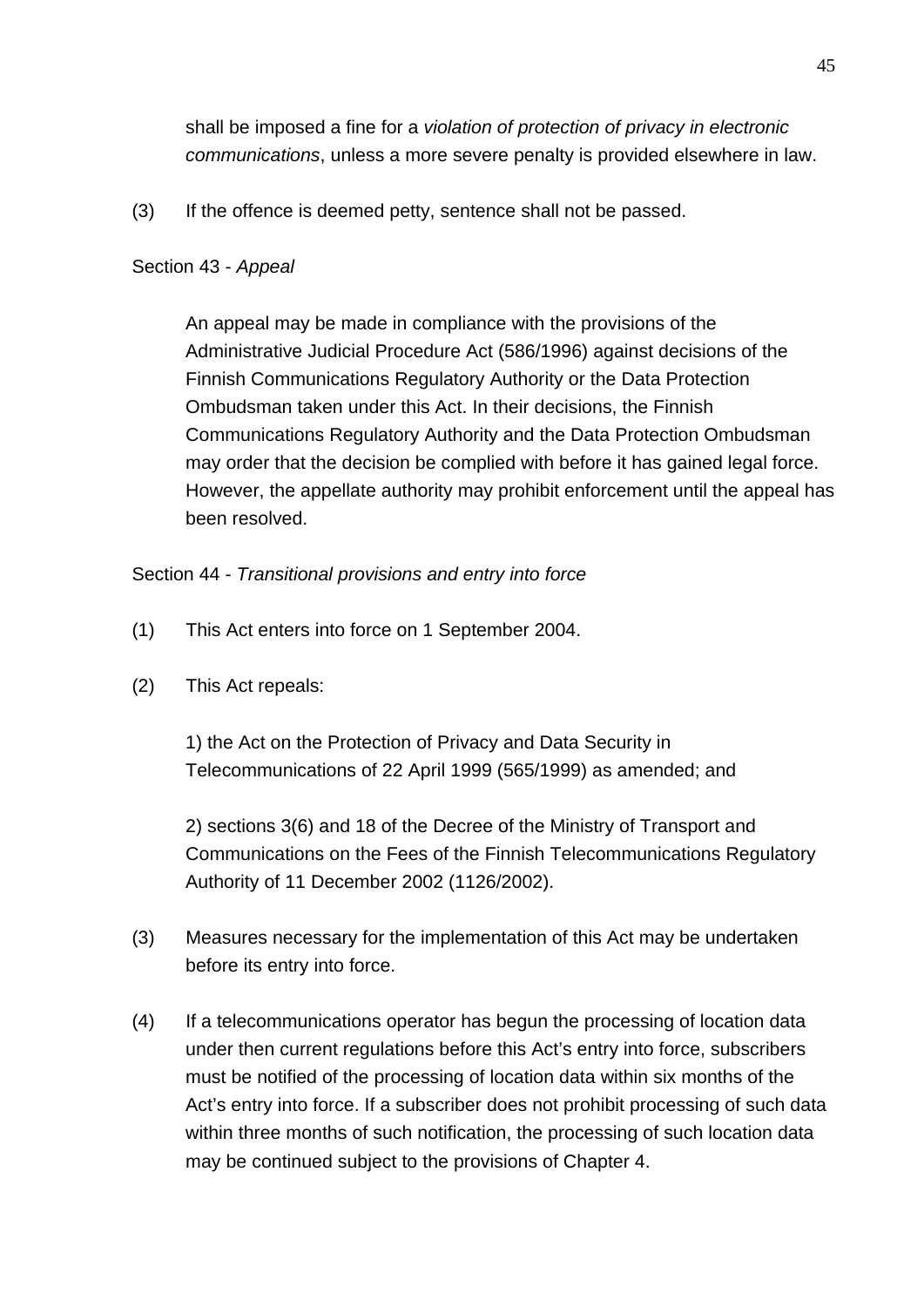- (5) A telecommunications operator must begin the saving of data referred to in section 15 within six months of this Act's entry into force.
- (6) Provisions of section 25 above do not apply to subscriber directory editions that were already produced or distributed in printed form or any other form except online electronic form before this Act's entry into force. If a subscriber's or user's information is entered into a subscriber directory in online electronic form compliant with the provisions of the Act on the Protection of Privacy and Data Security in Telecommunications before this Act's entry into force, the telecommunications operator and the subscriber directory and directory inquiry service provider who has received the contact information under section 58 of the Communications Market Act must provide any subscriber who is a natural person with information on the purpose or use of the subscriber directory and the subscriber's rights under section 25(4-5) within one year of this Act's entry into force. If such a subscriber who is a natural person does not request that his or her contact information be removed, that information may be retained in the subscriber directory.

\*\*\*\*\*\*\*\*\*

Application and entry into force of amendment provisions 15.7.2005/599: This Act enters into force on 1 September 2005.

17.3.2006/198:

- (1) This Act enters into force on 1 April 2006.
- (2) Measures necessary for the implementation of this Act may be undertaken before the Act's entry into force.

1.12.2006/1061: This Act enters into force on 1 January 2007.

9.2.2007/144: This Act enters into force on 15 February 2007.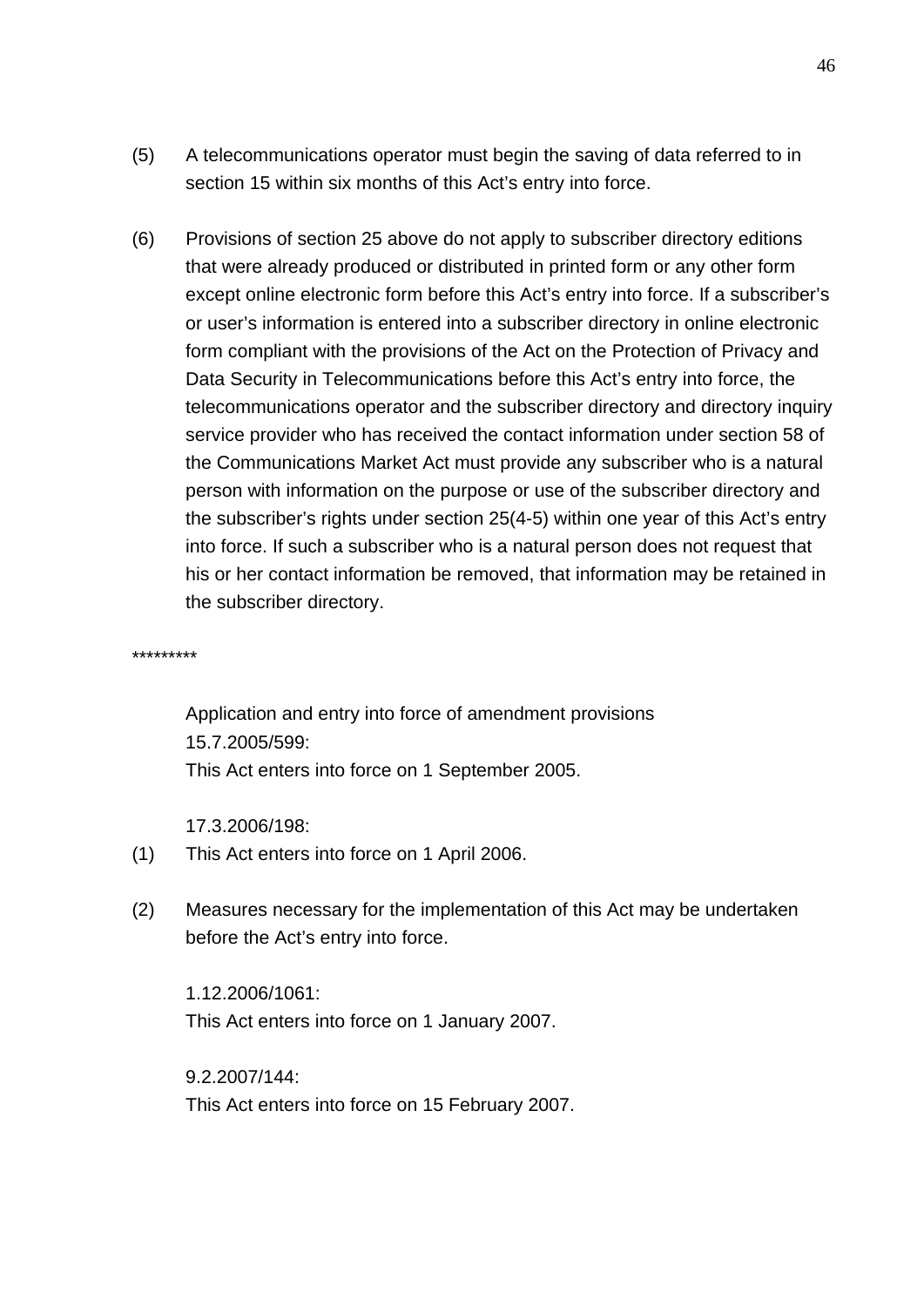21.12.2007/1328:

This Act enters into force on 1 January 2008.

23.5.2008/343:

- (1) This Act enters into force on 1 June 2008.
- (2) Measures necessary for the implementation of this Act may be undertaken before the Act's entry into force.
- (3) A service provider shall retain data concerning e-mail services and internet phone services in accordance with this Act as of 15 March 2009 the latest.

19.12.2008/865:

- (1) This Act enters into force on 1 January 2009.
- (2) Measures necessary for the implementation of this Act may be undertaken before the Act's entry into force.
- (3) In 2009 and 2010, however, the information security fee is defined as follows:

Payment category Turnover (mill. €) Payment units in 2009 Payment units in 2010